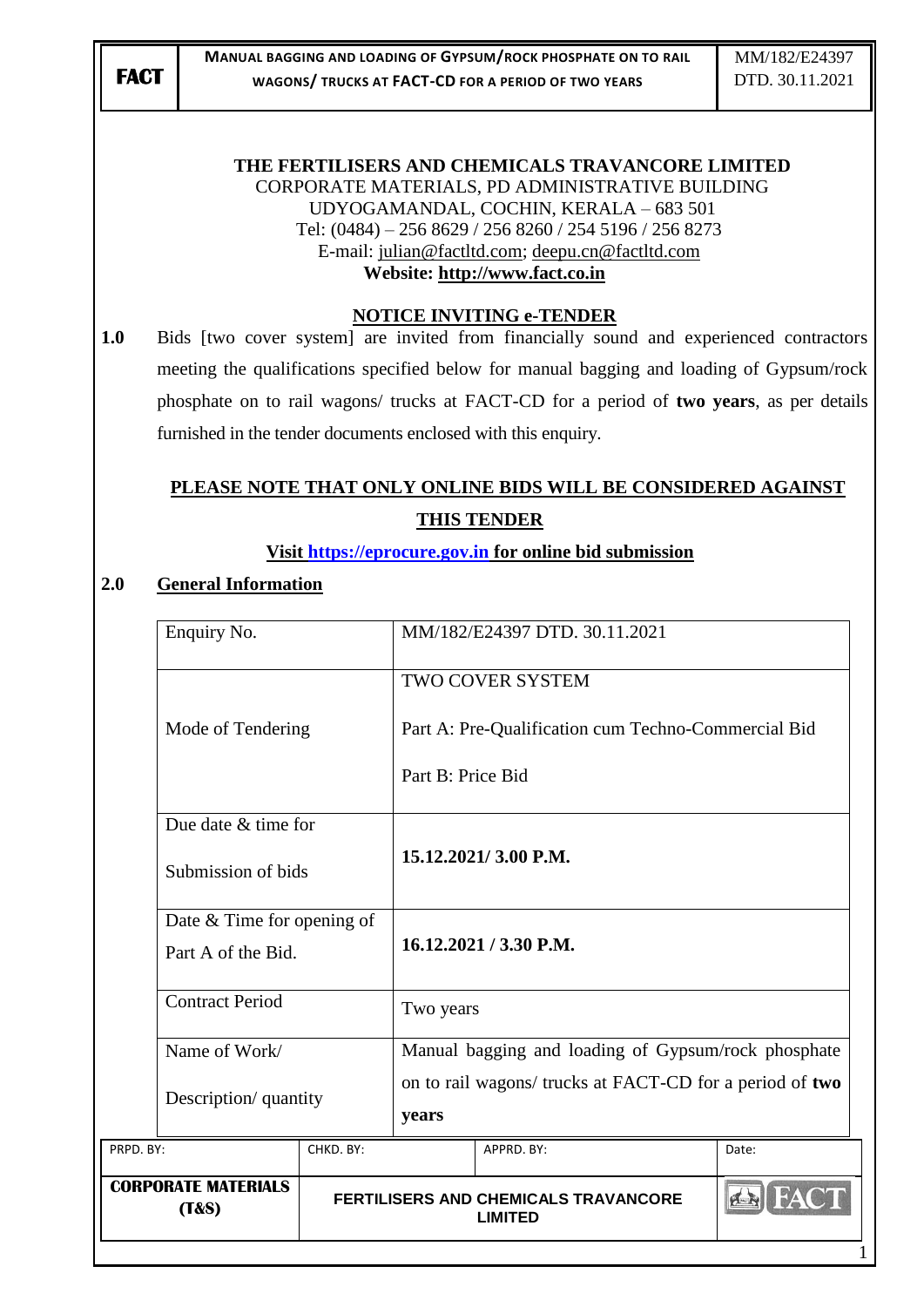| <b>EMD</b> | Pl. see Clause 7.0 of Instructions to Bidders         |
|------------|-------------------------------------------------------|
|            | 1) e-Tender Helpline: Mr. Ajino Anandh, Tel: +91 0484 |
|            | 256 8374, 9497334230,                                 |
|            | email:ajinoanandh@gmail.com                           |
| Contacts   | 2) Mr. Deepu C N, Tel: +91 484 256 8273,              |
|            | e-mail: deepu.cn@factltd.com                          |
|            | 3) Mr. Julian. R, Tel: +91 484 256 8629,              |
|            | e-mail: julian@factltd.com                            |

# **3.0 TENDER DOCUMENTS (e-TENDER)**

Visit our website [www.fact.co.in](http://www.fact.co.in/) or Central Public Procurement Portal [https://eprocure.gov.in](https://eprocure.gov.in/) for tender documents. Bid submission shall be in electronic form through [https://eprocure.gov.in](https://eprocure.gov.in/) only. See Annexure I 'Instructions to Bidders (e-Tender)'.

# **4.0 PRE QUALIFICATION CRITERIA:**

Please refer Annexure-II

# **5.0 SCOPE OF WORK:**

Please refer Special Terms and Conditions (Annexure-IV)

## 6.0 **EVALUATION OF BIDS:**

- 6.1 Evaluation of bids and determination of L1 bidder shall be based on the pre-qualification criteria and other requirements stipulated in the enquiry.
- 6.2 Bidders shall quote rates for all the items of work, against Schedule of work in the Price Bid Format (BoQ) vide Annexure – VII. Bids not complying with the above will not be considered.
- 6.3 Evaluation of bids and determination of the L1 bidder shall be based on the combined total value of all the items of Schedule of work, which will be arrived at based on the rates quoted by a bidder for each item for the corresponding quantities indicated, as given in the price bid format.

| PRPD. BY:                                      | CHKD. BY:                                                     | APPRD. BY: | Date: |
|------------------------------------------------|---------------------------------------------------------------|------------|-------|
| <b>CORPORATE MATERIALS</b><br><b>(T&amp;S)</b> | <b>FERTILISERS AND CHEMICALS TRAVANCORE</b><br><b>LIMITED</b> |            | HACT  |
|                                                |                                                               |            |       |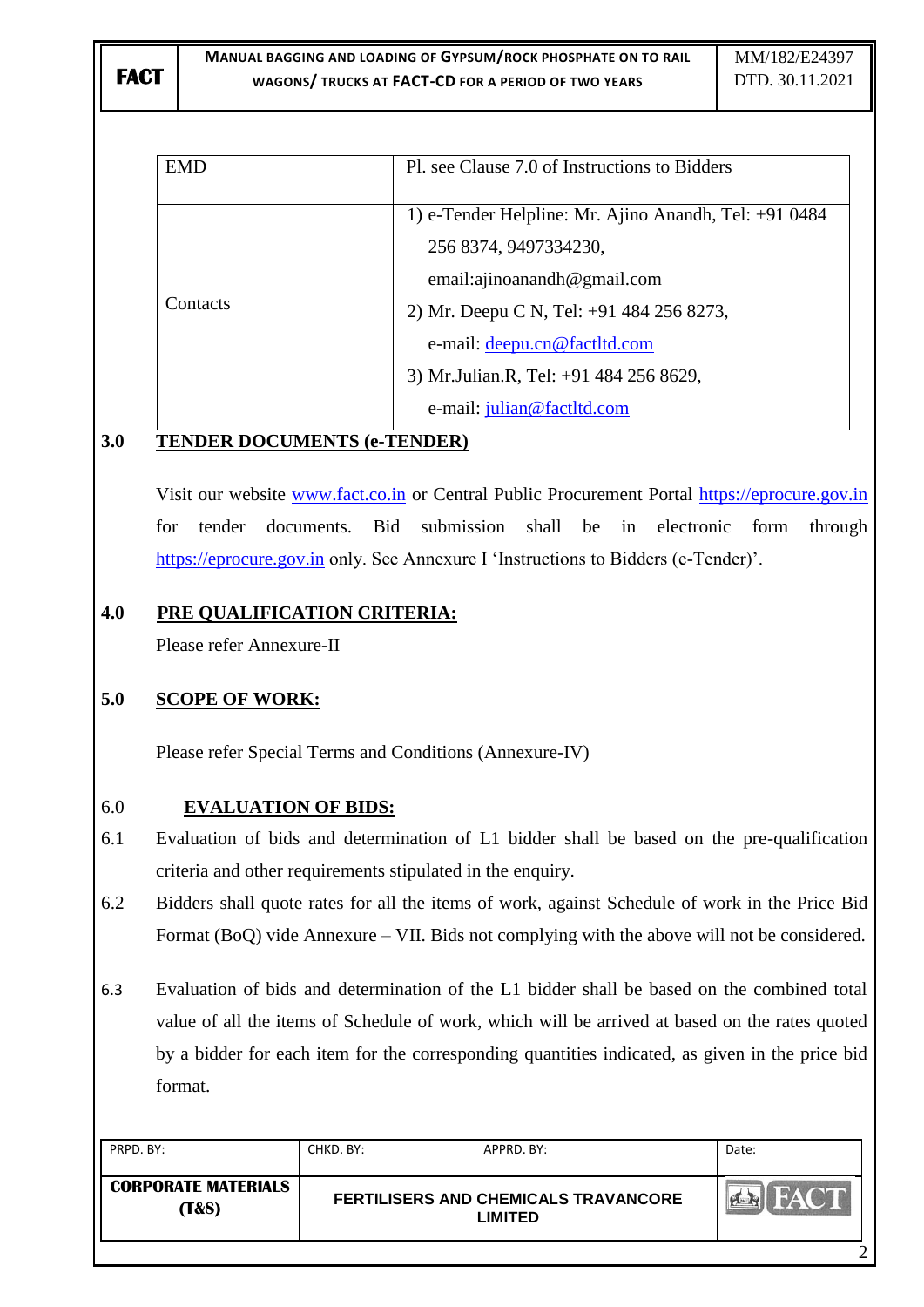- 6.4 In case more than one bidder become L1, based on the evaluation method as above, contract will be finalized based on revised lower rates which will be obtained from the L1 bidders. However, bidders will not be allowed to increase any of the earlier rates quoted by them in the revised bid submitted by them as above.
- 6.5 A single Work Order shall be issued to the L1 bidder for all the items of work under schedule of work based on the rates offered by the L1 bidder.

# 7 **SPLITTING OF WORK:**

Not Applicable

## 8.0 **GENERAL**

- 8.1 When bids are received from any proprietorship / firm / company having the same proprietor or one or more partners/directors in the business organization of any other party (hereinafter called Common Firms), such bids shall be considered having been received from only one applicant in different names and the lowest acceptable quotation of such Common Firm shall only be considered for evaluation.
- 8.2 Bids from bidders against whom any criminal case, enquiry or investigation/report by authorities like Vigilance, CBI etc., are pending in relation with FACT or bidders who are defaulting contractors of FACT shall be disqualified and rejected.
- 8.3 FACT reserves the right to reject any or all bids without assigning any reasons whatsoever, and / or based on the past unsatisfactory performance by bidders at FACT / other PSEs / Govt. Departments. The opinion of FACT regarding the same shall be final and binding on the bidders.
- 8.4 "Integrity Pact: The bidders shall sign and submit an "Integrity Pact (IP)" to be executed between the bidder and Fertilisers and Travancore Ltd. alongwith the bid as per Annexure-XI. IP shall be implemented through the following Independent External Monitor (IEM) for the bid.

#### Mr. P.K. Vijayakumar, IRS (Retd),

| PRPD. BY:                                      | CHKD. BY: | APPRD, BY:                                             | Date: |
|------------------------------------------------|-----------|--------------------------------------------------------|-------|
| <b>CORPORATE MATERIALS</b><br><b>(T&amp;S)</b> |           | FERTILISERS AND CHEMICALS TRAVANCORE<br><b>LIMITED</b> | HACT  |
|                                                |           |                                                        |       |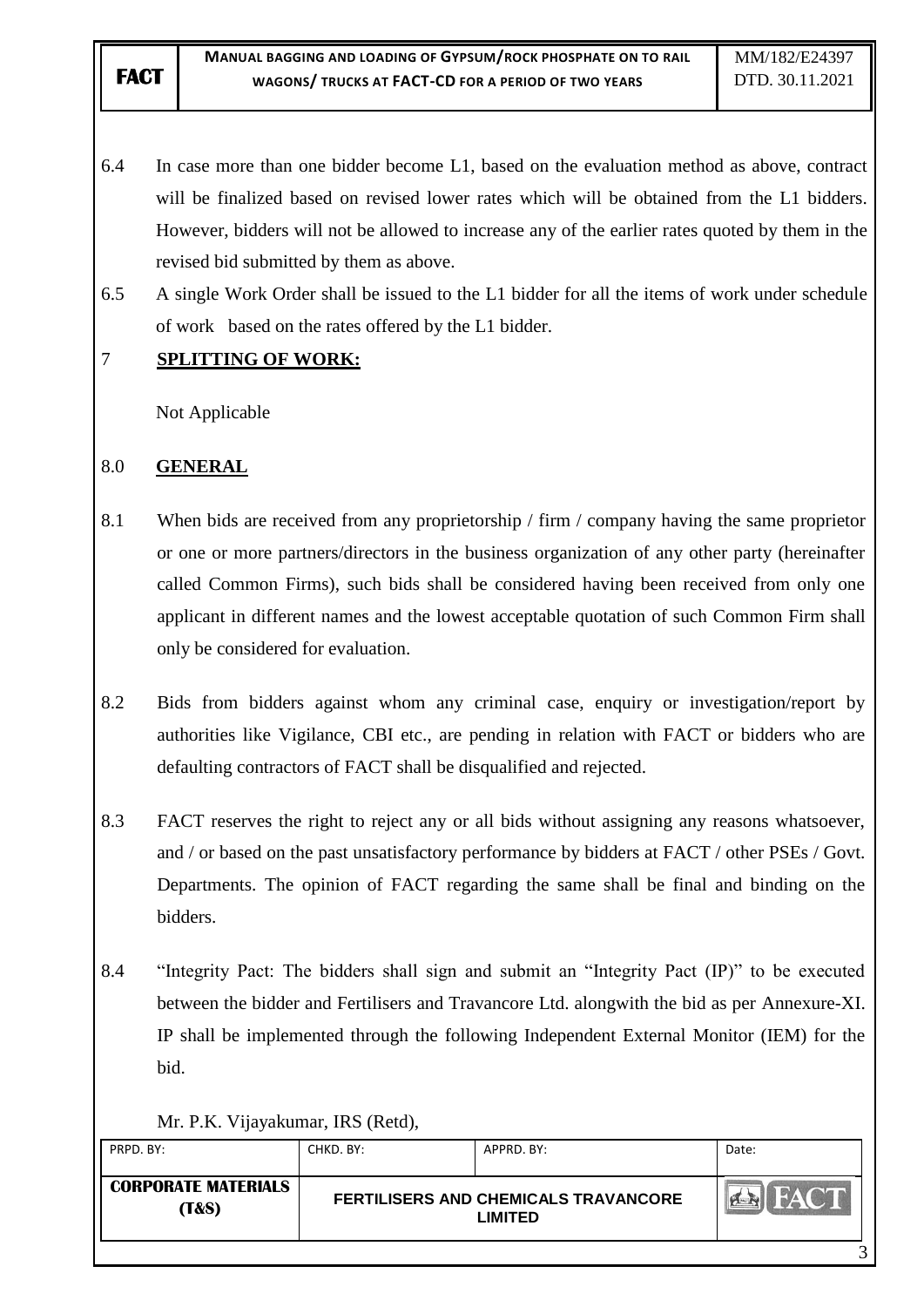4

| 8.5<br>8.6 | Udyogamandal PIN-683 501.  | Madhavam, Vaniyan Lane, Punkunnam P.O, Thrissur - 680002<br>Mobile: 8547381122, E-mail address: vkmenon78@gmail.com"<br>be contacted for clarifications regarding the tenders." | Note: In case bidders require any clarification pertaining to the tender please contact the<br>officers at 8.5 & 8.6 below. "Kindly note that the Independent External Monitor should NOT<br>Any information on site familiarization / nature of work, if required by the bidders, can be had<br>from The Deputy General Manager (Production), FACT-CD [i.e. DGM(P)-CD] (Phone – 272<br>3642) or Senior Manager Product Handling, FACT-CD (Phone-272 3371).<br>For any clarification on this enquiry please contact Asst.General Manager (Materials)-T&S,<br>[Phone- 0484- 2545196, 2568260] or Asst. Manager(D) (Materials)-T&S [Phone No.0484-256<br>8273], CORPORATE MATERIALS, FACT Ltd., FACT PD Administration Building, |                      |
|------------|----------------------------|---------------------------------------------------------------------------------------------------------------------------------------------------------------------------------|--------------------------------------------------------------------------------------------------------------------------------------------------------------------------------------------------------------------------------------------------------------------------------------------------------------------------------------------------------------------------------------------------------------------------------------------------------------------------------------------------------------------------------------------------------------------------------------------------------------------------------------------------------------------------------------------------------------------------------|----------------------|
|            |                            |                                                                                                                                                                                 | Yours faithfully,                                                                                                                                                                                                                                                                                                                                                                                                                                                                                                                                                                                                                                                                                                              |                      |
|            |                            |                                                                                                                                                                                 | For THE FERTILISERS AND CHEMICALS TRAVANCORE LTD                                                                                                                                                                                                                                                                                                                                                                                                                                                                                                                                                                                                                                                                               |                      |
|            |                            |                                                                                                                                                                                 | Asst. GENERAL MANAGER (MATERIALS)-T&S                                                                                                                                                                                                                                                                                                                                                                                                                                                                                                                                                                                                                                                                                          |                      |
| PRPD. BY:  |                            | CHKD. BY:                                                                                                                                                                       | APPRD. BY:                                                                                                                                                                                                                                                                                                                                                                                                                                                                                                                                                                                                                                                                                                                     |                      |
|            | <b>CORPORATE MATERIALS</b> |                                                                                                                                                                                 | <b>FERTILISERS AND CHEMICALS TRAVANCORE</b>                                                                                                                                                                                                                                                                                                                                                                                                                                                                                                                                                                                                                                                                                    | Date:<br><b>FACT</b> |
|            | (T&S)                      |                                                                                                                                                                                 | <b>LIMITED</b>                                                                                                                                                                                                                                                                                                                                                                                                                                                                                                                                                                                                                                                                                                                 |                      |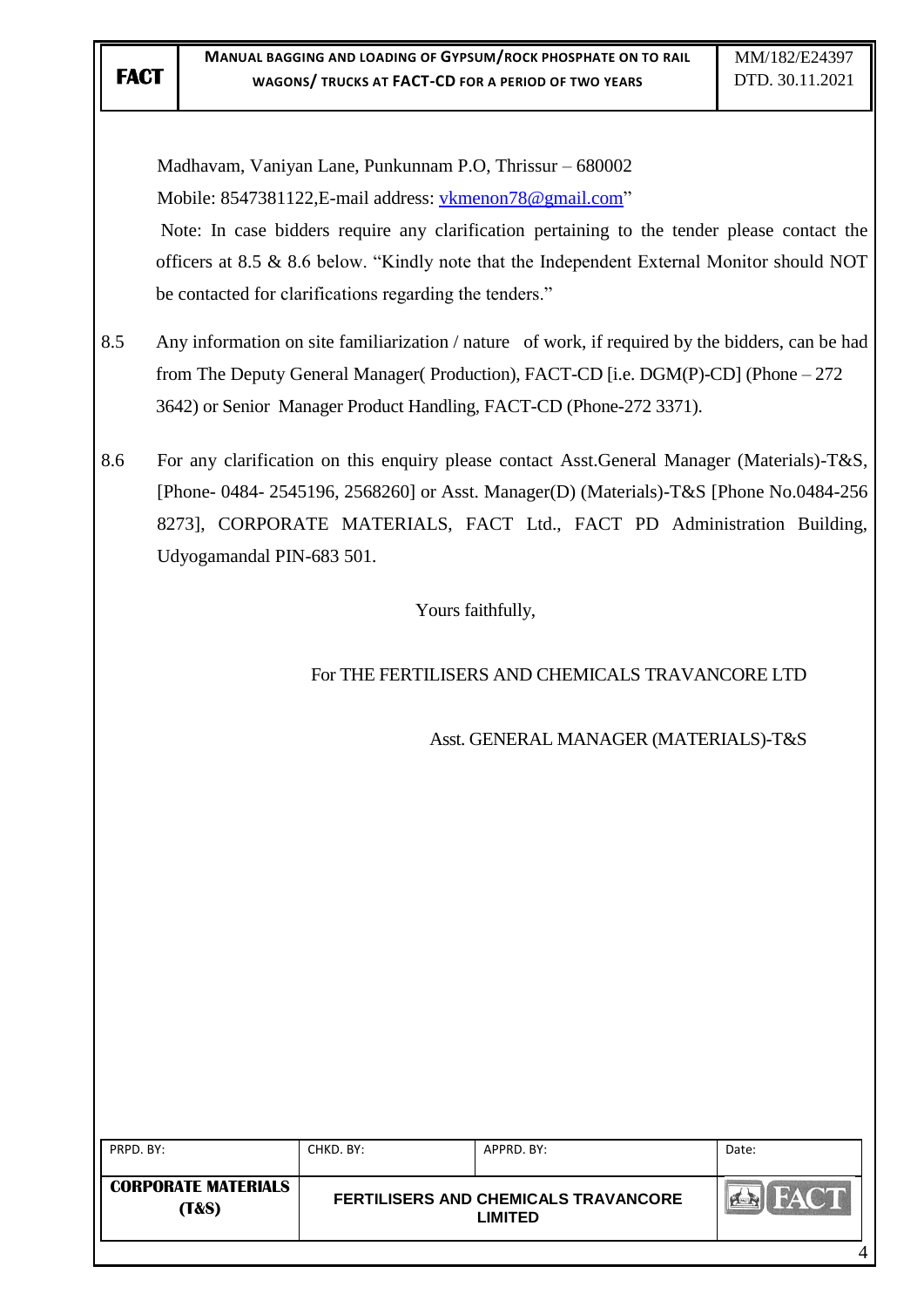**FACT**

## **List of Enclosures of this NIT is as follows:**

| Sl.            |                         |                                                              |                |
|----------------|-------------------------|--------------------------------------------------------------|----------------|
| No.            | Document                | <b>TITLE</b>                                                 | No. of Pages   |
| $\mathbf{1}$   | Annexure I              | Instructions to Bidders (Open e-Tender)                      | 9              |
| $\overline{2}$ | Annexure II             | Pre-Qualification criteria                                   | $\mathbf{1}$   |
| $\overline{3}$ | Annexure III            | Vendor data updation (declaration) form                      | 6              |
| $\overline{4}$ | Annexure III-A          | <b>Compliance Statement</b>                                  | $\mathbf{1}$   |
| 5              | Annexure IV             | Special Terms & Conditions                                   | 11             |
| 6              | Annexure V              | Standard Terms & Conditions of Contract                      | 7              |
| 7              | Annexure VI             | Unpriced copy of Price bid format                            | 1              |
| 8              | Annexure VII            | Price bid format (BoQ)                                       | $\mathbf{1}$   |
| 9              | Annexure VIII           | Format for Bid Security Declaration in lieu of<br><b>EMD</b> | 1              |
| 10             | Annexure IX             | Proforma of Bank Guarantee for Security<br>Deposit           | 3              |
| 11             | Annexure $\overline{X}$ | Proforma of Agreement                                        | $\overline{2}$ |
| 12             | Annexure XI             | Integrity pact                                               | $\overline{7}$ |
|                |                         |                                                              |                |

**S**

PRPD. BY: CHKD. BY: APPRD. BY: Date: **CORPORATE MATERIALS FACT FERTILISERS AND CHEMICALS TRAVANCORE**   $\mathbf{K}$ **(T&S) LIMITED** 5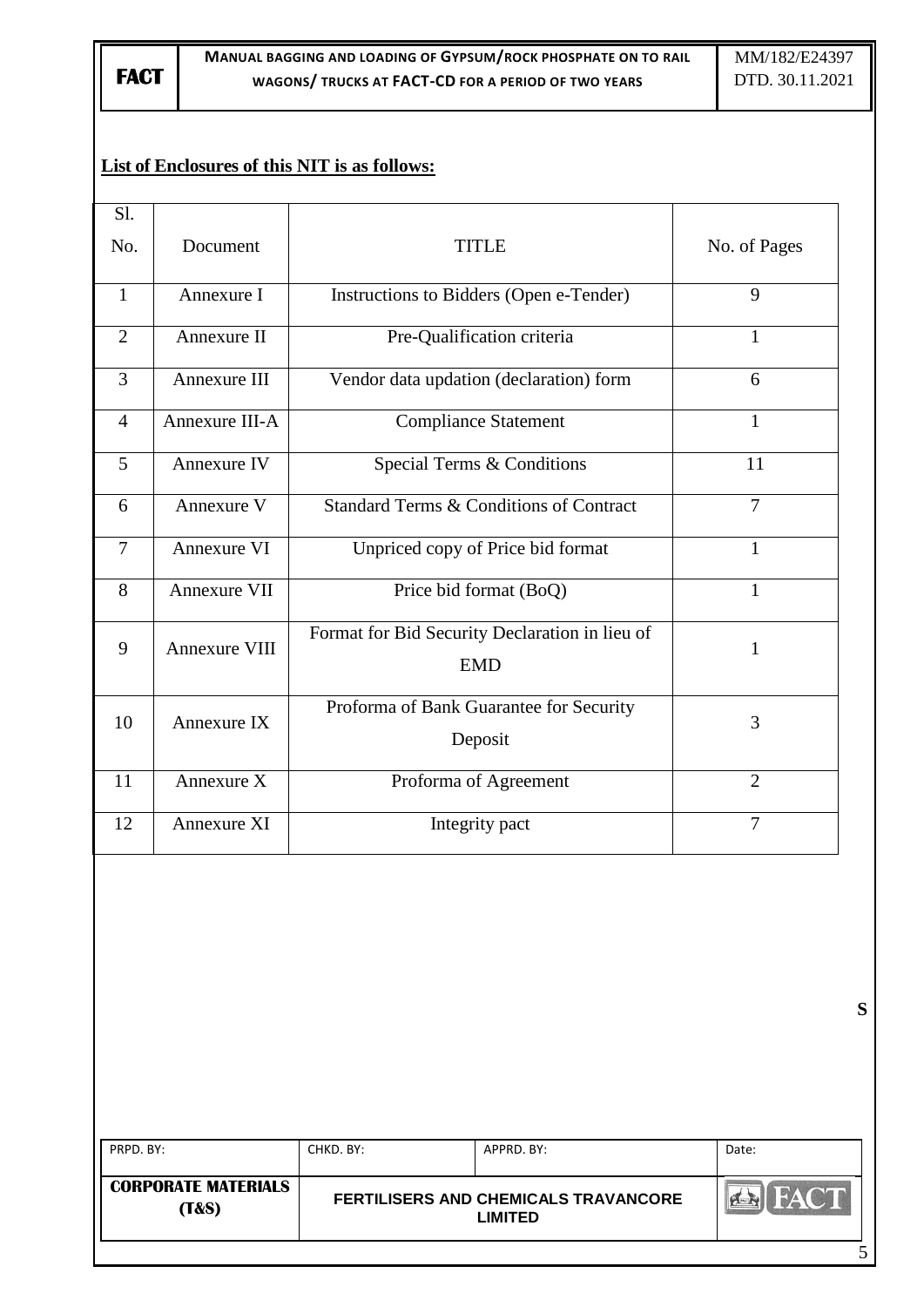#### **ANNEXURE – I**

#### **Instructions to Bidders (OPEN e-Procurement)**

- 1.0 Bidders shall study carefully the complete tender documents viz. NIT with Prequalification criteria, Instructions to Bidders (ANNEXURE-I), Technical Procurement Specifications if any, Terms & Conditions and any other documents forming part of this tender attached herewith. All conditions set out there in shall be binding on the bidders unless conflicting with any conditions expressly stated by FACT while accepting any bid in the event of such acceptance. One signed and scanned copy of the above documents shall accompany their online bids signifying their acceptance of the same. Bidder shall also submit along with his bid Vendor data updation (Declaration) Form, Check list (If applicable) and Compliance Statement duly filled with all details required therein and also attach supporting documents as required.
- 2.0 Before submitting the bid, the bidder shall familiarise himself about the details of the work, operating conditions during different seasons of year, etc., collect all necessary data regarding the facilities available at various points indicated in Special Terms and Conditions, applicable timings, routes etc., and satisfy himself on all aspects relating to this work which he has to handle and execute for the full contract period and shall make due provisions in his rates for any contingency or difficulty involved in the work covered by this enquiry. Claiming lack of knowledge shall not be a reason for exoneration of the bidder of his contractual obligations, if the contract is awarded to him or for demand for increase in rate.
- 3.0 Offers against this NIT shall be submitted online on e-Tendering portal [https://eprocure.gov.in,](https://eprocure.gov.in/) with valid digital signature certificate. Offers submitted on any other platform or in any other mode or including e-mails, physical submission of offers etc. SHALL NOT be accepted.
- 3.1 The bidders are requested to register themselves on the above website with their valid digital signature certificate, if not done already. It is mandatory for bidder to have valid digital signature certificate (Class II or Class III) issued by any of the Certifying Authority approved by Govt. of India for participating in the tender. The digital signature certificate shall be arranged by the bidder at his cost. Bidders may refer **Bidders Manual Kit** available on the

| PRPD. BY:                                      | CHKD. BY: | APPRD. BY:                                             | Date:       |
|------------------------------------------------|-----------|--------------------------------------------------------|-------------|
| <b>CORPORATE MATERIALS</b><br><b>(T&amp;S)</b> |           | FERTILISERS AND CHEMICALS TRAVANCORE<br><b>LIMITED</b> | <b>FACT</b> |
|                                                |           |                                                        |             |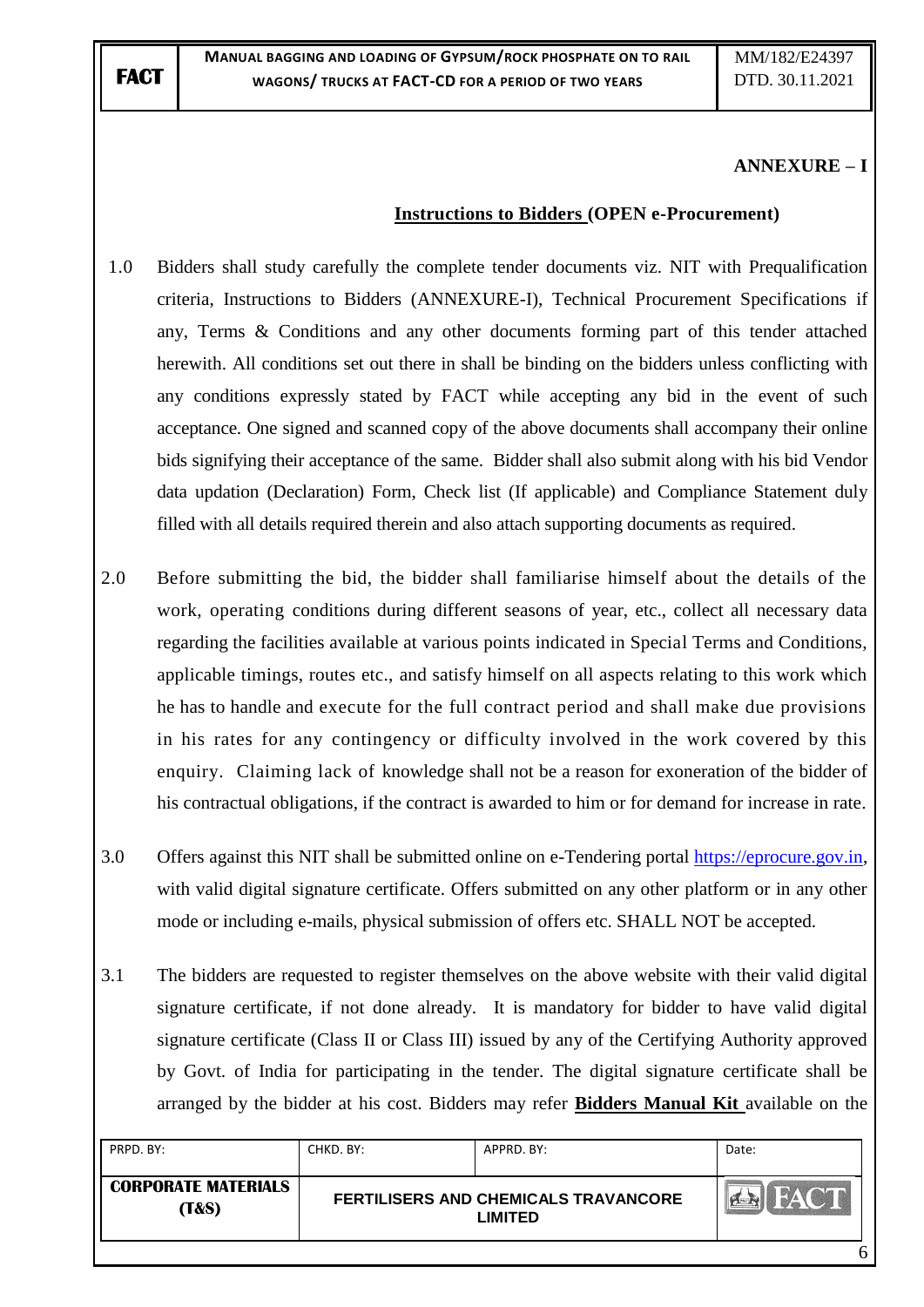above website for detailed information and instructions for registration, bid submission etc.

- 3.2 The documents, if any, which necessarily have to be submitted in originals if specified specifically in the enquiry documents, shall be submitted offline. However scanned copies of such documents shall be uploaded along with the offer submitted online.
- 3.3 The cover (s) containing the documents in original etc. to be submitted offline as required in the enquiry documents shall be duly superscribed with enquiry No., due date of enquiry, bidder"s name & address and contact details. The documents shall be submitted to the following on or before the due date :

The Asst.General Manager (T&S), Centralized Materials,

PD Administrative Building, FACT Ltd., Udyogamandal PO,

Kochi – 683 501, Kerala

- **4.0 SUBMISSION OF BIDS: The bid shall be uploaded with all relevant documents before due date and time in the above portal as given above.**
- 5.0 Bid documents shall consist of Part-A and Part B as detailed below:

## 5.1 **Part A (Pre-qualification-cum-Techno Commercial Bid) shall contain:**

- 1. Bid Security Declaration as per our Format or Claim for EMD exemption with documentary proof.
- 2. Scanned copies of supporting documents for satisfying Pre-Qualification criteria.
- 3. Digitally Signed copies of NIT, Instructions to Bidders (Annexure I) and terms conditions.
- 4. Scanned copy of Signed & duly filled Vendor Data Updation Declaration Form"
- 5. Signed and duly filled up Check List for Commercial Terms" (if applicable) and scanned copies of attached documents as detailed in Check list.
- 6. Scanned copy of Signed & duly filled "Compliance Statement"
- 7. Scanned copy of Signed "Un-priced bid indicating "QUOTED" in the applicable columns. Rates shall not be indicated in Un-priced Bid.

# 5.2 **Part-B: shall comprise of the filled Price bid. The filled price bid ie. BoQ attached to the tender shall be uploaded after filling all relevant details such as name and address of the**

| PRPD. BY:                                      | CHKD. BY: | APPRD, BY:                                             | Date: |
|------------------------------------------------|-----------|--------------------------------------------------------|-------|
| <b>CORPORATE MATERIALS</b><br><b>(T&amp;S)</b> |           | FERTILISERS AND CHEMICALS TRAVANCORE<br><b>LIMITED</b> | HACT  |
|                                                |           |                                                        |       |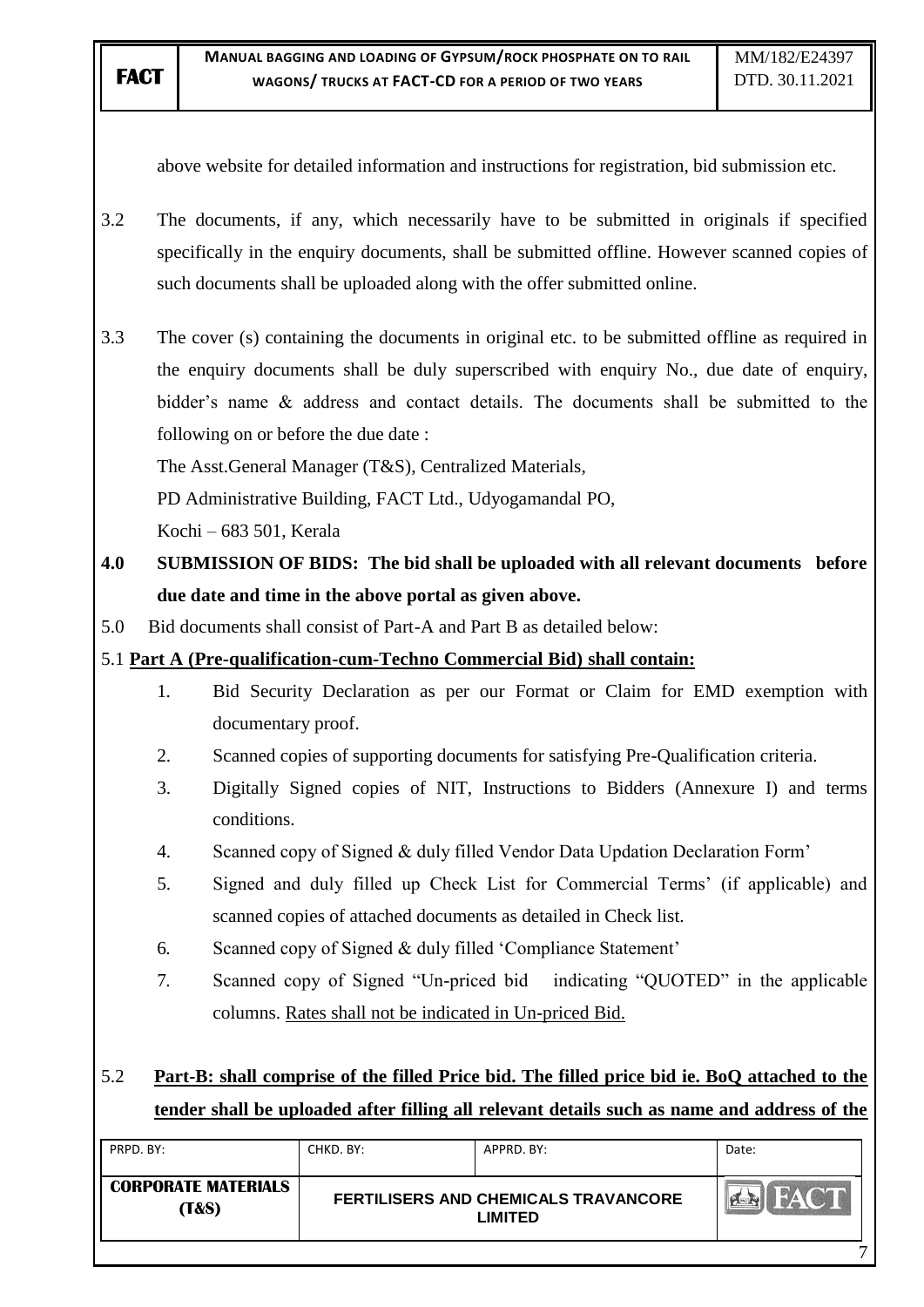#### **bidder, rates etc. as applicable.**

- 5.3 The priced BOQ shall be uploaded strictly in the format attached, failing which the offer is liable to be rejected. Renaming or changing the format of the BoQ is not permitted and the System will not accept any such changed document.
- 5.4 Fill-in all the relevant fields of the BoQ either in value or as a percentage as specified in the BoQ. Blank field, if any, in the uploaded BoQ shall be considered as Nil (not Quoted). No claim or revisions shall be entertained in this regard.
- 5.5 Bidders shall quote prices in the BOQ only and nowhere else. No other documents shall be enclosed with Price Bid (BOQ).
- 5.6 Rates shall be quoted in the same unit of measure given in the BOQ and shall be considered accordingly.
- 5.7 Bidders shall ensure that all the required documents as per enquiry are uploaded in the System before due date and time. The System does not allow submission of bids or any other document forming part of the bid after due date & time of bid submission. Non-submission of documents or incomplete documents may result in rejection of offers and no communication in this regard will be entertained. FACT reserves the right to reject any bid not submitted as per instructions at their discretion.
- 5.8 Timely submission of offers along with all the relevant documents online is the responsibility of the bidder concerned. The bids may be submitted well in advance to avoid last minute issues like non availability of internet, server not available, power failure etc. FACT shall not be held responsible for bidder"s inability to submit documents in time, incomplete submission of offers or non-submission of any documents forming part of the offers etc.
- 5.9 Bidders shall meet all expenses in connection with submission of his bid, attending the bid opening, meetings etc.

#### **6.0 BID OPENING:**

- 6.1 *Part-A* of the bids of all bidders who submit their Bids as per the instructions on or before the due date and time shall be opened online, on the specified bid opening date and time. Bids submitted not in conformity with the Enquiry instructions are liable to be rejected without further processing.
- 6.2 *Part-B* Price bids of those bidders whose Part-A bid is acceptable, based on pre-qualification

| PRPD, BY:                           | CHKD. BY:                                              | APPRD. BY: | Date: |
|-------------------------------------|--------------------------------------------------------|------------|-------|
| <b>CORPORATE MATERIALS</b><br>(T&S) | FERTILISERS AND CHEMICALS TRAVANCORE<br><b>LIMITED</b> |            | HACT  |
|                                     |                                                        |            |       |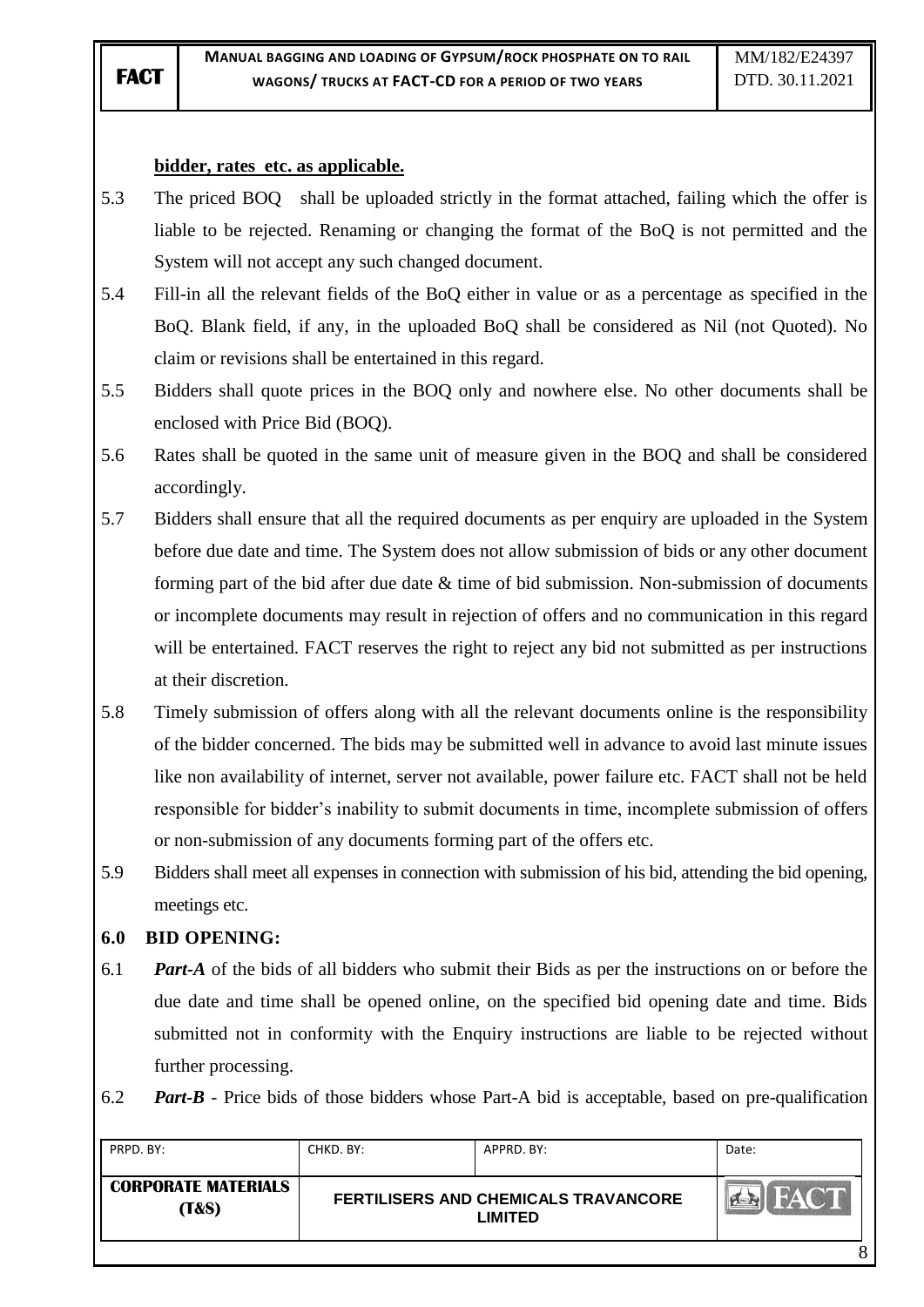and techno-commercial evaluation, only shall be opened online on a subsequent date, on completion of evaluation.

## 7.0 **BID SECURITY DECLARATION IN LIEU OF EARNEST MONEY DEPOSIT:**

- 7.1 All bidders except those specifically exempted shall furnish Bid Security Declaration as per our format in lieu of Earnest Money Deposit, failing which such offers will be rejected. Submission of Bid Security Declaration will be exempted for Govt. Depts and firms/public sector units/ MSE units registered under MSMED Act (subject to Declaration of Udyam Registration Numbers by the vendors on CPP Portal and uploading the copy of latest valid Udyam Registration Certificate along with their bid) / firms registered under NSIC and Khadi Board as per applicable govt. directions, and on submission of valid documents/certificates in proof of the same.
- 7.2 If any bidder retracts from or without request of FACT revises or amends his bid during its validity period or fails to submit Security Deposit within the stipulated time or fails to execute the required agreement when the contract is awarded or fails to commence the execution of the work on the stipulated date, they will be disqualified from bidding for any contract with FACT for a period of **Three years** from the date of notification, without prejudice to FACT"s right to claim damages and/or other legal recourse.

#### **8.0 PURCHASE PREFERENCE:**

This tender shall be based on MSME order dt.  $23<sup>rd</sup>$  March 2012, and as amended from time to time, pertaining to Public Procurement Policy in respect of procurement of goods and services, produced and provided by micro and small enterprises (MSE), including special benefits to MSE firms owned by SC/ST and women entrepreneurs, on furnishing relevant documents as proof. Declaration of Udyam Registration Numbers on CPPP is mandatory, failing which bidders may not be able to enjoy the benefits as per PP policy. Bidders will get the benefit of PP policy only if they are MSE bidders at the time of submission of their bids, in proof of which latest valid Udyam Registration Certificate shall be uploaded. Bidders may note that failure to update the relevant information within the period specified in the online Udyam Registration portal will render the enterprise liable for suspension of its MSE status, in which case they will not be eligible to claim PP benefits/EMD exemption.

| PRPD. BY:                                     | CHKD. BY:                                              | APPRD. BY: | Date: |
|-----------------------------------------------|--------------------------------------------------------|------------|-------|
| <b>CORPORATE MATERIALS</b><br><b>T&amp;S)</b> | FERTILISERS AND CHEMICALS TRAVANCORE<br><b>LIMITED</b> |            |       |
|                                               |                                                        |            |       |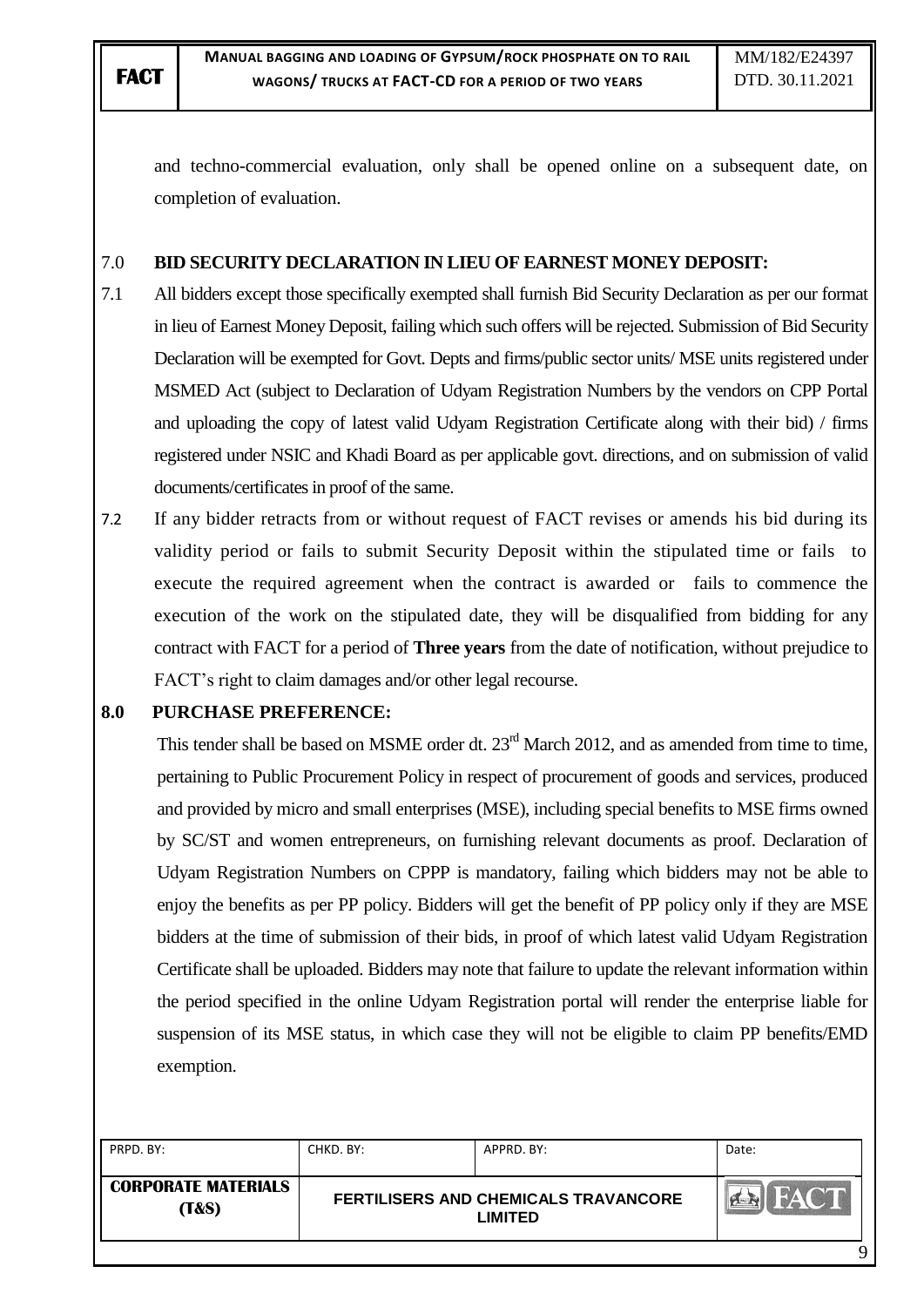In divisible tenders, participating MSEs quoting price within price band of L1+15% shall also be allowed to supply a portion of requirement by bringing down their price to L1 price in a situation where L1 price is from someone other than an MSE. Such MSEs shall be allowed to supply at least 25% (or as applicable) of the total tendered value. In case of more than one such MSE, the supply will be shared proportionately (to tendered quantity). Special provisions extended to certain categories of MSEs as per the order shall also be applicable.

In case of non divisible tenders, an MSE quoting in the price band of  $L1+15\%$  may be awarded for full/complete work of tendered value, considering the spirit of policy for enhancing the Government procurement from MSEs subject to bringing down of price to L1 by the MSE concerned.

This tender is non divisible.

## **9.0 DEVIATIONS:**

- 9.1 Deviations in the tender clauses shall not be accepted.
- 9.2 FACT reserves the right to reject the offers with deviations without further correspondence.
- 9.3 Bidder shall clearly indicate the time required for mobilisation /commencement of work from the date of receipt of Letter of Intent (LOI) / Work Order.

## **10.0 CONFORMITY:**

Bids must conform in all respects with the applicable terms and conditions of this enquiry. Bidder must certify in the compliance Statement that his bid complies with all Enquiry documents and technical specifications.

## **11.0 Rates:**

11.1 Bidder shall quote his lowest rate for the work strictly as per the BoQ (Price Bid format) . Bids not complying with the above are liable to be rejected.

The Un-priced bid shall be submitted along with Part-A bid duly signed by the Bidder, indicating "QUOTED" in the columns. Rates shall not be indicated in Un-priced Bid.

11.2 Bidder shall quote all-inclusive rate for the work, but **exclusive of GST.** GST if applicable,

| PRPD. BY:                                      | CHKD. BY: | APPRD, BY:                                             | Date:       |
|------------------------------------------------|-----------|--------------------------------------------------------|-------------|
| <b>CORPORATE MATERIALS</b><br><b>(T&amp;S)</b> |           | FERTILISERS AND CHEMICALS TRAVANCORE<br><b>LIMITED</b> | <b>FACT</b> |
|                                                |           |                                                        |             |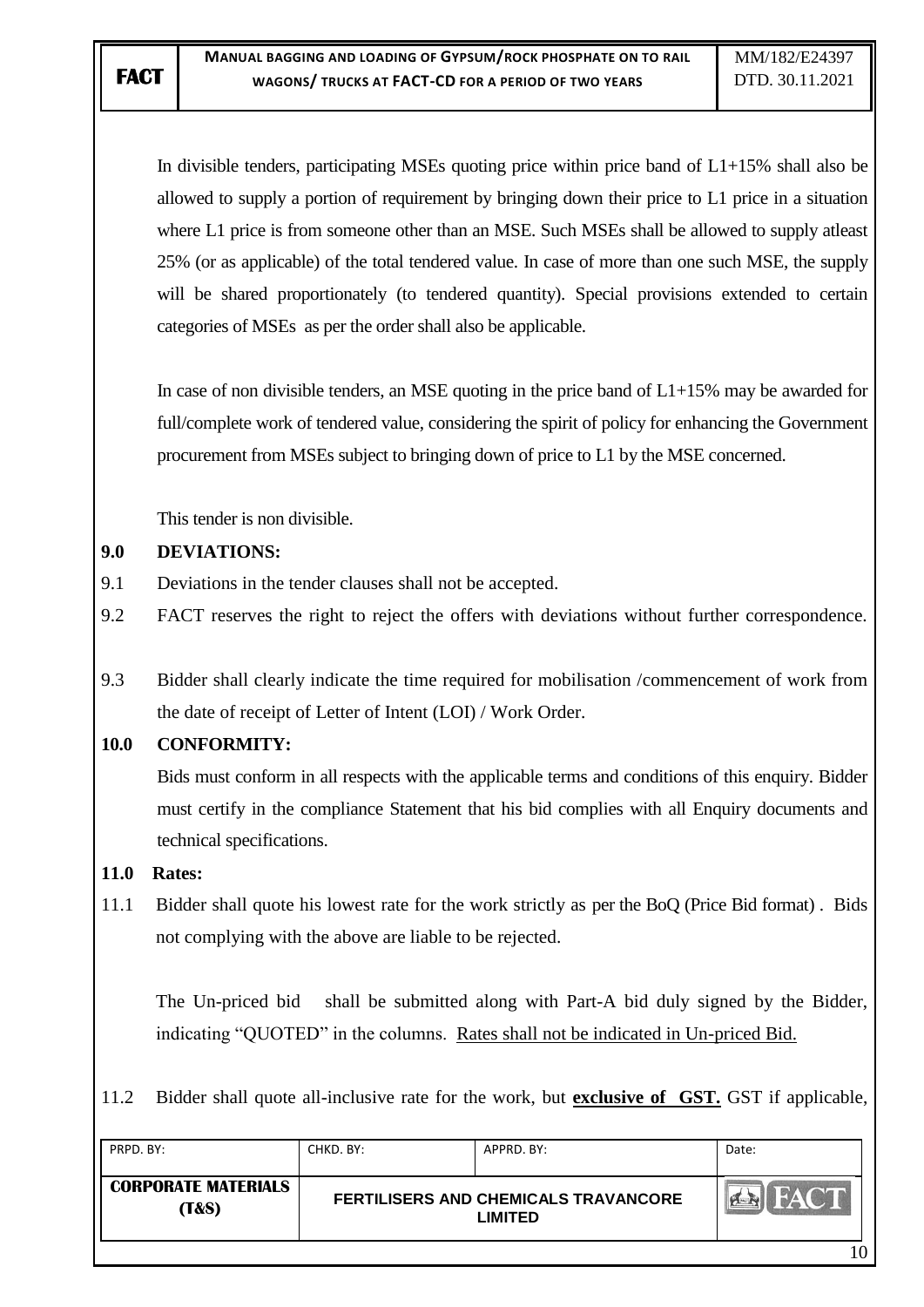will be payable extra by FACT as per statutory notification.

11.3 The rates quoted in the tender are to hold good for a period of four months from the date of opening of the Pre-Qualification-cum-Techno-Commercial bid (Part-A). If contract is awarded, the work order rates shall be valid for the entire period of contract inclusive of extension / extensions. **No bidder can withdraw his tender or revoke or revise the rates within the aforesaid period of 120 days.** If the bidder withdraws/revises/revokes OR shows unwillingness to confirm with his offer, they will be disqualified from bidding for any contract with FACT for a period of **Three years** from the date of notification, without prejudice to FACT"s other right to claim damages.

# 12.0**SECURITY DEPOSIT**:

- 12.1 The successful bidder (Contractor) shall be required to furnish an interest free Security Deposit (SD) equivalent to **three percent (3%) of the total contract value** by DD/NEFT/RTGS or by Bank Guarantee issued by a Nationalised / Scheduled Bank as per the Proforma prescribed within 15 days of issue of the work order. The Bank Guarantee shall be valid till the expiry of the contract with a claim period of six months thereafter. FACT a/c No. 57017844467 with the State Bank of India, Udyogamandal Branch, IFSC Code SBIN0070158 shall be used in case of remittance of Security deposit by NEFT/RTGS and proof of remittance shall be submitted to FACT.
- 12.2 In case the bidder whose bid is accepted, fails to deposit the prescribed Security Deposit or fails to execute the agreement or fails to commence the execution of the work within the specified time, the contract issued to him is liable to be terminated and alternative arrangements made at the risk and cost of the Contractor.

## **13.0 PURCHASER"S RIGHT:**

FACT reserves the right to reject any or all bids without assigning any reason whatsoever.

| PRPD. BY:                                      | CHKD. BY: | APPRD. BY:                                                    | Date: |
|------------------------------------------------|-----------|---------------------------------------------------------------|-------|
| <b>CORPORATE MATERIALS</b><br><b>(T&amp;S)</b> |           | <b>FERTILISERS AND CHEMICALS TRAVANCORE</b><br><b>LIMITED</b> |       |
|                                                |           |                                                               |       |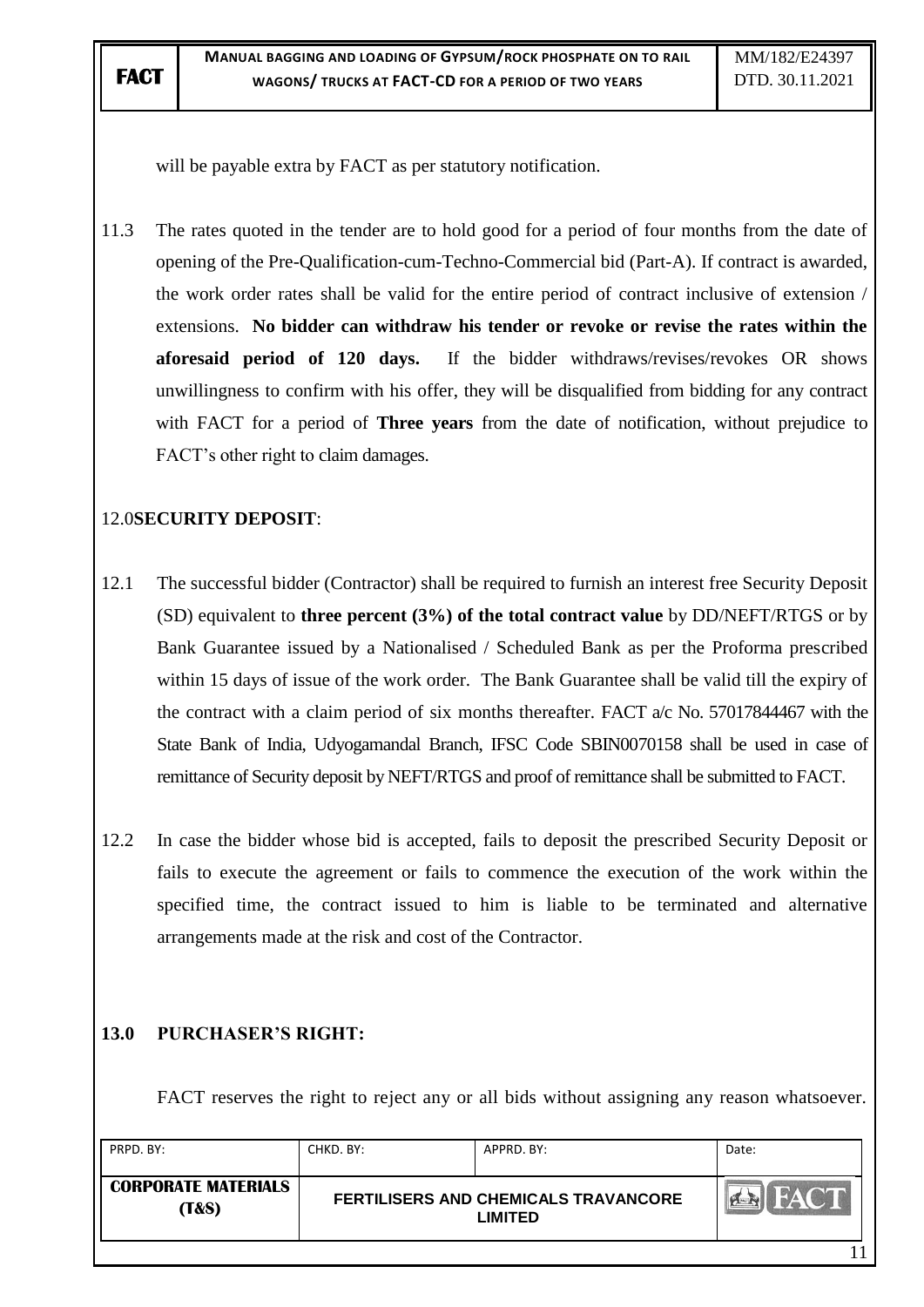No claims shall lie against FACT on this account and FACT"s decision in this regard shall be final and binding on the bidders. FACT reserves the right to negotiate with the lowest bidder. 14.0 **CONTRACTOR TO EXECUTE AGREEMENT**:

The contractor's responsibility under this contract will commence on the date specified in the Letter of Intent/Work Order. The successful Bidder shall be required to execute an Agreement with FACT, within 15 days of the receipt by him of the Work order issued by FACT for carrying out the work according to the terms and conditions of the contract given along with the Work Order. The Agreement shall be executed on Rs.200/- Stamp paper and shall be in the pro forma as specified by FACT. The provisions contained in tender papers and other documents exchanged between the Bidder and FACT shall form part of the contract.

**15.0 The bidder shall furnish the following along with the offers.**

- 1. The GST registration Number and details. In the case of Provisional ID, GST Registration Number shall be provided on receipt of the same.
- 2. Place of supply/Service
- 3. Address of the supplier/service provider's billing the item if it is different from 2 above
- 4. GST rates applicable for each item
- 5. HSN / SAC codes of each of the goods / services quoted

In case of unregistered contractor, a declaration to that effect with reason should be furnished. FACT"s GST No. in the state of Kerala is **32AAACT6204C1Z2**. FACT"s GST numbers in other southern states is as follows:

| Tamilnadu:      | 33AAACT6204C1Z0 |
|-----------------|-----------------|
| Karnataka:      | 29AAACT6204C1ZP |
| Andhra Pradesh: | 37AAACT6204C1ZS |
| Telangana:      | 36AAACT6204C1ZU |
| Puducherry:     | 34AAACT6204C1ZY |

The supplier/contractor shall do the following:

a) Submit GST compliant tax invoice to FACT along with supply.

| PRPD. BY:                           | CHKD. BY: | APPRD. BY:                                             | Date:       |
|-------------------------------------|-----------|--------------------------------------------------------|-------------|
| <b>CORPORATE MATERIALS</b><br>(T&S) |           | FERTILISERS AND CHEMICALS TRAVANCORE<br><b>LIMITED</b> | <b>FACT</b> |
|                                     |           |                                                        |             |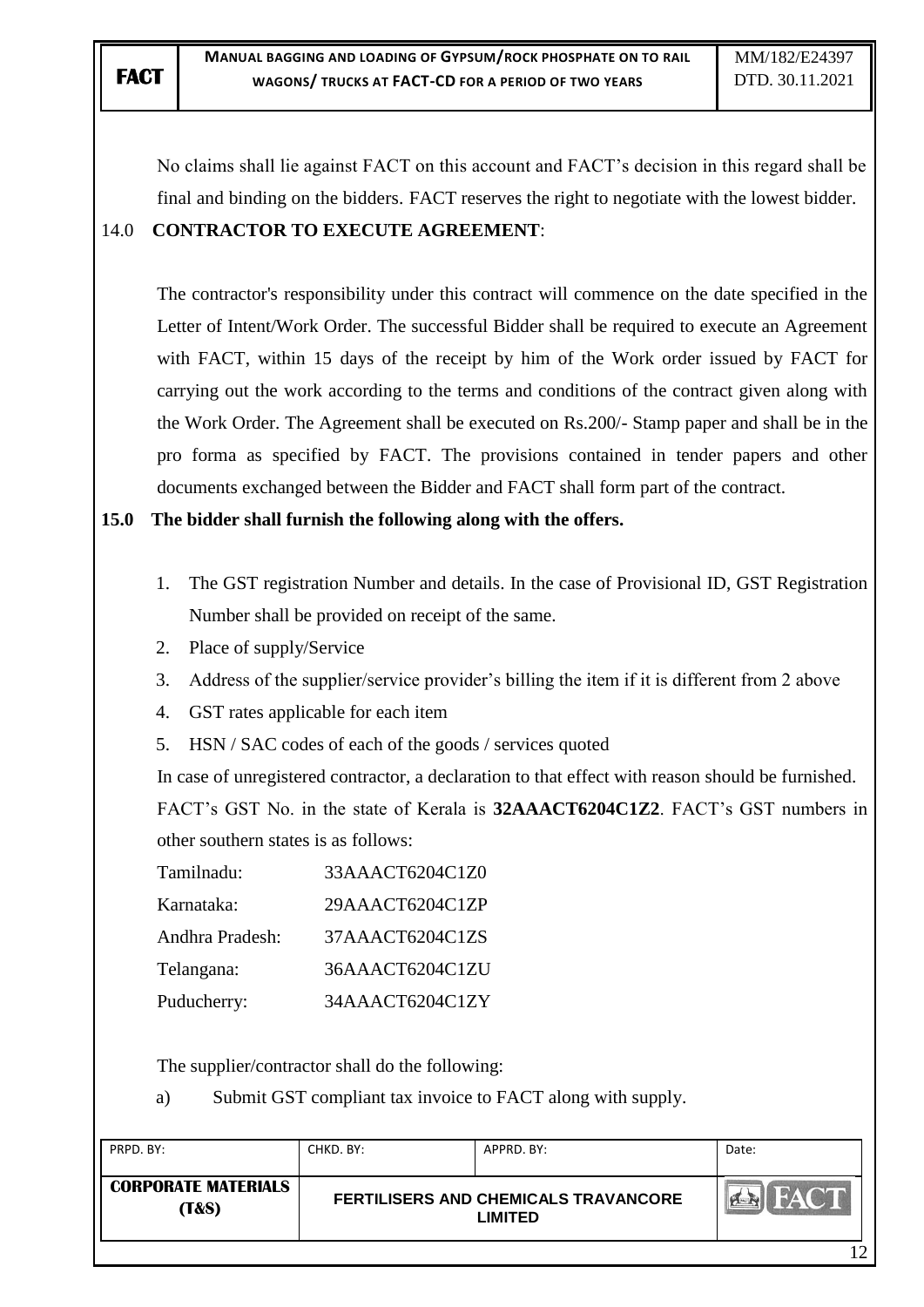b) Shall ensure uploading the above invoice as per statute &

c) File monthly returns in time enabling FACT to claim the input tax credit.

GST charged by the supplier/contractor shall be released separately to the supplier/contractor only after filing of (i) the outward supply details & the monthly return on GSTN portal by the supplier/contractor and (ii) on matching the input tax credit to such invoice with the corresponding details of outward supply of the supplier/contractor.

In case FACT incurs any liability (like interest, penalty etc.,) due to denial/reversal of such input tax credit in respect of the invoice submitted by the supplier/contractor, for the reasons attributable to the supplier/contractor, the same shall be recovered from the supplier/contractor

Further in case FACT is deprived of the input tax credit due to any reason attributable to the supplier/contractor, the same shall not be paid or recovered if already paid to the supplier/contractor.

## 16.0 **GENERAL:**

16.1 FACT reserves the right to extend without giving any reason, the last date for submission and opening of bid, but such extension will be duly intimated to those who have submitted online. In case the date of bid opening happens to be a day of strike/hartal etc. due to any reasons or happens to be a holiday for FACT, declared due to unforeseen and emergency reasons or due to any tech problems, the bids will be opened at the same time on the next full working day.

- 16.2 FACT reserves the right to make changes in the tender documents, but such changes will be published in our portal as a corrigendum. Bidders are requested to counter check with portal before submitting their bids.
- 16.3 Mere submission of all the documents will not necessarily mean that the Bidder is suitable. Worthiness assessed by FACT will be final and binding on the Bidder.
- 16.4 FACT may relax condition of prior turnover and prior experience (if specified in the Pre Qualification criteria) with respect to Micro & Small Enterprises (MSEs) subject to meeting of quality and technical specifications.

16.5 Except in the cases of items/services related to public safety, health, critical security operations

| PRPD, BY:                           | CHKD. BY: | APPRD. BY:                                             | Date: |
|-------------------------------------|-----------|--------------------------------------------------------|-------|
| <b>CORPORATE MATERIALS</b><br>(T&S) |           | FERTILISERS AND CHEMICALS TRAVANCORE<br><b>LIMITED</b> | EACT  |
|                                     |           |                                                        | 12    |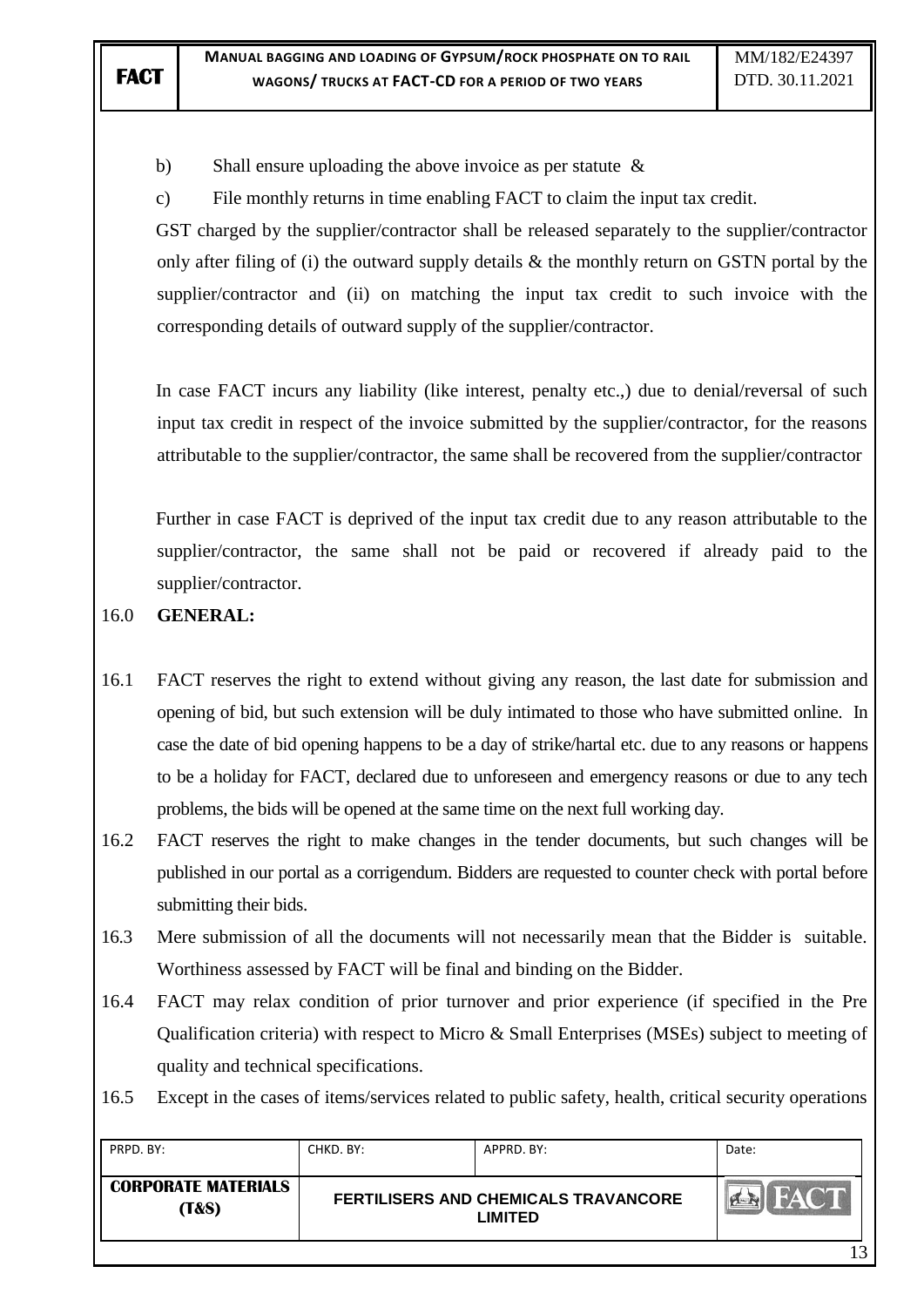and equipment etc., FACT at its discretion may relax the conditions of prior turnover and prior experience (if specified in the Pre Qualification criteria) for Startups recognised by Dept. of Industrial policy and promotion (DIPP) subject to meeting quality and technical specifications, on furnishing copies of relevant certificates / documents in proof of such recognition by DIPP.

- 16.6 All clarification and correspondence related to this enquiry shall be made only in English to the Asst.General Manager(Materials)T&S, Centralised Materials, PD Administrative Building, FACT Ltd., Udyogamandal – 683 501, Tel : 0484-2568260/2568629/2545196; Email:julian@factltd.com
- 16.7 All disputes and questions, claims, rights, matters or things, whatsoever, in any way, arising out of or relating to the calling of bids, evaluation of offers, award of contract, change in structure of bids or any other matter relating to finalization of contract are to be referred to the sole Arbitrator who shall be the General Manager [Materials] of FACT. The award shall be binding on both the parties. The bidders are advised to get informed of all details they require regarding the work before submitting their bids.
- 16.8 Work order shall be issued by Asst. General Manager [Materials]-T&S.

## **17.0 TENDER UPDATES:**

Bidders are requested to visit Central Public Procurement Portal [\(https://eprocure.gov.in\)](https://eprocure.gov.in/) regularly for any updates/corrigendum on the tender, including extension of due date, if any. No other mode of communication shall be made in this regard.

## **18.0 FRAUD PREVENSION POLICY:**

Bidders shall comply with Fraud Prevention Policy of FACT 2012 (FPPF 2012). The said Policy is available in FACT"s Website [www.fact.co.in.](http://www.fact.co.in/)

## **ASST. GENERAL MANAGER (MATERIALS)-TS**

| PRPD. BY:                                      | CHKD, BY: | APPRD. BY:                                                    | Date: |
|------------------------------------------------|-----------|---------------------------------------------------------------|-------|
| <b>CORPORATE MATERIALS</b><br><b>(T&amp;S)</b> |           | <b>FERTILISERS AND CHEMICALS TRAVANCORE</b><br><b>LIMITED</b> |       |
|                                                |           |                                                               | 4،    |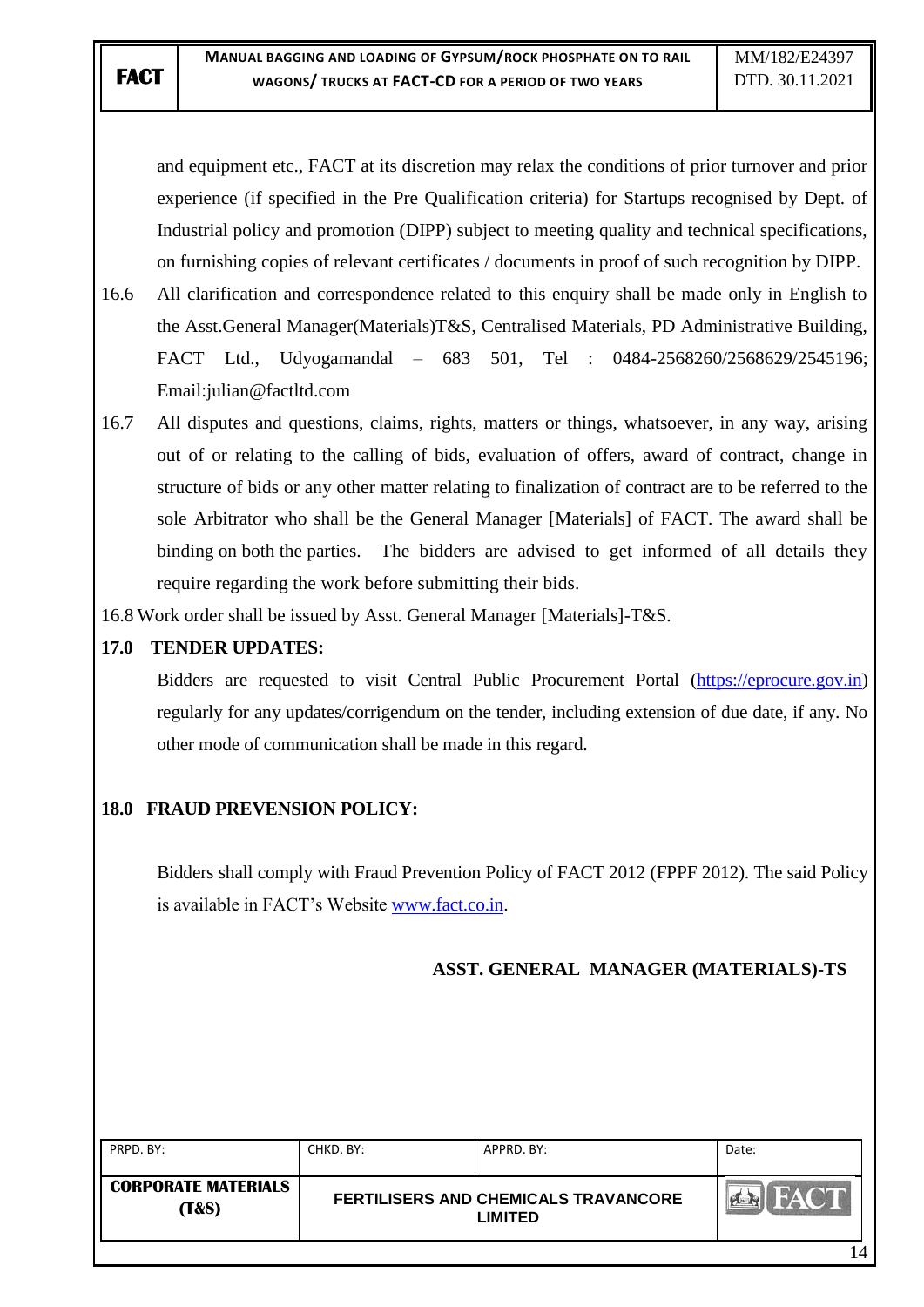#### **ANNEXURE-II**

#### **PRE-QUALIFICATION CRITERIA**

- 1.0 Pre-Qualification Criteria to be met by the Bidders:
- 1.1 Bidder should have successfully completed any one job involving deployment of labour like bagging, material handling, loading/unloading, stacking, maintenance, civil works, plant operation services etc. of executed value of minimum Rs.10 Lakhs during any one of the last 5 years as on date of tender, for any organization of similar standing as FACT, or organizations of sound financial capability and having status of principal employer, or Govt./Quasi Govt. Depts. ; which do their work mainly through public contracts. Bidder shall enclose copies of the Work order supported by Performance and Experience certificate with reference to the work order issued by the contractee with Part A bid as documentary evidence. In case of running contracts, Performance certificate submitted should have been issued after the date of enquiry.
- 1.2 Bidder shall furnish a solvency certificate (original or copy duly attested by a Notary) for a minimum of Rs. 4,00,000 from a Nationalized/Scheduled Bank along with Part-A (Techno commercial) Bid. The Solvency Certificate issued shall be dated after three months prior to the date of enquiry.

## **Note for Micro & Small Enterprises and Startups:**

Note for Micro & Small Enterprises and Startups: Prequalification criteria specified above shall also be applicable for Micro & Small Enterprises and Startups without any relaxation.

#### **Note:**

The offers of such bidders who meet PQ Criteria shall only be considered for technical evaluation and opening of price bids. Offers received without supporting documents or with incomplete form / documents are liable to be rejected. FACT reserves the right to verify the claim of the bidders /documents submitted by them, directly with the clients or any other agency in this regard.

| PRPD. BY:                                      | CHKD. BY: | APPRD. BY:                                                    | Date: |
|------------------------------------------------|-----------|---------------------------------------------------------------|-------|
| <b>CORPORATE MATERIALS</b><br><b>(T&amp;S)</b> |           | <b>FERTILISERS AND CHEMICALS TRAVANCORE</b><br><b>LIMITED</b> |       |
|                                                |           |                                                               | 15    |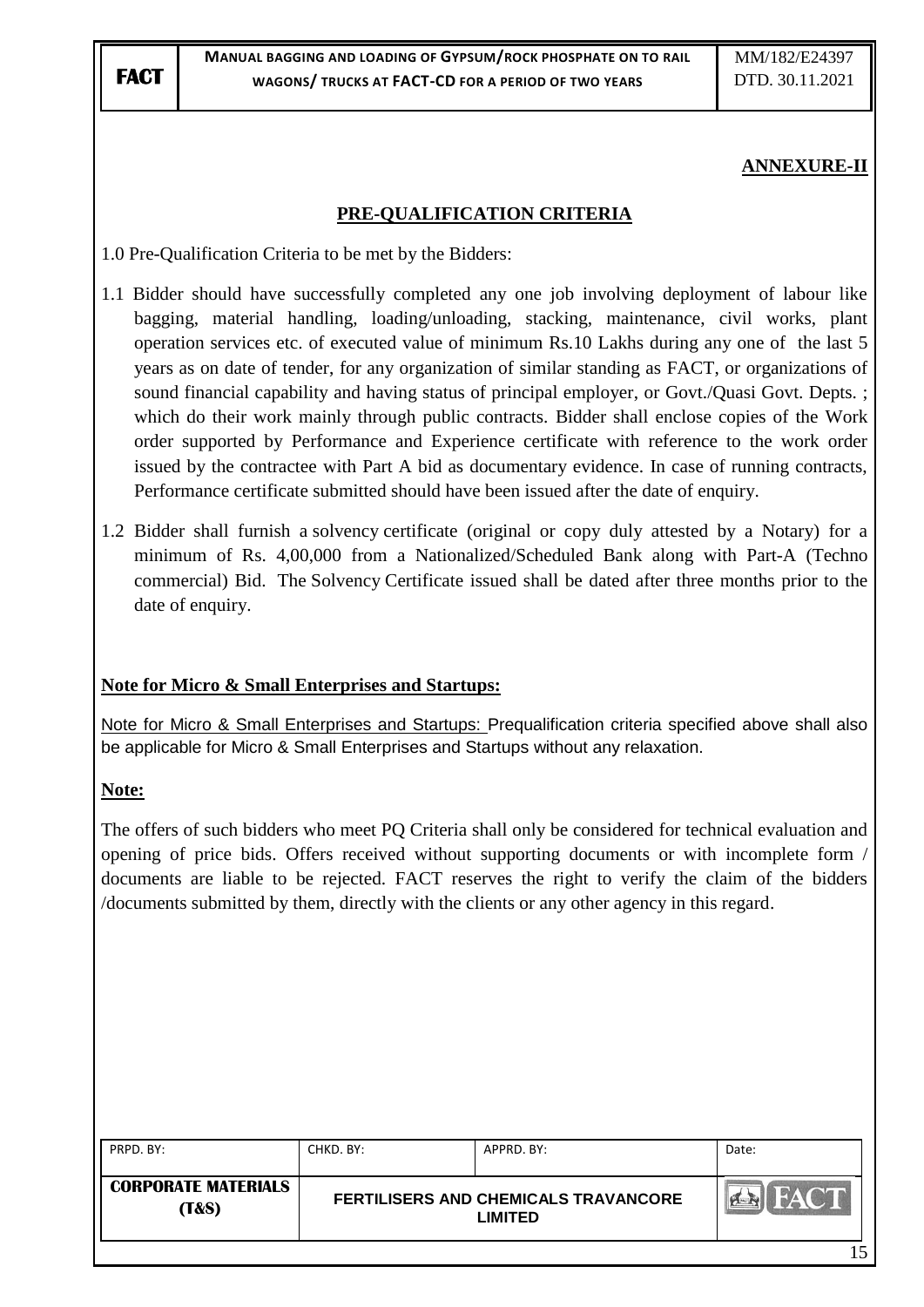#### **Annexure-III**

## **VENDOR DATA UPDATION (DECLARATION) FORM**

FACT reserves the right to verify the information given as per the format and enclosures. It is the responsibility of the bidder to give the full details asked for as per this format for evaluating his bid as per this Enquiry. Any misrepresentation of facts and withholding of information may result in disqualification.

| Sl.<br>No.     | <b>Description</b>                                                                  |                                           | To be filled in by vendor                              |                      |
|----------------|-------------------------------------------------------------------------------------|-------------------------------------------|--------------------------------------------------------|----------------------|
| $\mathbf{1}$   | Name of the bidder/firm                                                             |                                           |                                                        |                      |
| $\overline{2}$ | Name, address and designation of the key<br>person with whom company may correspond |                                           |                                                        |                      |
| $\overline{3}$ | Address:                                                                            | a. Regd. Office:                          |                                                        |                      |
| $\overline{4}$ |                                                                                     | b. Branch Office:                         |                                                        |                      |
| $\overline{5}$ | PIN Code                                                                            |                                           |                                                        |                      |
| 6              |                                                                                     | Telephone Nos. (with Country/STD codes)   |                                                        |                      |
| $\overline{7}$ | Tele fax Nos.                                                                       |                                           |                                                        |                      |
| 8              | E-Mail id                                                                           |                                           |                                                        |                      |
| $\overline{9}$ | <b>Contact Person</b>                                                               |                                           |                                                        |                      |
| 10             | <b>Liaison Agents</b>                                                               | Details of Local Office/ Representatives/ |                                                        |                      |
| 11             | Address                                                                             |                                           |                                                        |                      |
| 12             | PIN Code                                                                            |                                           |                                                        |                      |
| PRPD. BY:      |                                                                                     | CHKD. BY:                                 | APPRD. BY:                                             | Date:                |
|                | <b>CORPORATE MATERIALS</b><br>(T&s)                                                 |                                           | FERTILISERS AND CHEMICALS TRAVANCORE<br><b>LIMITED</b> | <b>EX FACT</b><br>16 |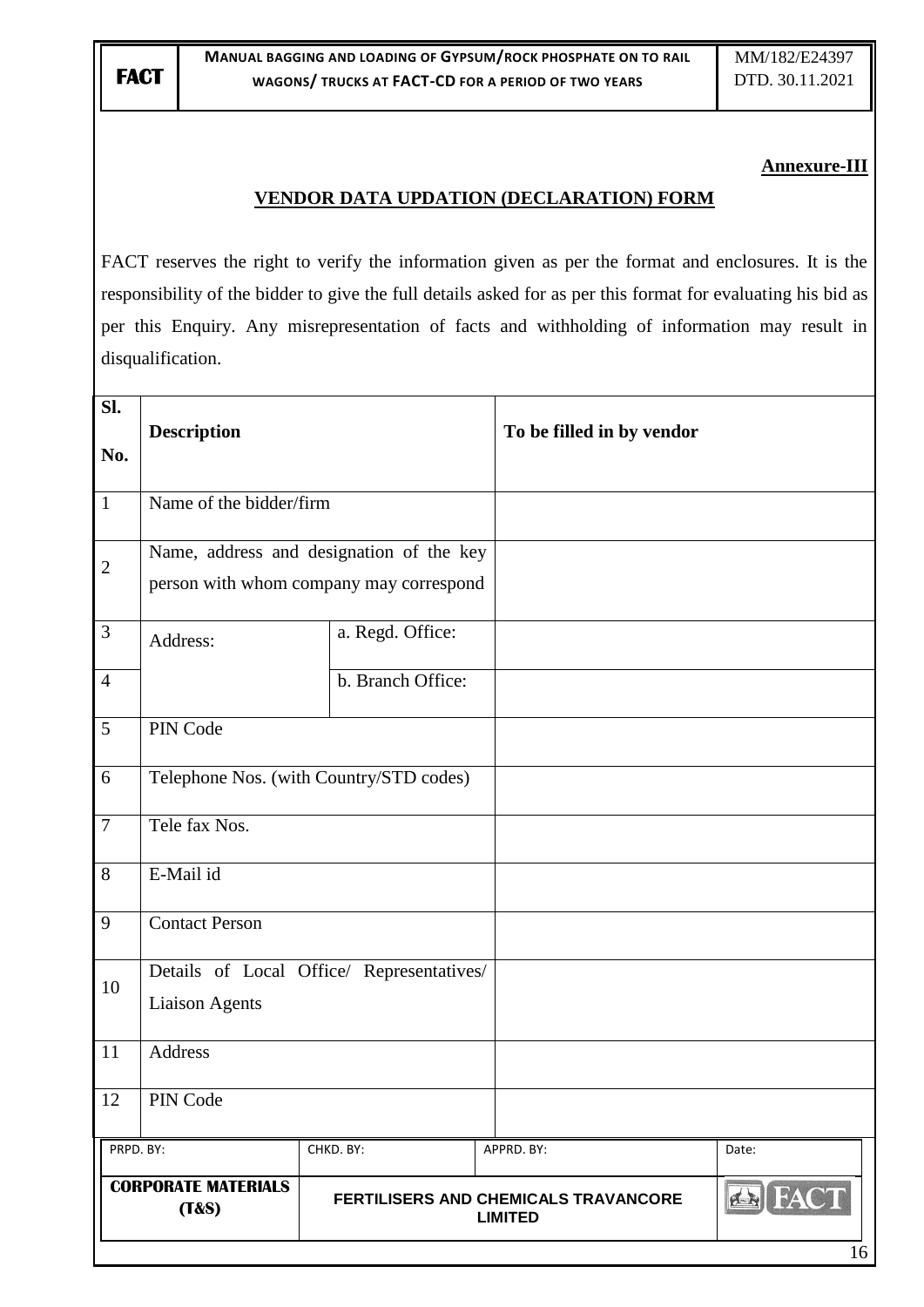| MANUAL BAGGING AND LOADING OF GYPSUM/ROCK PHOSPHATE ON TO RAIL |                                                                    |                                        |                                                                                                                                                                                                                      | MM/182/E24397 |                                                                                                        |              |
|----------------------------------------------------------------|--------------------------------------------------------------------|----------------------------------------|----------------------------------------------------------------------------------------------------------------------------------------------------------------------------------------------------------------------|---------------|--------------------------------------------------------------------------------------------------------|--------------|
|                                                                | <b>FACT</b><br>WAGONS/ TRUCKS AT FACT-CD FOR A PERIOD OF TWO YEARS |                                        |                                                                                                                                                                                                                      |               | DTD. 30.11.2021                                                                                        |              |
|                                                                |                                                                    |                                        |                                                                                                                                                                                                                      |               |                                                                                                        |              |
|                                                                |                                                                    |                                        |                                                                                                                                                                                                                      |               |                                                                                                        |              |
| 13                                                             |                                                                    | Telephones                             |                                                                                                                                                                                                                      |               |                                                                                                        |              |
| 14                                                             |                                                                    | Fax Number                             |                                                                                                                                                                                                                      |               |                                                                                                        |              |
| 15                                                             |                                                                    | E-Mail ID                              |                                                                                                                                                                                                                      |               |                                                                                                        |              |
| 16                                                             |                                                                    | <b>Contact Person</b>                  |                                                                                                                                                                                                                      |               |                                                                                                        |              |
| 17                                                             |                                                                    | bid and related documents              | Name of the person authorized to sign the                                                                                                                                                                            |               |                                                                                                        |              |
| 18                                                             |                                                                    | Date of Registration of Firm           |                                                                                                                                                                                                                      |               |                                                                                                        |              |
| 19                                                             |                                                                    | is not applicable                      | Constitution of the bidder (Strike out which                                                                                                                                                                         |               | Proprietorship /<br>Regd.<br>Limited Company/ Hindu Undivided Family/<br>Private Limited/Public Sector | Partnership/ |
| 20                                                             |                                                                    | <b>Directors</b>                       | Name and address of proprietor/ Partners/                                                                                                                                                                            |               |                                                                                                        |              |
| 21                                                             |                                                                    | <b>CATEGORY:</b>                       |                                                                                                                                                                                                                      |               |                                                                                                        |              |
| a                                                              | given                                                              | status<br>document)                    | (please)<br>tick<br>and                                                                                                                                                                                              | attach        | Whether the entrepreneur comes under the   Micro/ Small/ Medium                                        |              |
|                                                                |                                                                    | certificate.<br>register<br>$\sqrt{ }$ | In case of Micro/Small pl. enclose Udyam<br>All MSE bidders shall<br>declare<br>their<br>registration Number on CPP Portal ;<br>failing which such bidders may not be<br>able to enjoy benefits as per PP Policy for | <b>Udyam</b>  |                                                                                                        |              |
| PRPD. BY:                                                      |                                                                    |                                        | CHKD. BY:                                                                                                                                                                                                            |               | APPRD. BY:                                                                                             | Date:        |
|                                                                |                                                                    | <b>CORPORATE MATERIALS</b><br>(T&s)    |                                                                                                                                                                                                                      |               | <b>FERTILISERS AND CHEMICALS TRAVANCORE</b><br><b>LIMITED</b>                                          | 17           |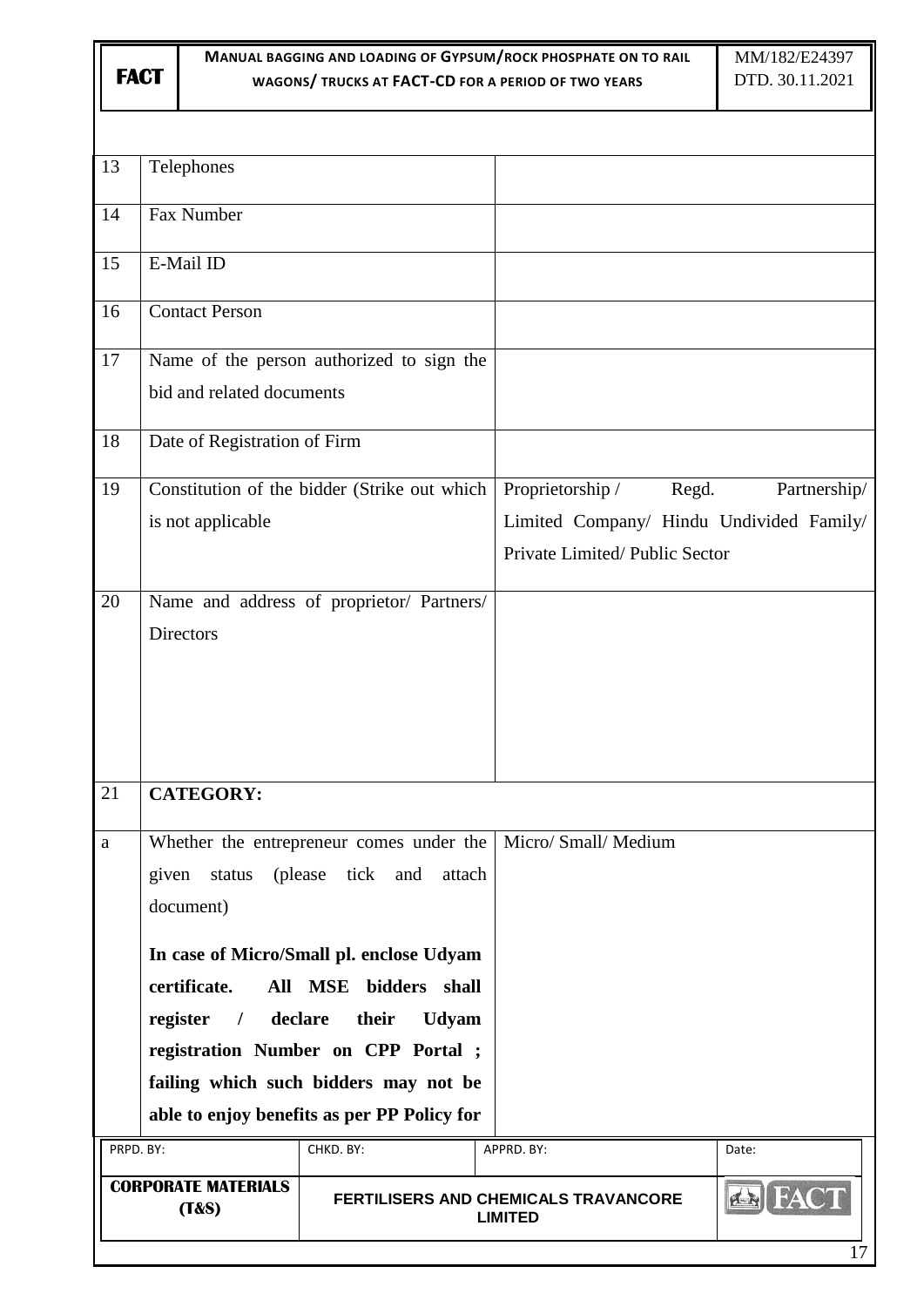|             | MSME order, 2012.                   |                                                                               |                |                                                                               |       |
|-------------|-------------------------------------|-------------------------------------------------------------------------------|----------------|-------------------------------------------------------------------------------|-------|
| $\mathbf b$ |                                     | In case the bidder is an Entrepreneur whether                                 |                |                                                                               |       |
|             | he/she belongs to SC/ST category    |                                                                               |                |                                                                               |       |
| 22.0        | <b>FINANCIAL WORTHINESS</b>         |                                                                               |                |                                                                               |       |
|             |                                     | Name Address & Tel. Nos. of Bank with which the                               |                |                                                                               |       |
|             | Bidder has financial dealings       |                                                                               |                |                                                                               |       |
|             |                                     | Working Capital that can be mobilised for two                                 |                |                                                                               |       |
|             |                                     | months operation of the contract with supporting                              |                | $Rs.\dots\dots$<br>lakhs                                                      |       |
| details.    |                                     |                                                                               |                |                                                                               |       |
|             |                                     | 23.0 Details of credit / limits facilities enjoyed :                          |                |                                                                               |       |
|             |                                     |                                                                               |                | (Certificate from Bank regarding working capital mobilisation to be enclosed) |       |
| Sl.         | Name of the Bank                    | Type of credit (ie. CC/C,                                                     |                |                                                                               |       |
| No.         |                                     | O/D etc.                                                                      |                | Amount of credit limit sanctioned Rs.                                         |       |
|             |                                     |                                                                               |                |                                                                               |       |
|             |                                     |                                                                               |                |                                                                               |       |
|             |                                     |                                                                               |                |                                                                               |       |
|             |                                     |                                                                               |                |                                                                               |       |
|             |                                     |                                                                               |                |                                                                               |       |
| 23.1        |                                     | Details of Profit & Loss Account and balance sheet                            |                |                                                                               |       |
|             |                                     | (Please enclose copies for the preceding three financial years (duly audited) |                |                                                                               |       |
|             |                                     |                                                                               |                |                                                                               |       |
|             |                                     |                                                                               |                |                                                                               |       |
|             |                                     |                                                                               |                |                                                                               |       |
|             |                                     |                                                                               |                |                                                                               |       |
| PRPD. BY:   |                                     | CHKD. BY:                                                                     | APPRD. BY:     |                                                                               | Date: |
|             | <b>CORPORATE MATERIALS</b><br>(T&s) |                                                                               | <b>LIMITED</b> | FERTILISERS AND CHEMICALS TRAVANCORE                                          |       |
|             |                                     |                                                                               |                |                                                                               | 18    |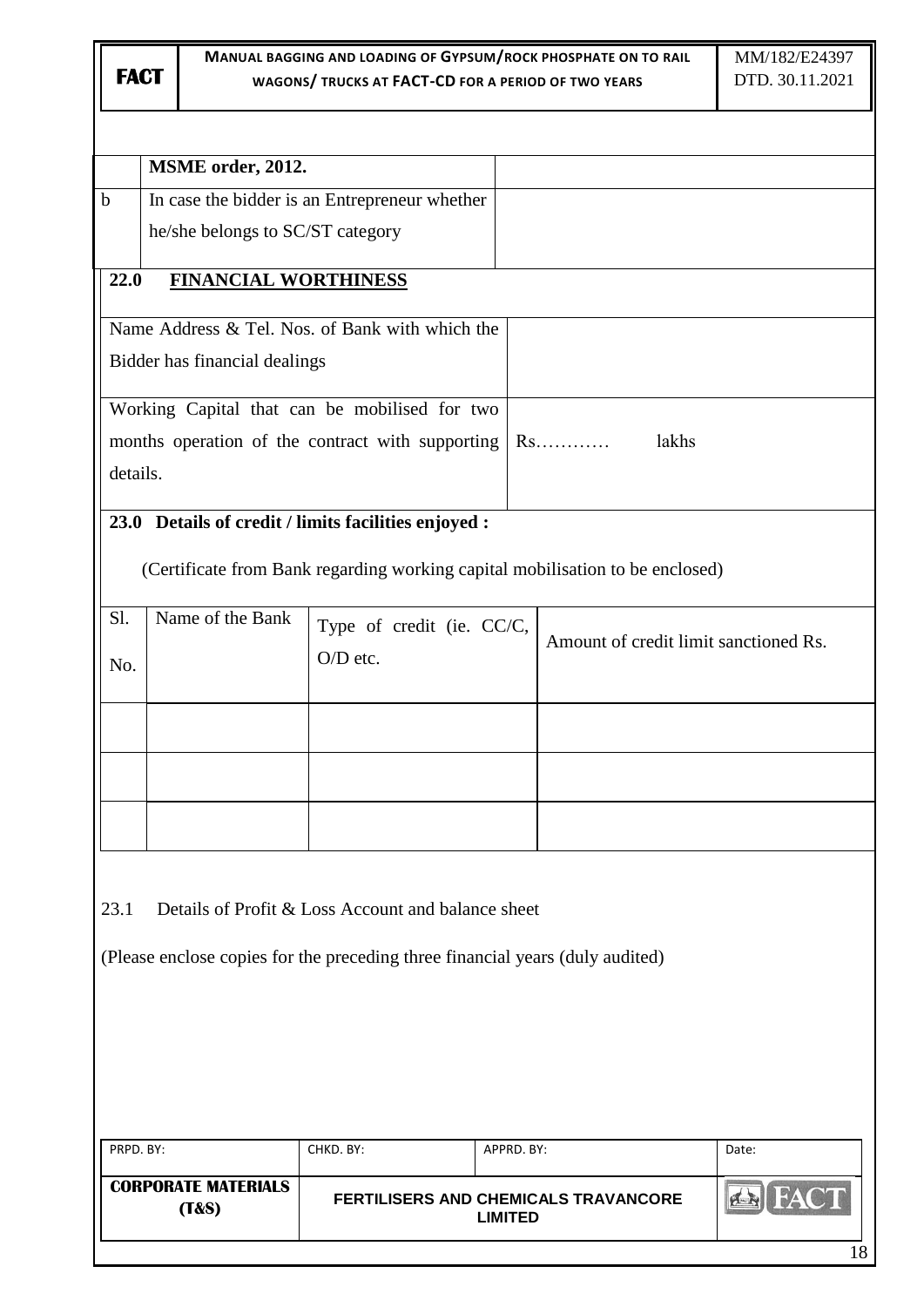24. Bidders experience in any of the previous five years as on the date of tender shall be furnished as per the format below (Attach Certificates from Organisation served):

| Name         | of | the | Description of work with Work Order |      |                |      |                |      |
|--------------|----|-----|-------------------------------------|------|----------------|------|----------------|------|
| Organisation |    |     | No. & Date                          | Year | Year           | Year | Year           | Year |
|              |    |     |                                     |      | $\overline{2}$ | 3    | $\overline{4}$ | 5    |
|              |    |     |                                     |      |                |      |                |      |
|              |    |     |                                     |      |                |      |                |      |
|              |    |     |                                     |      |                |      |                |      |

25. Credentials to be submitted for meeting Pre-qualification criteria.

- (i) Work order with quantity
- (ii) Experience certificate and performance certificate with value of work completed, issued by the Organisation.
- (iii) Solvency certificate for a minimum of Rs. 400,000 from a Nationalised/Scheduled Bank as per PQ criteria.
- 26. **Pan No:**

(Attach Photocopy of Pan Card)

27. **Mobilization time required for commencement of work fromthe date of issue of Letter Of Intent (LOI) or Work Order whichever is earlier, by FACT** :.................………. **Days.**

**28.** Number of labourers the bidder can mobilise per day : …….. Numbers.

to achieve bagging of gypsum up to **250 MT.**

29. Number of labourers the bidder can mobilise:  $\cdot$  ...... Numbers

per day to achieve loading on to Rail wagons up to **1300 MT**

| PRPD, BY:                           | CHKD. BY: | APPRD. BY:                                                    | Date:       |
|-------------------------------------|-----------|---------------------------------------------------------------|-------------|
| <b>CORPORATE MATERIALS</b><br>(T&S) |           | <b>FERTILISERS AND CHEMICALS TRAVANCORE</b><br><b>LIMITED</b> | <b>FACT</b> |
|                                     |           |                                                               | 19          |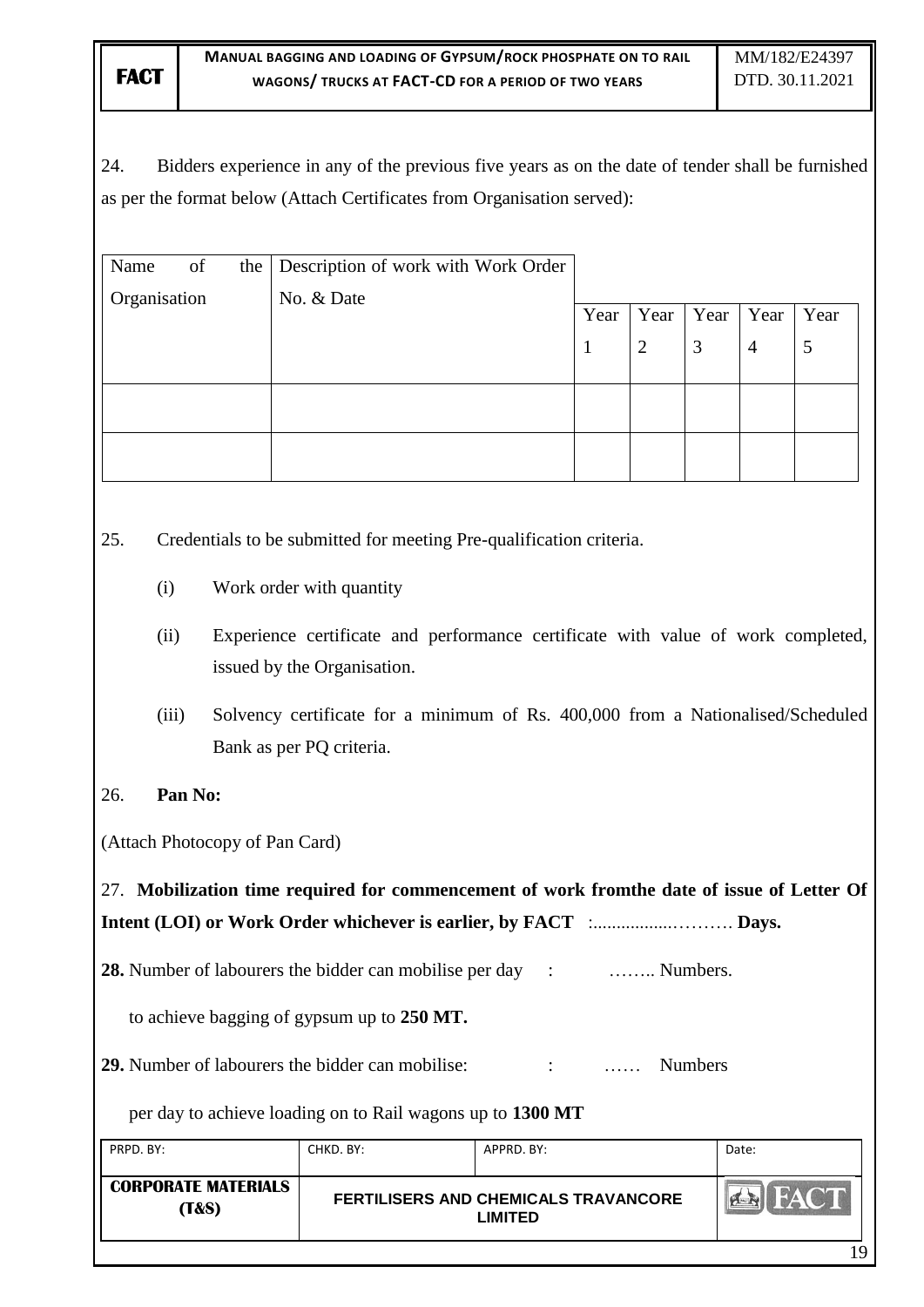| ۰, |  |
|----|--|

**(T&S)**

#### **MANUAL BAGGING AND LOADING OF GYPSUM/ROCK PHOSPHATE ON TO RAIL WAGONS/ TRUCKS AT FACT-CD FOR A PERIOD OF TWO YEARS**

# **30 OTHER DETAILS:** Have you ever been blacklisted by Government 1 Department, Public Sector, Quasi Government, Undertaking **31. Please furnish the following details along with your Banker"s Authorisation letter:** 1 | Income Tax PAN No. 2 GST Registration No. 3 Name of the Bank with address Name of the Branch with  $\overline{\Delta}$ address 5 MICR Code 6 IFSC Code 7 Account Type 8 Bank Account No. 9 Account holder"s Name 10 Vendor email address **32. Following documents shall be enclosed along with Part-A of Bid** 1. Proof of constitution of firm, if applicable. 2. Copy of "Permanent Account Number" (PAN) Card. 3. Copy of GST registration. 4. Copy of latest Income tax return & Audited Balance Sheet and P&L account for last 3 financial yearsPRPD. BY: CHKD. BY: APPRD. BY: APPRD. BY: Date: **CORPORATE MATERIALS**   $\mathbf{A}$ FACT **FERTILISERS AND CHEMICALS TRAVANCORE**

**LIMITED**

20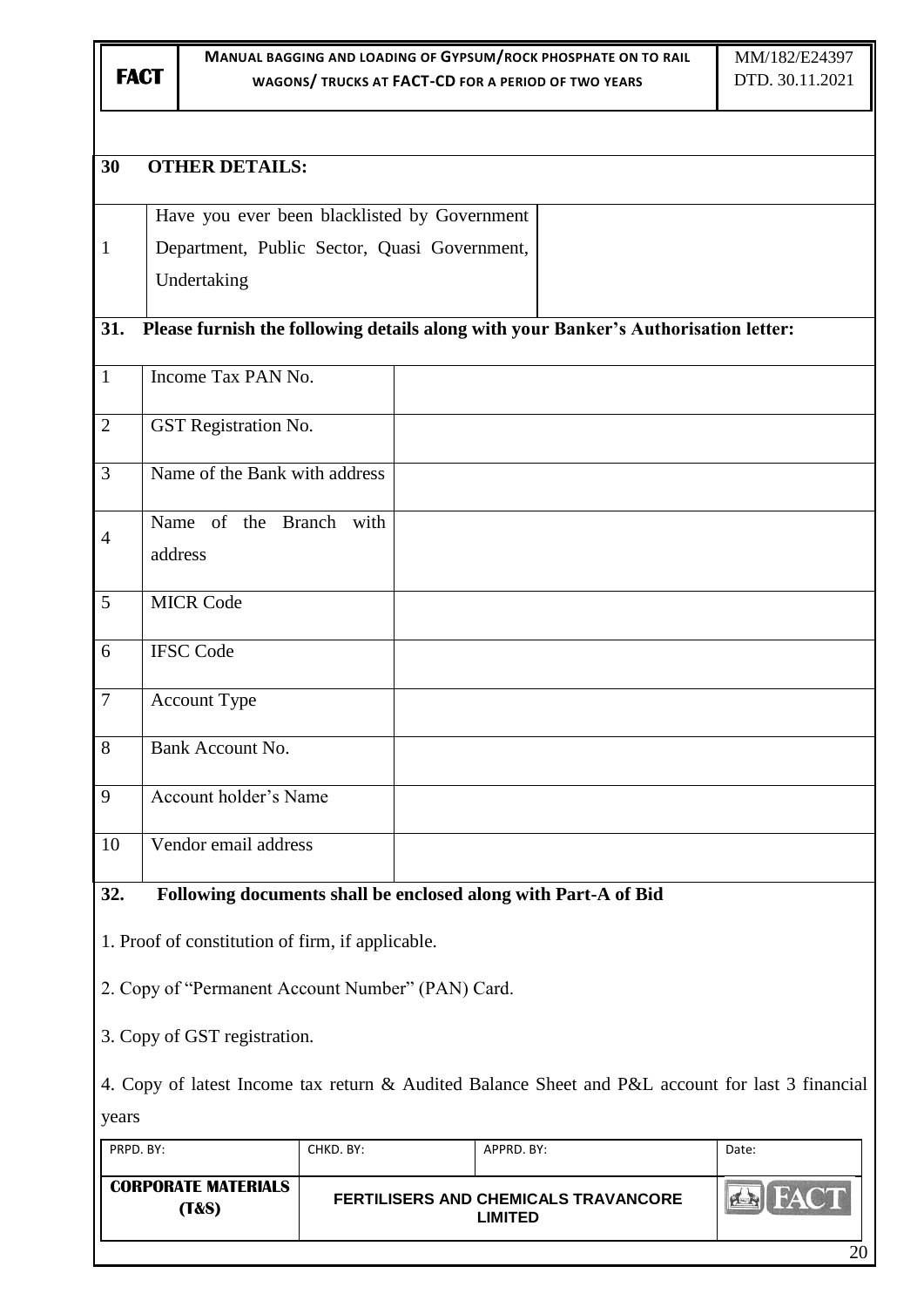5. Solvency certificate for a minimum of Rs. 400000 from a Nationalised / Scheduled Bank

6. Copy of Registration certificate with Labour Dept/ PF / ESIC.

7. Experience Certificate, work order copies & performance Certificate from Clients.

#### **DECLARATION**

I/We hereby declare that the particulars furnished above are true to the best of my/our knowledge and belief. I/we hereby agree that FACT shall have the right to visit my/our office/works to satisfy themselves that the particulars furnished above are correct and I/we shall furnish any additional information/documents that may be required by FACT. I/we understand that suppression of any facts/furnishing false information shall render us liable for disqualification. I/We also declare that all statutory requirements and obligations required for employing labourers for the work as per this enquiry shall be met by me/us in case award of work. Necessary registration from Labour/PF/ESI Departments, as applicable, will be arranged prior to commencement of work.

Date: Name of Bidder:

Place Signature of Bidder:

(Seal)

| PRPD. BY:                                      | CHKD. BY: | APPRD. BY:                                             | Date: |
|------------------------------------------------|-----------|--------------------------------------------------------|-------|
| <b>CORPORATE MATERIALS</b><br><b>(T&amp;S)</b> |           | FERTILISERS AND CHEMICALS TRAVANCORE<br><b>LIMITED</b> |       |
|                                                |           |                                                        |       |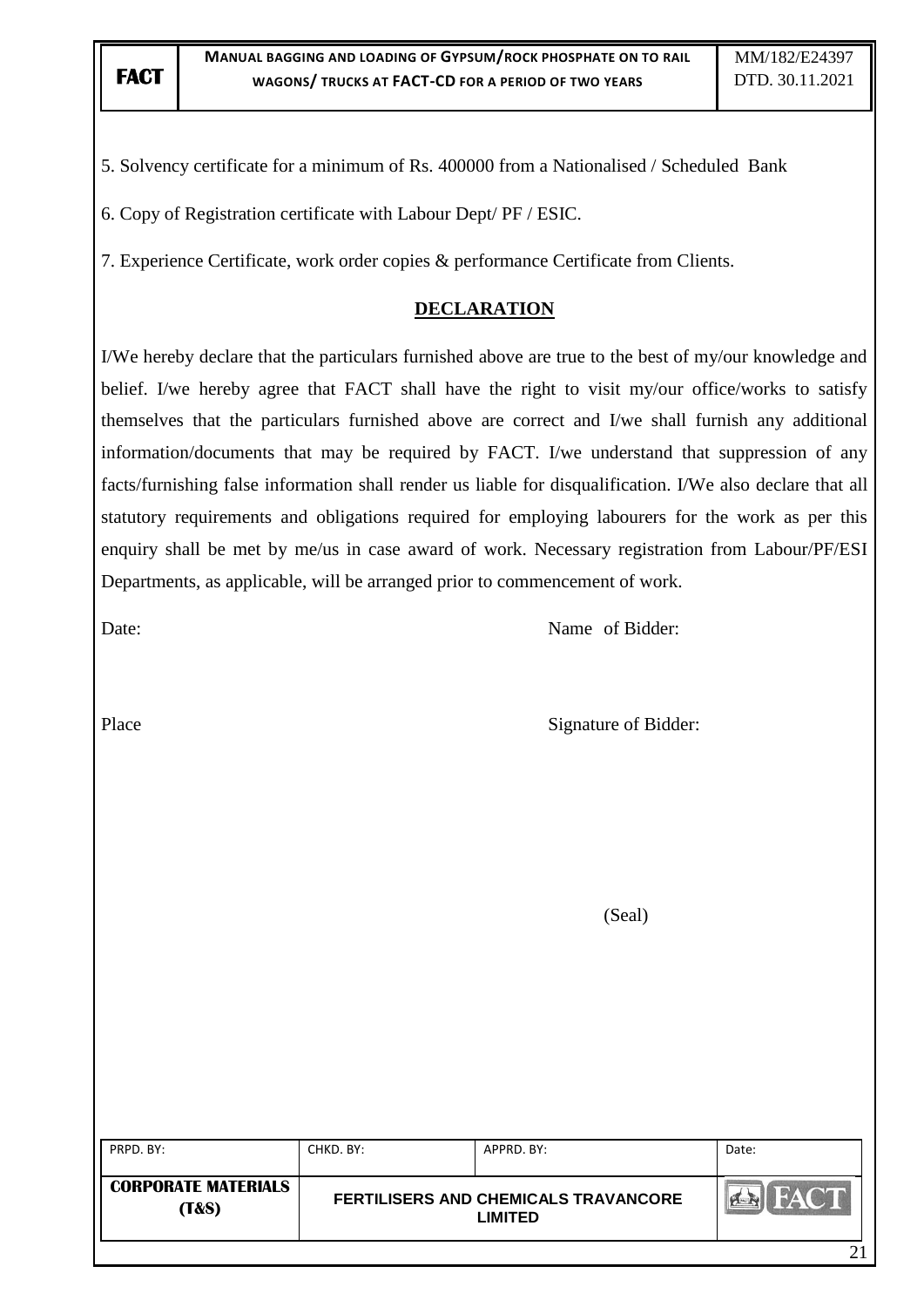#### **ANNEXURE- III A**

#### **COMPLIANCE STATEMENT**

We state that offer is in full compliance with the documents issued against the Enquiry No: MM/182/E24397 dated 30.11..2021 and we have read and understood the Notice Inviting Tender, Scope of Work, Instructions to Bidders, Scope of Work and Terms and Conditions of Contract attached with this enquiry referred above and hereby confirm our acceptance to the same.

Name of bidder: Signature of the Bidder:

Place: Date: Date: Date: Date: Date: Date: Date: Date: Date: Date: Date: Date: Date: Date: Date: Date: Date: Date: Date: Date: Date: Date: Date: Date: Date: Date: Date: Date: Date: Date: Date: Date: Date: Date: Date: Date:

| PRPD. BY:                                      | CHKD. BY: | APPRD, BY:                                             | Date:       |
|------------------------------------------------|-----------|--------------------------------------------------------|-------------|
| <b>CORPORATE MATERIALS</b><br><b>(T&amp;S)</b> |           | <b>FERTILISERS AND CHEMICALS TRAVANCORE</b><br>LIMITED | <b>HACT</b> |
|                                                |           |                                                        | າາ          |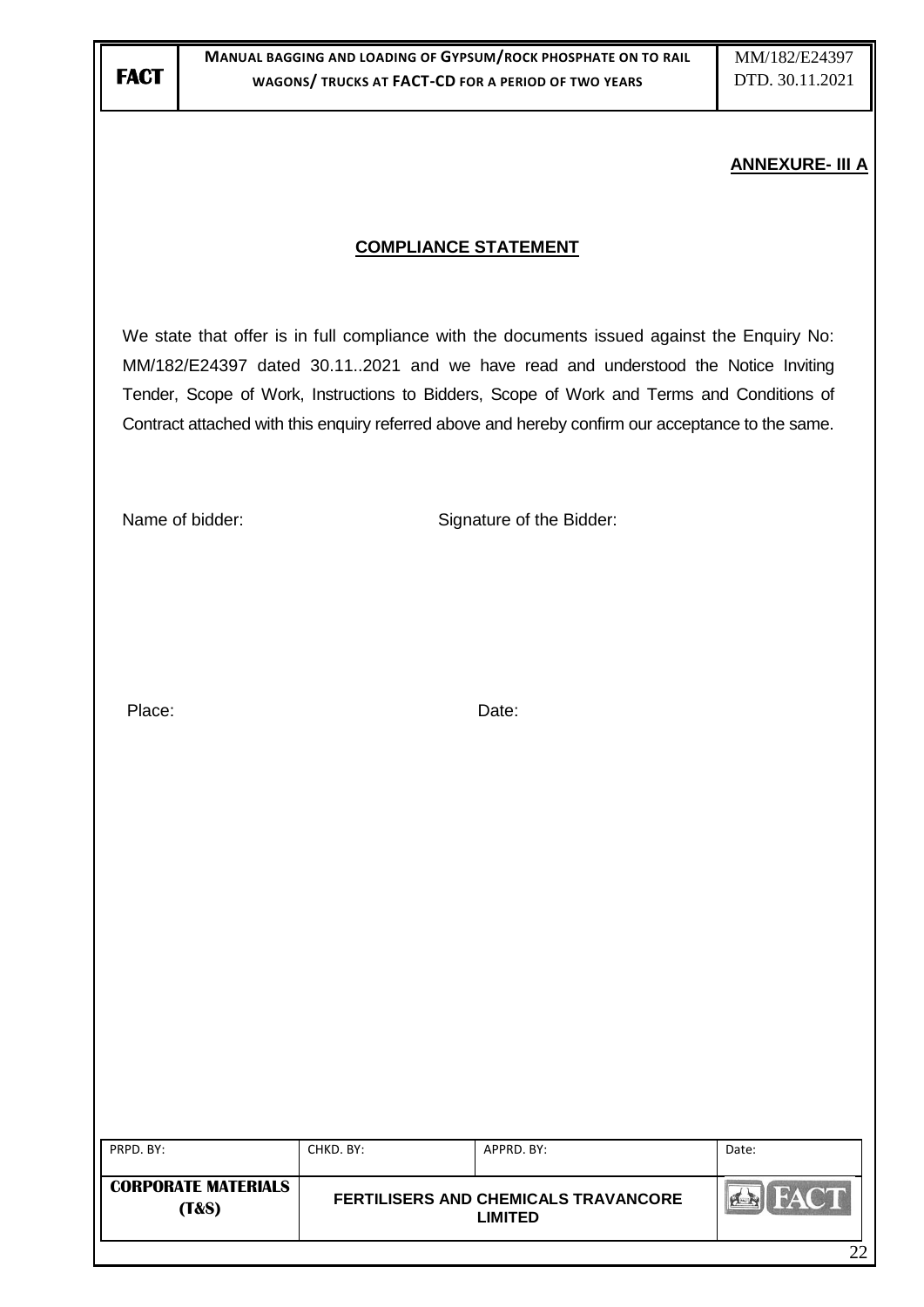#### **ANNEXURE-IV**

#### **SPECIAL TERMS AND CONDITIONS OF CONTRACT**

#### **1. Introduction**

FACT is selling Bagged Gypsum/Rock Phosphate to its various customers. The bagging is presently being done at Urea Silo/Asiad Godown/Bulk godown within the premises of FACT Cochin Division (CD), Ambalamedu. The requirement of bagging of gypsum shall be up to 2**50 MT per day** and loading on to Rail wagons shall be up to **1300 MT** at a time. The present tender is issued for awarding contract for manual bagging and stacking of Gypsum/ Rock Phosphate, loading of bagged gypsum/Rock Phosphate on to Rail Wagons/trucks etc., for a period of two years.

The work shall be administered and executed by Senior Manager (Product Handling), i.e., SMPHD [CD].

#### 2. **Scope of Work/ Quantity**:

Scope of work and quantity for various items of work like bagging and loading etc., shall be as detailed below:

- 2.1 **Bagging & Stacking**: Bagging of gypsum/ rock phosphate including filling, standardizing to **50 kg** net, weighing, stitching and Stacking at the Urea silo / Asiad Godown / Railway platform adjacent to Asiad Godown/ Bulk Godown. Estimated quantity for two years: **30,000 MT.** The maximum quantity to be bagged per day will be 2**50 MT.**
- 2.2 **Truck Loading**: Loading of bagged gypsum / Rock phosphate on to trucks/lorries arranged by FACT from the Urea Silo/ Asiad Godown/ Bulk Godown. Estimated quantity for two years: 25**,000 MT.**
- 2.3 **Wagon Loading** : Loading of bagged gypsum/ Rock phosphate on to Rail wagons from Asiad Godown and from Platforms of Railway Siding adjacent to the Asiad Godown. Estimated quantity for two years: 5**,000 MT.**

| PRPD. BY:                                      | CHKD. BY:                                              | APPRD, BY: | Date:             |
|------------------------------------------------|--------------------------------------------------------|------------|-------------------|
| <b>CORPORATE MATERIALS</b><br><b>(T&amp;S)</b> | FERTILISERS AND CHEMICALS TRAVANCORE<br><b>LIMITED</b> |            | FACT <sup>®</sup> |
|                                                |                                                        |            | າາ                |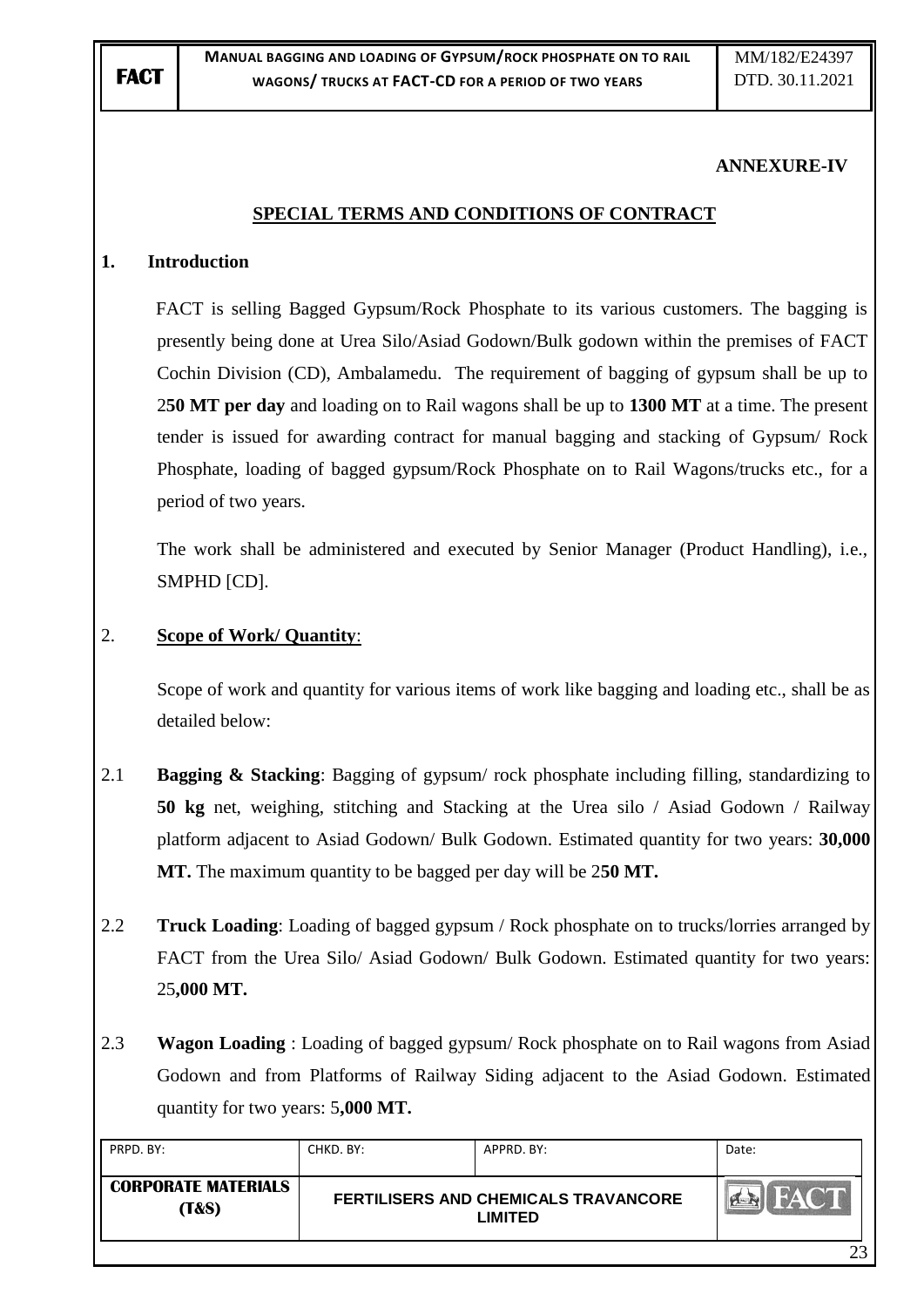2.4 **Quantity Appropriation:** FACT reserves the right to appropriate the total quantity among item nos.1, 2 &3 as per requirement from time to time during the contract period.

# **IMPORTANT NOTES:**

- 1. The Contractor shall be required to bag gypsum up to **250 MT per day** and loading of bagged gypsum on to Rail Wagons up to **1300 MT** at a time, depending on FACT"s requirement. While bagging, lumps shall be removed and only loose gypsum bagged. The Contractor shall mobilize sufficient number of labourers as required for achieving the above targets. FACT will provide its production plan for bagging on a daily/weekly basis. For wagon loading, prior intimation will be given to the Contractor . When 21 wagons (half rake-quantity 1300 MT are to be loaded, prior intimation before 24 hours of loading will be given. The contractor shall mobilise his work force accordingly, to meet the daily requirements of FACT.
- 2. The quantities indicated are only approximate indications and are liable to vary either way depending on the demand for bagged gypsum. The contractor shall be liable to carry out the work as per the actual requirement of FACT and as per instructions from FACT officers from time to time.
- 3. The Contractor shall furnish to FACT a copy of the agreement executed between himself and his labour/workers for the period of contract as and when required.
- 4. The contractor shall be responsible for all the goods/materials entrusted to him for bagging of gypsum etc., and will indemnify the Company in all aspects of any damage or loss to the goods while in the contractor"s custody and during the various courses of the work.
- 5. The Contractor shall obtain required valid license from the Labour Department for employing his labourers under the Contract Labour Regulation and Abolition Act before commencement of the work. The Contractor shall obtain all required license(s) from the Labour Department for employing his labourers before commencement of the work. The Contractor shall also ensure coverage of the labourers under the PF and ESI Acts, as applicable.

## 3. **FACT"s Scope of supply:**

| PRPD, BY:                                      | CHKD. BY: | APPRD. BY:                                                    | Date: |
|------------------------------------------------|-----------|---------------------------------------------------------------|-------|
| <b>CORPORATE MATERIALS</b><br><b>(T&amp;S)</b> |           | <b>FERTILISERS AND CHEMICALS TRAVANCORE</b><br><b>LIMITED</b> |       |
|                                                |           |                                                               | 24    |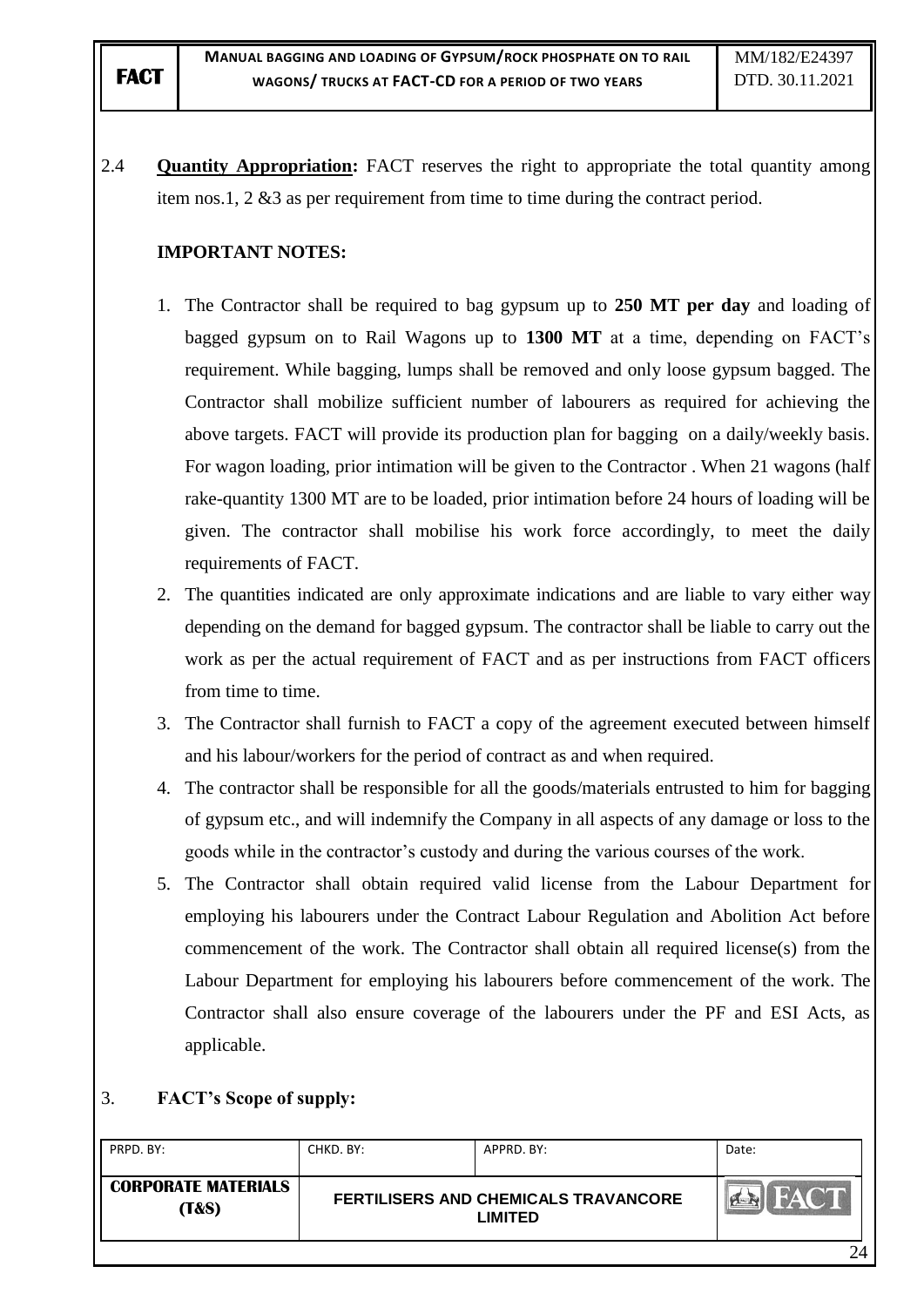- 3.1 FACT shall arrange to supply the required gypsum/rock phosphate at the Urea silo/Asiad Godown/Bulk Godown.
- 3.2 Weighing machines will be arranged by FACT.
- 3.3 Stitching machine, threads required, bags for bagging etc will be supplied by FACT.
- 3.4 Power connection will be provided by FACT.

# 4. **Contractor"s scope of supply:**

- 4.1 Shovel, wheel barrows/ sack trucks etc or any other tools required for the work shall also be arranged by the Contractor at his own cost.
- 4.2 Collecting the required bags for bagging gypsum/rock phosphate stitching machines, threads etc, from the Empty Bag godown at FACT-CD shall be in Contractor's scope.
- 5. **Rates:** The rates shall be firm during the period of contract. No revision in rates shall be allowed for any reason whatsoever.
- 5.1 In case the contractor is requested to carry out any similar extra work not initially covered by the rates given in the contract, during the period of contract, the contractor shall be prepared to undertake such work, at rates mutually agreed upon.
- 6. **Assessment of quantity**:

The assessment of quantity for releasing payments to the Contractor for the work done shall be based on the quantity executed under each item of work, and based on the individual rates payable for the respective item of work.

For assessment of quantity, weight of one bag filled with Gypsum/ Rock Phosphate will be considered as **50 Kg.**

6.1 FACT reserves the right to reduce or increase the estimated quantity as given above at any time without assigning any reason whatsoever and does not give any guarantee regarding the

| PRPD. BY:                                      | CHKD. BY: | APPRD. BY:                                                    | Date: |
|------------------------------------------------|-----------|---------------------------------------------------------------|-------|
| <b>CORPORATE MATERIALS</b><br><b>(T&amp;S)</b> |           | <b>FERTILISERS AND CHEMICALS TRAVANCORE</b><br><b>LIMITED</b> |       |
|                                                |           |                                                               | 25    |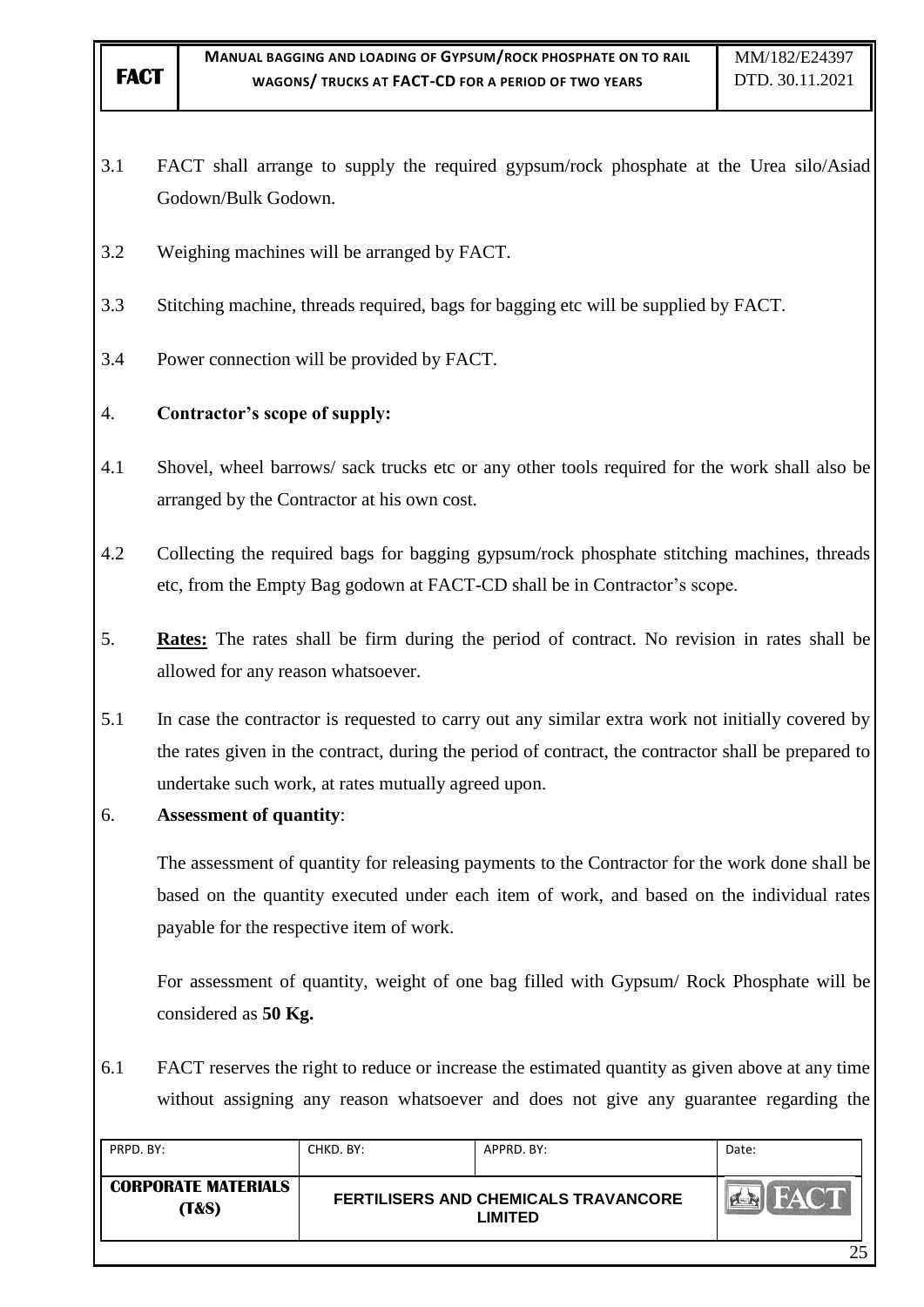quantity to be produced / handled. FACT does not guarantee to the Contractor, either continuity of work or any definite or minimum quantity for production/handling at any time or during the contract period. The Contractor shall have no right to claim damages including idle time of the labourers engaged by the Contractor or loss of profit on account of reduction in revenue arising out of decrease in quantity made available for the various works as above.

- 7. **Period of Contract**: The period of contract shall be **two years** from the date of commencement of work, which shall be as indicated in the Letter of Intent (LOI) / Work Order (W.O), whichever is earlier.
- 8. Capacity of Contractor: Contractor shall be able to mobilize sufficient labour to discharge their obligations in respect of the contract issued by FACT.
- 9. **Security Deposit**: The contractor shall, within 15 days of issue of the work order, remit an amount equal to 3**%** (Five Percent) of the total value of the work order, towards Security Deposit by DD/NEFT/RTGS or by Bank Guarantee from a Nationalised/Scheduled Bank in the prescribed format issued by FACT. No interest shall be payable by FACT on the security deposit. The security deposit shall be released only after the work as per contract is satisfactorily completed and final bills paid, after deducting all amounts, which are due to FACT from the contractor.

## 10. **Agreement:**

The Contractor shall execute within 15 days from the date of issue of Work Order an Agreement on Non Judicial Stamp paper of value of Rs.100/- in the form prescribed by FACT and shall bear all expenses incidental thereto.

## 11. **Penalty for non-performance**.

11.1 Contractor shall deploy adequate number of workers/ labourers on each day of work, as required for carrying out the work as per the contract and based on the instructions from MPHD-CD.

| PRPD, BY:                                      | CHKD. BY:                                                     | APPRD. BY: | Date:       |
|------------------------------------------------|---------------------------------------------------------------|------------|-------------|
| <b>CORPORATE MATERIALS</b><br><b>(T&amp;S)</b> | <b>FERTILISERS AND CHEMICALS TRAVANCORE</b><br><b>LIMITED</b> |            | <b>FACT</b> |
|                                                |                                                               |            | 26          |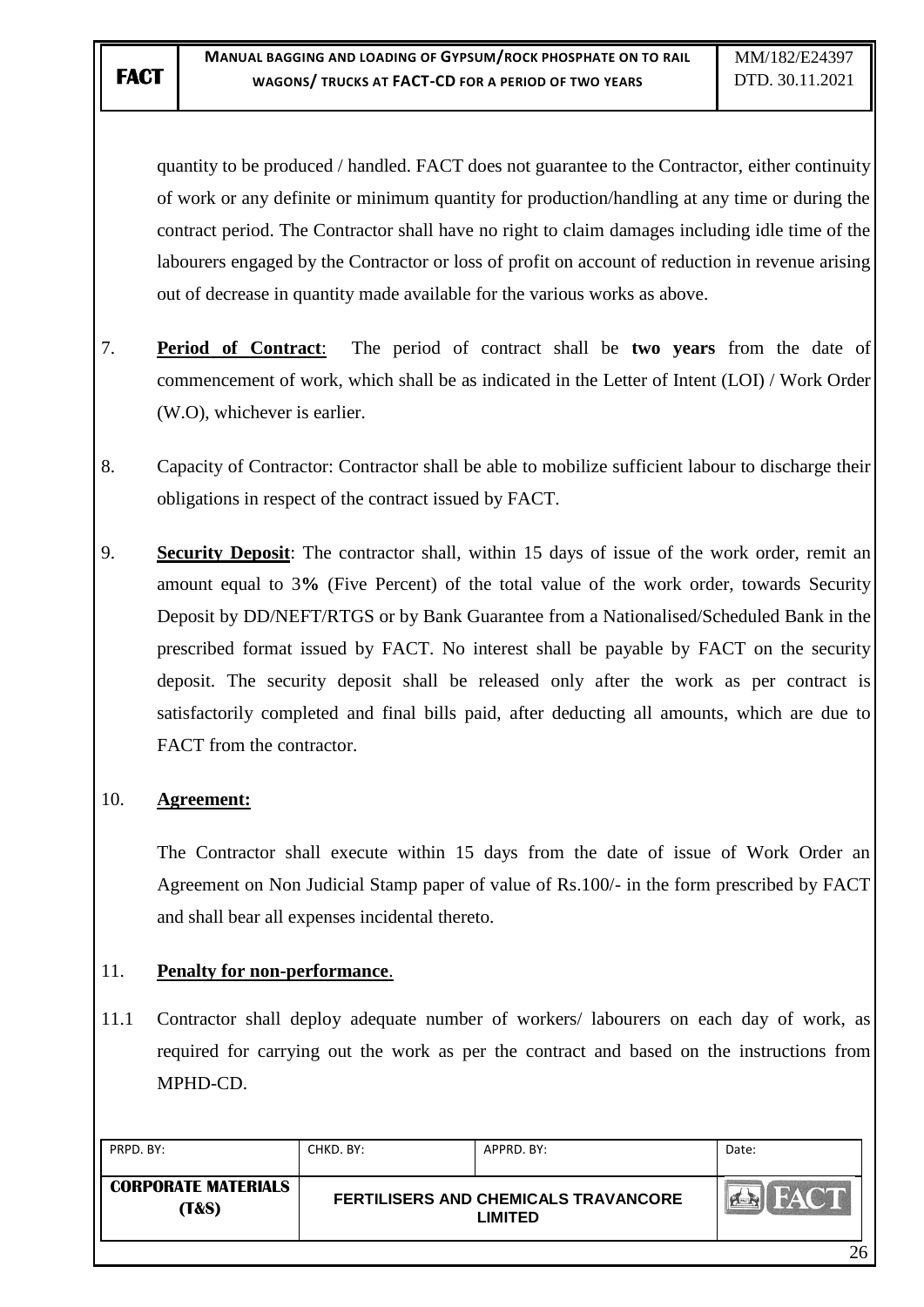- 11.2 Company will provide its production plan for bagging every week. If the contractor fails to meet the requirement of bagging as stipulated in the plan, penalty will be applicable at the rate of Rs.25/- per Metric Ton for the balance quantity stipulated for the day.
- 11.3 For wagon loading, prior information will be given to the Contractor before 24 hours of loading in case of half rake of 21 wagons are to be loaded at a stretch. The stipulated time notified by the Railways for loading is furnished below.

| 1 to 20 wagons  | 5 hours |
|-----------------|---------|
| 21 to 30 wagons | 7 hours |
| 31 and above    | 9 hours |

 If the contractor fails to meet the above requirement during Wagon loading, Railways will impose demurrage. This demurrage charges will be deducted from the bills of the contractor.

11.4 If the contractor fails to load bagged gypsum on to wagons or on to trucks/lorries of a customer as stipulated , immediate alternate arrangement will be made and the cost incurred for such arrangement shall be fully recovered irrespective of the work load or duration of the alternate arrangement. Notional penalty will not be considered.

## 12. **Liability to work:**

- 12.1 The Contractor shall maintain his authorised representative at FACT-CD, Ambalamedu with adequate communication facility. The Contractor or his authorised representative shall call on the Manager, Product Handling, i.e., MPHD [CD] any other officer nominated by him, to receive instructions regarding the execution of work as per the contract and arrange to work accordingly. Orders given to the Contractor's representative shall be considered to have the same effect as if they have been given to the Contractor himself. The appointment of the authorized representative shall be notified by the Contractor and got approved by MPHD [CD], who will be the Contract Administrator for this work or the officer nominated by him.
- 12.2 Before commencing the work, the Contractor shall submit all the details of labourers/ working crew and vehicles/equipments deployed for the work to the authorised officer at FACT CD.

| PRPD, BY:                                      | CHKD. BY:                                                     | APPRD. BY: | Date: |
|------------------------------------------------|---------------------------------------------------------------|------------|-------|
| <b>CORPORATE MATERIALS</b><br><b>(T&amp;S)</b> | <b>FERTILISERS AND CHEMICALS TRAVANCORE</b><br><b>LIMITED</b> |            | HACT  |
|                                                |                                                               |            | רי    |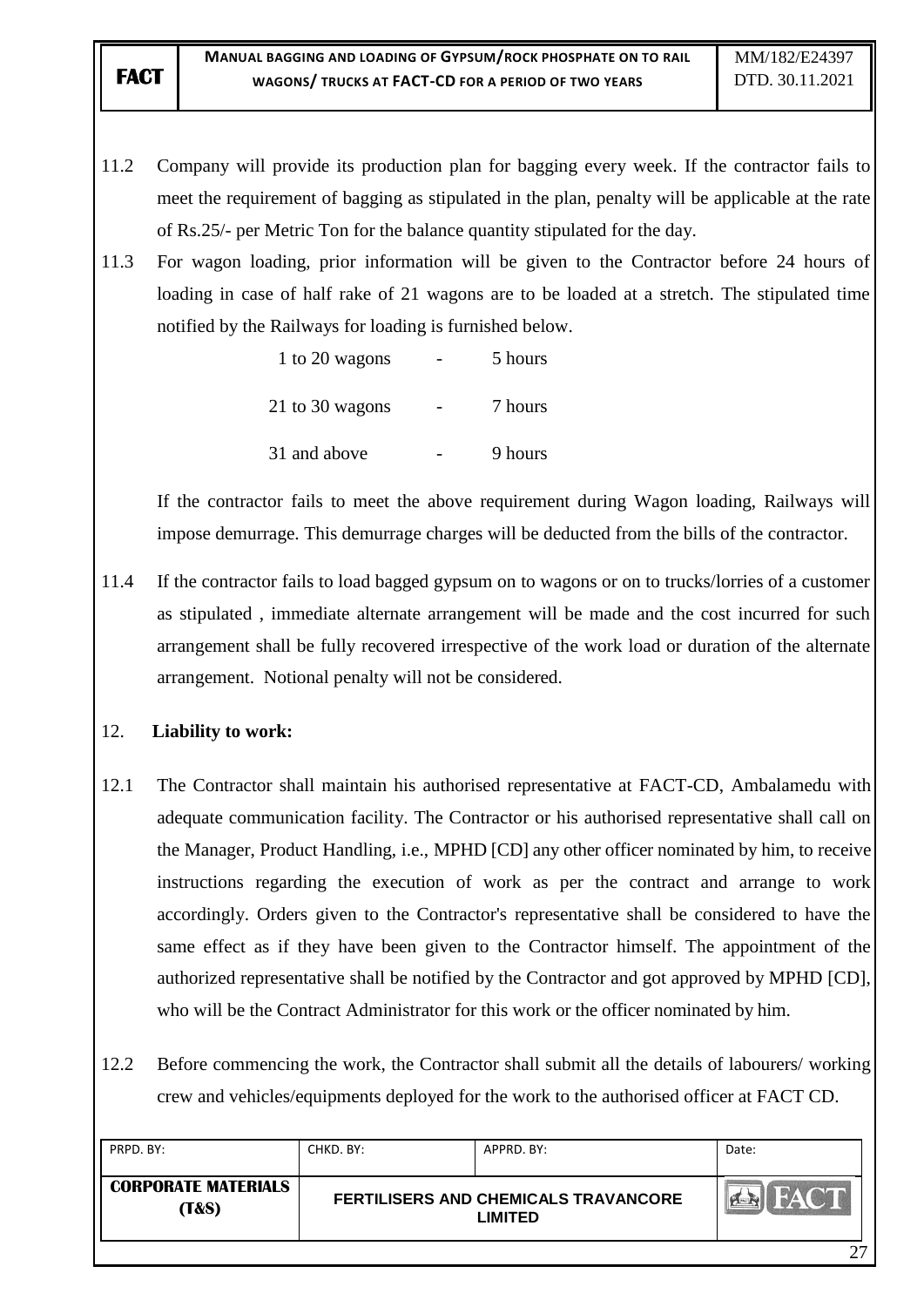- 12.3 The contract shall not mean continuous work for the Contractor. There will not be any payment towards idling charges on account of this.
- 12.4 Company may engage its employees/DRWs/CLRs for loading bagged gypsum to trucks/wagons, previously bagged and stacked by the contractor. Contractor shall have no claim on this.
- 12.5 Contractor is liable to load bagged gypsum to lorries/wagons, previously bagged and stacked by company employees/DRWs/CLRs.
- 12.6 FACT shall have the right to object to any unsafe practice used or resorted to by the Contractor and to direct the Contractor to carry out the job in a manner considered safe by FACT.
- 12.7 In case, the contractor fails to carry out the works satisfactorily as per the contract, FACT may give 24 hours" notice in writing to the contractor calling him to make good the failure, neglect or contravention complained of within the said time. In default of compliance of said notice, the company shall have the option and be at liberty without prejudice to its rights, to arrange to complete the work by other means/other agencies and all losses, damages or extra expenditure incurred in this connection including demurrage charges to Railways, if any, shall be to the contractor"s account.
- 12.8 If the contractor becomes insolvent or in the event of his going into liquidation or winding up his business as the case may be or if in the opinion of the company, fails to fulfil his obligations in the execution of the work to company"s satisfaction, the company may forthwith terminate the contract or take it over in whole or in part and employ any other agency or agencies to continue the work or get it done departmentally and forfeit the contractor's security deposit and retention of money without prejudice to the company"s rights to claim compensation from the contractor for losses or damages suffered by the company as a result of the above arrangements. The contractor shall have no claim to compensation for any loss that may occur consequent to the above arrangements.

| PRPD. BY:                                      | CHKD, BY: | APPRD. BY:                                             | Date: |
|------------------------------------------------|-----------|--------------------------------------------------------|-------|
| <b>CORPORATE MATERIALS</b><br><b>(T&amp;S)</b> |           | FERTILISERS AND CHEMICALS TRAVANCORE<br><b>LIMITED</b> |       |
|                                                |           |                                                        | 28    |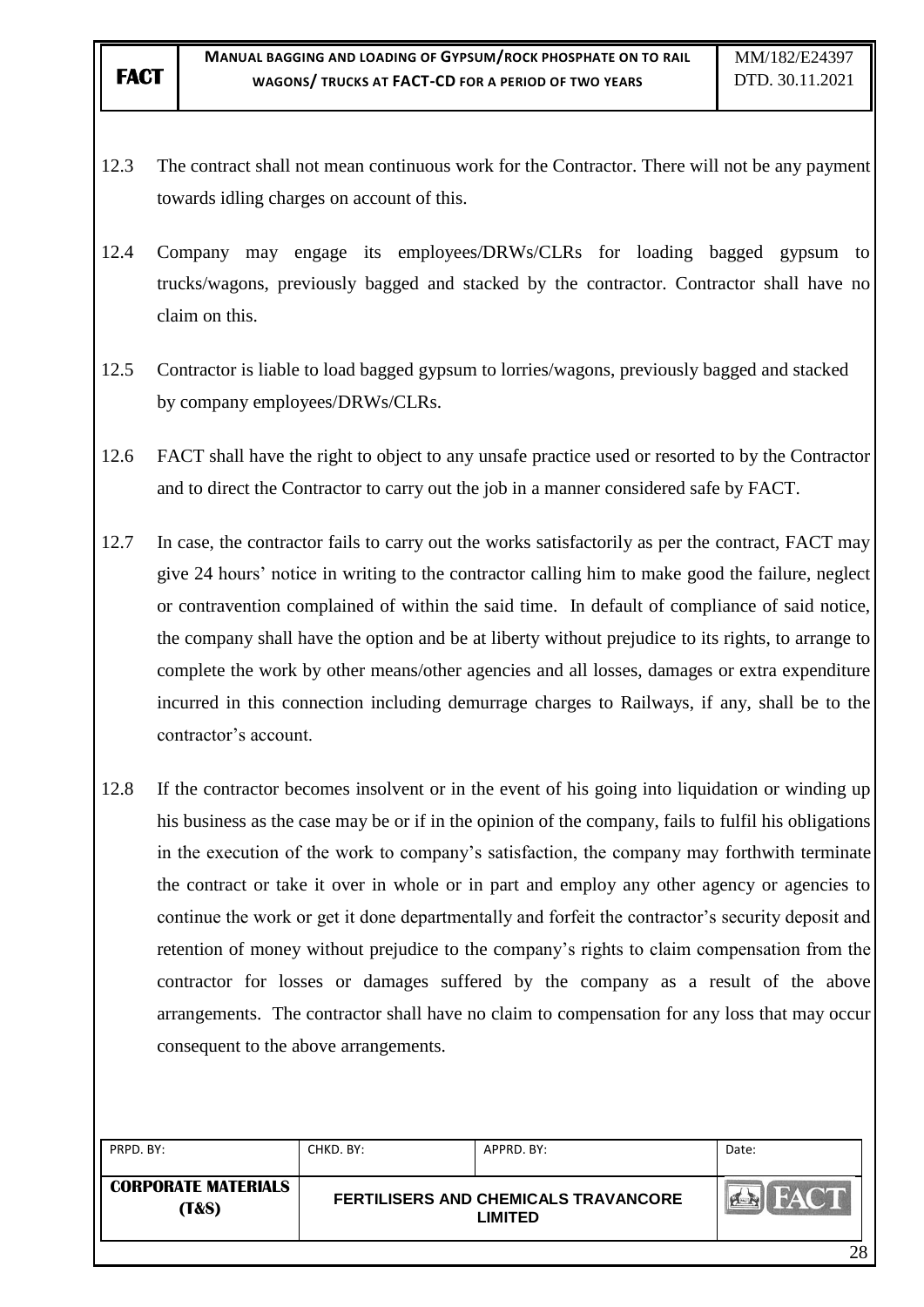- 12.9 The security and safety of the Contractor's belongings shall be arranged by him at his own responsibility and cost.
- 12.10 Insurance coverage of the Contractor's vehicles/equipment and crew deployed for the job shall be arranged by him at his own responsibility and cost.
- 12.11 The Contractor shall exercise care, diligence and promptness in the work and adhere to all rules and regulations, statutory obligations and all other rules and laws that have a bearing on the work. Any damage, or any action legal or otherwise arising on account of the contractor's failure or negligence or breach of the statutory obligations, shall be to the contractor's account. If any loss/expenditure arising from the breach thereof is not satisfactorily met/settled by the contractor, FACT reserves the right to withhold payment of bills/security deposit and discharge the obligations of the contractor without prejudice to the company"s right to claim from the contractor full value of damage/compensation. The Account rendered by FACT in this connection shall be treated as final.
- 12.12 The Contractor shall assume all liabilities for, and keep FACT wholly indemnified against, all actions or suits, costs, damages, changes and expenses arising out of or in connection with carrying out of the work covered by the contract with respect to the labourers deployed by the contractor for the work.
- 12.13 Strike etc. by Contractor's labour owing to any dispute pertaining to the wages or otherwise will not be deemed to be a reason beyond the control of the Contractor.
- 12.14 No claim for extra payment on account of incidental expenses such as Kettukooli, Attikooli, Marikooli etc., incurred by the contractor shall be entertained by FACT. FACT shall not make any payment to the contractor other than the rates as per the work order.

## 13. **Settlement of Bills**:

a) The contractor shall submit bills in the prescribed form along with supporting documents on a fortnightly basis to MPHD [CD] for his certification.

| PRPD, BY:                                      | CHKD. BY: | APPRD. BY:                                                    | Date: |
|------------------------------------------------|-----------|---------------------------------------------------------------|-------|
| <b>CORPORATE MATERIALS</b><br><b>(T&amp;S)</b> |           | <b>FERTILISERS AND CHEMICALS TRAVANCORE</b><br><b>LIMITED</b> |       |
|                                                |           |                                                               | 29    |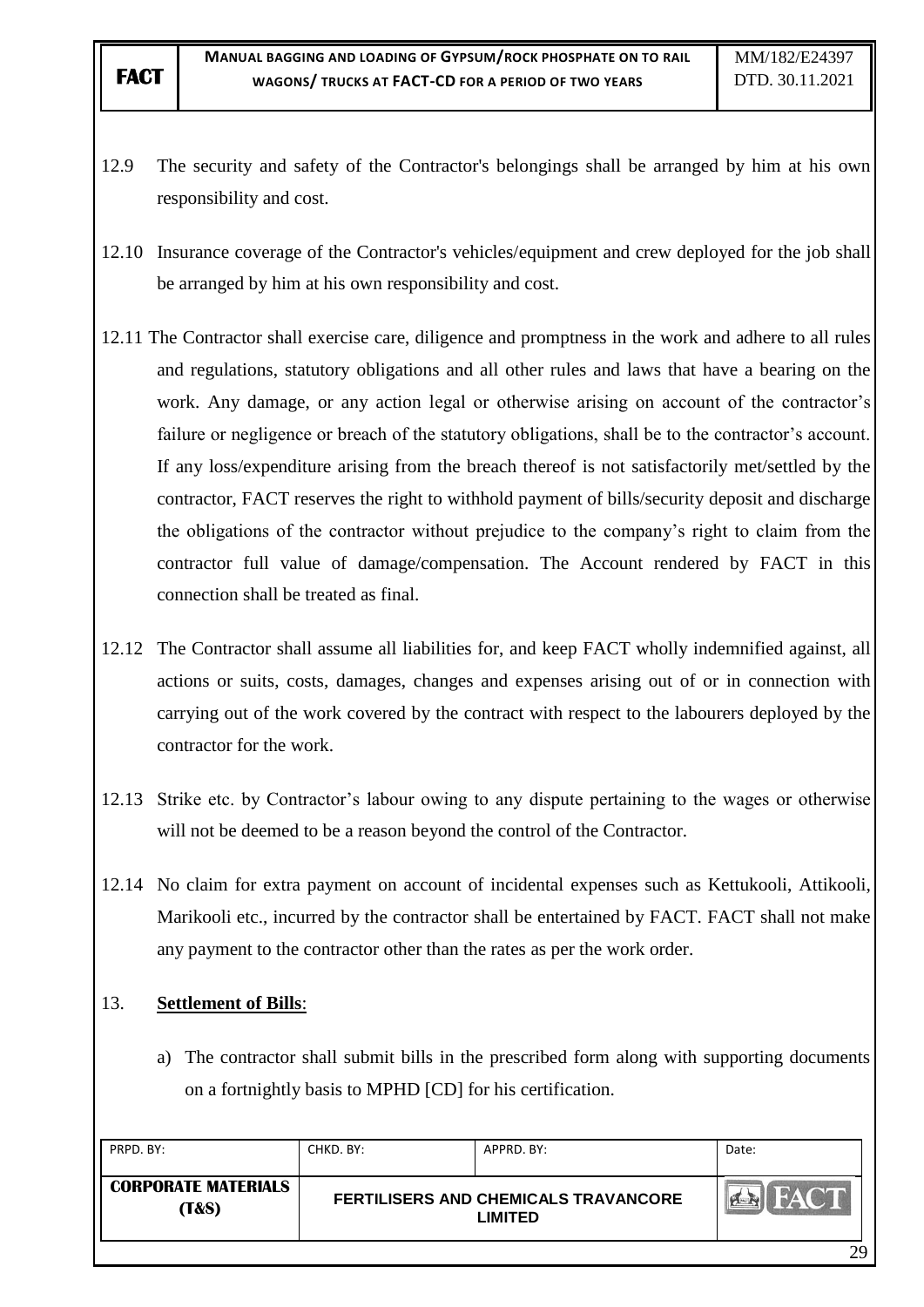- b) Payment of bills that are complete in all respects shall normally be made by FACT Finance dept., within 15 days through NEFT/RTGS, after effecting all deductions applicable based on certification as per terms of the work order by MPHD (CD).
- c) Statutory Deductions Statutory deductions towards Income Tax, ESI, Provident Fund etc., shall be made from the contractor's bills, as applicable.
- d) The Contractor shall not be eligible for any other charges on any account other than that specifically mentioned in the Work Order.

## 14. **GST**:

The rate quoted by the Bidder for all the works as per this tender shall be **exclusive of GST.** GST, if applicable for the work as per any statutory notification, shall be payable extra. If the GST is to be paid by the Contractor as per the relevant notification, he shall arrange to remit the same to the concerned authority and FACT shall reimburse the same to the Contractor based on documentary evidence. If the same is to be paid by FACT, the above shall be done by FACT directly.

Contractor, on award of work, shall have to register with GST authority (in case he does not have registration at present) and obtain necessary registration number for enabling him to pay the GST, as applicable for the work.

- 15. **Working Hours**: The contractor shall arrange work force for bagging activity to meet the required quantity envisaged per day (250MTs) between 8 am & 8 pm. Loading shall be done in  $8/4 \& 4/12$  shifts for truck loading. For wagon loading work to be continued till the completion of the rake.
- 16. The contractor shall keep Muster Rolls of all the labourers employed by him at the site, noting their daily attendance and wages. The signature or thumb impressions of the employees shall be obtained in respect of wages on rolls. A copy of the attendance and wage register shall be produced to the Finance Department within three days after wage disbursement as per forms supplied by FACT. The contractor shall ensure payment to workers through their Bank Account only.

| PRPD. BY:                                      | CHKD. BY: | APPRD. BY:                                      | Date: |
|------------------------------------------------|-----------|-------------------------------------------------|-------|
| <b>CORPORATE MATERIALS</b><br><b>(T&amp;S)</b> |           | FERTILISERS AND CHEMICALS TRAVANCORE<br>LIMITED |       |
|                                                |           |                                                 | 20    |

30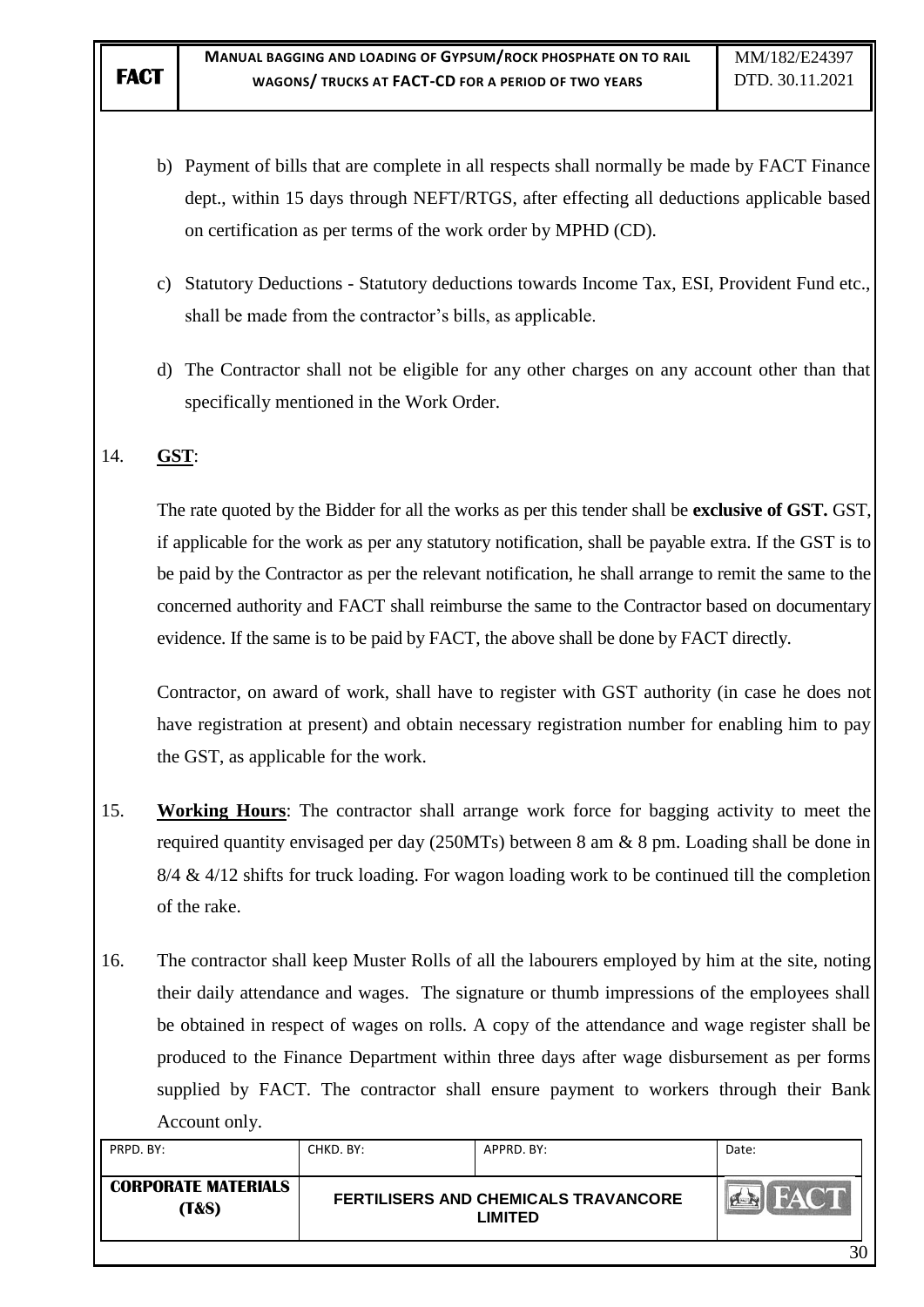- 17. The contractor shall employ only those adult workers (above 18 years of age) who are not disabled, or mentally unsound or women in advanced stage of pregnancy or very old persons etc.
- 18. The Contractor shall produce the license from the competent authority as per provisions of Contract Labour (Regulation and Abolition) Act, 1970. The Contractor shall comply with the PF and ESI Acts and shall adhere to the rules and procedures being followed by the Company towards the above statutes. The Contractor shall obtain a valid license from the Regional Labour Commissioner (Central), Kochi. The contractor shall abide by all the provisions of the various statutes and the rules framed there under in respect of the above.
- 19. The workers deployed by the Contractor for the work shall be covered under the PF & ESI Acts. The Contractor shall ensure full compliance to the above Acts. The Contractor shall be responsible for making all payments to his workmen, including ESI and Provident Fund benefits etc., as applicable. Deductions towards PF & ESI contributions on behalf of the workers will be made from the Contractor's bills, if applicable, and remitted to the concerned Departments by FACT based on wage roll cum attendance roll to be furnished by the Contractor. If the workers are not presently registered with PF  $\&$  ESI, necessary applications signed by the workers shall be submitted by the Contractor for enabling their registration. It is also made clear that FACT shall not make any payments to the Contractor other than the rates agreed for the work. All extra payments, if any, to be made to the Contractor's workmen during the course of contract period shall be borne entirely by the Contractor. In case the Contractor fails to discharge his statutory obligations leading to a situation wherein FACT is to incur any expenditure/loss in their capacity as the Principal Employer, such expenditure/loss shall be realized from the Contractor.
- 20. The contractor shall be liable for payment of all claims, compensation or expenses payable as a result of any accident or injury sustained by workmen employed or hired by the contractor in the execution of the contract, which the contractor is liable to pay by rule, law and order of Government. The expenses, if any, incurred by FACT on the above will be realized from any amount that may be due to the contractor from FACT. Also, the Contractor shall be liable to

| PRPD, BY:                                      | CHKD. BY: | APPRD. BY:                                                    | Date: |
|------------------------------------------------|-----------|---------------------------------------------------------------|-------|
| <b>CORPORATE MATERIALS</b><br><b>(T&amp;S)</b> |           | <b>FERTILISERS AND CHEMICALS TRAVANCORE</b><br><b>LIMITED</b> |       |
|                                                |           |                                                               |       |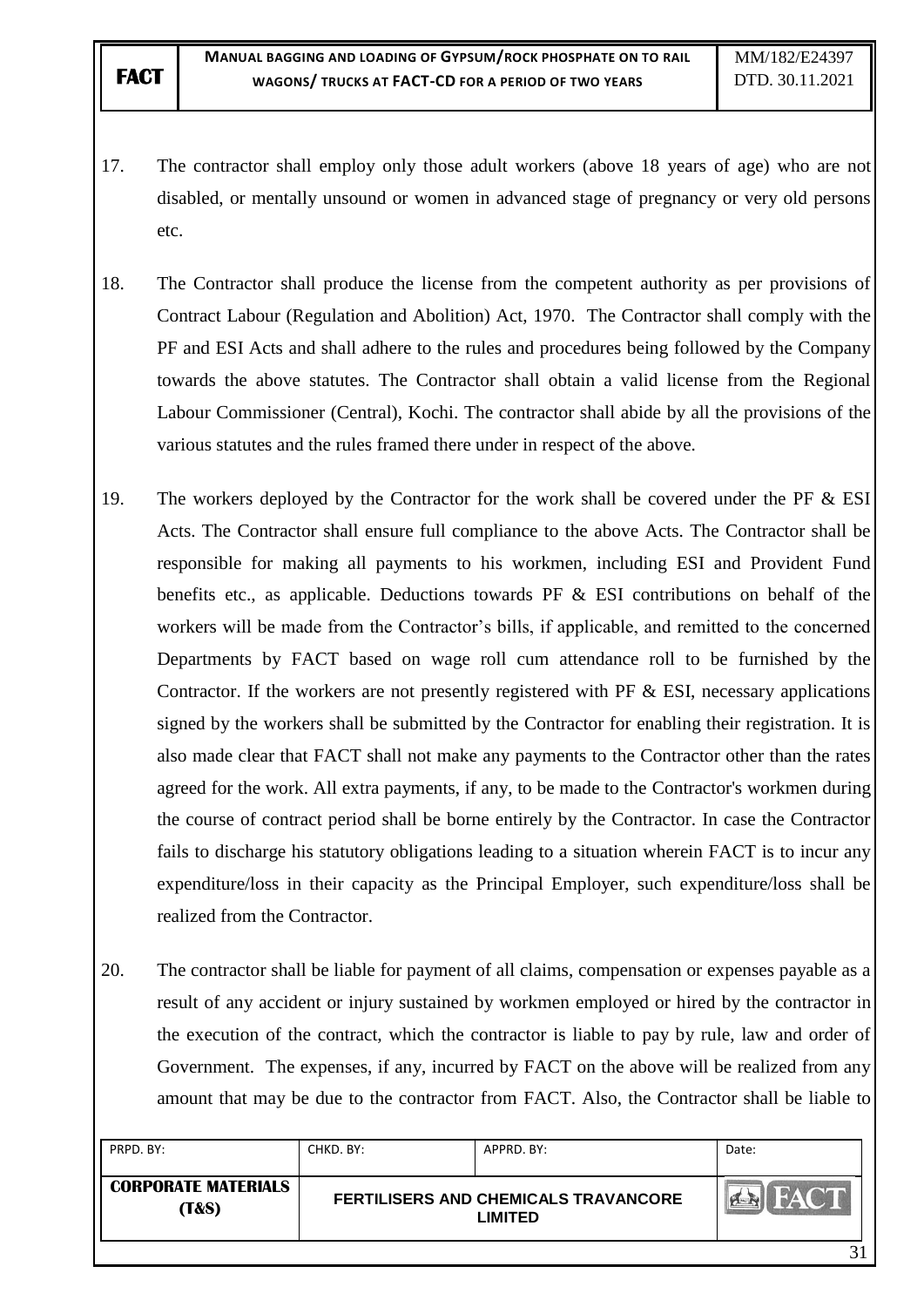pay all damages and expenses suffered by the company due to his negligence to perform any of the services mentioned in the contract or due to any action or omission of his employees.

- 21. The Contractor shall obtain photo identity badges (passes) approved and issued by CISF FACT-CD Unit for himself, his workers and representatives for entry inside the premises of FACT and where transportation/loading/ unloading points are located. Passes are not transferable and shall be renewed on expiry. Passes must be surrendered to FACT"s Security Department, when workers/representatives are changed or when the contract is completed/terminated, failing which amount as fixed by the FACT shall be payable for every pass thus not surrendered.
- 22. The Contractor and his employees are expected to abide by discipline and traffic regulations as directed by FACT and CISF Personnel from time to time within Office and Plant premises. FACT reserves the right to demand the removal of the contractor or his employees who have been declared by FACT as offending its directives, without relieving the contractor from his obligations under the contract.
- 23. If any work entrusted with other parties by FACT is obstructed by, interfered with or caused to be interfered, to the detriment of FACT"s interest by the contractor or his employees, the contract shall be terminated without notice and the remaining work for the un-expired period of the contract shall be arranged by FACT through other parties at the contractor's risk and cost. The matter whether FACT"s work has been interfered with or obstructed shall be decided by FACT and shall be final.
- 24. It is to be understood that FACT shall not provide any other services except as specifically defined. Contractor shall render all other services/carry out all incidental works whether mentioned herein or not for executing the contract to the satisfaction of FACT.
- 25. The contract can be terminated by FACT with one months" notice at any time during the pendancy of the contract, without assigning any reason thereto.

| PRPD. BY:                                      | CHKD. BY: | APPRD. BY:                                                    | Date: |
|------------------------------------------------|-----------|---------------------------------------------------------------|-------|
| <b>CORPORATE MATERIALS</b><br><b>(T&amp;S)</b> |           | <b>FERTILISERS AND CHEMICALS TRAVANCORE</b><br><b>LIMITED</b> |       |
|                                                |           |                                                               | 32    |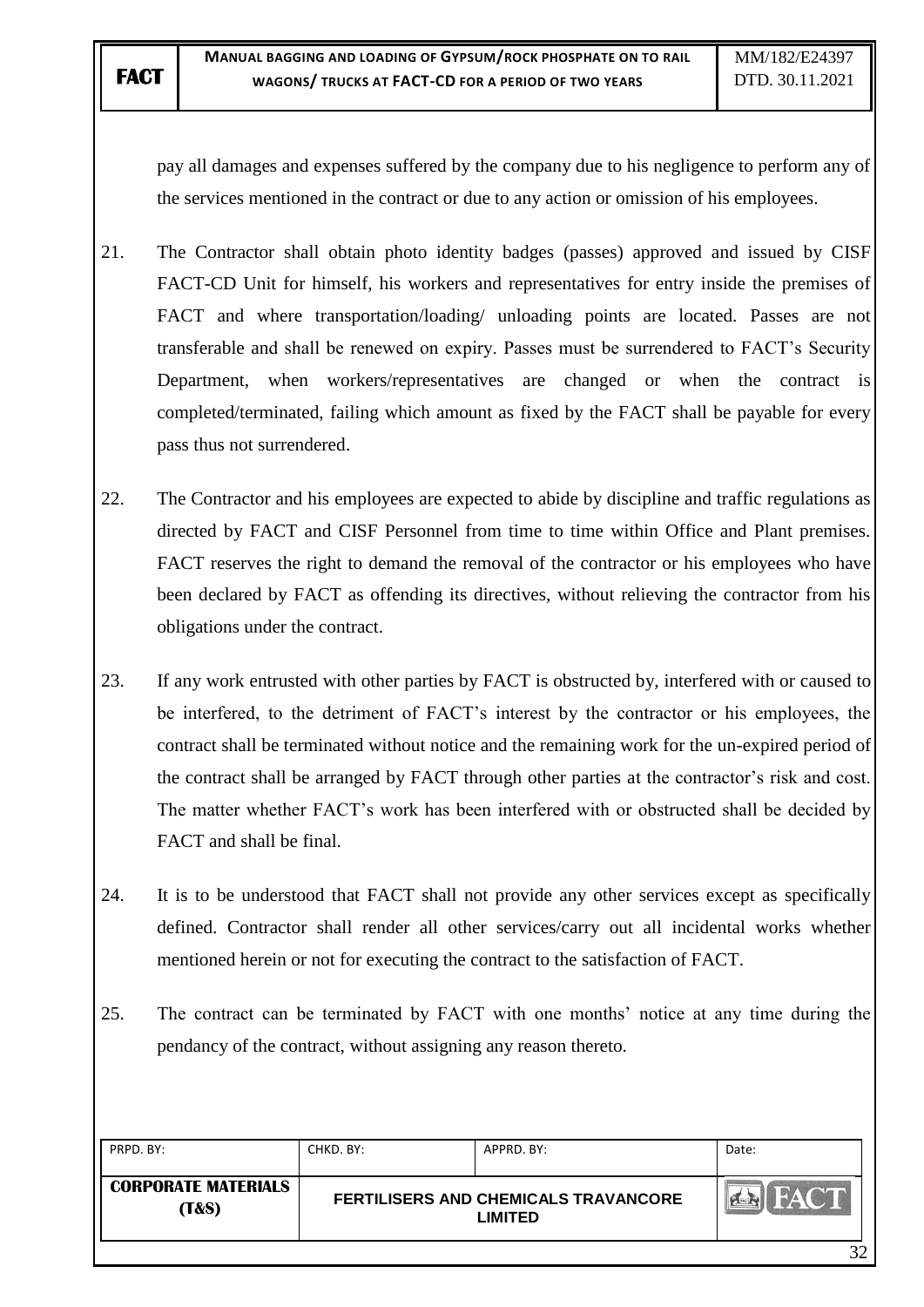- 26. The contract once awarded shall not imply that the Contractor will have the exclusive right for handling FACT's goods/materials in other related areas. The contract is not a guarantee to the Contractor either for continuity of work on all days or any definite volume of work at any time.
- 27. **Entirety of Contract:** The contract includes all of the agreement between the Contractor and FACT and no other communication or proposal or understanding, written, oral or implied shall be considered to be included in the work order or form part of the contract between the contractor and FACT unless specifically agreed to in that behalf in writ

OTHER TERMS AND CONDITIONS: All other terms and conditions shall be as per our "Standard Terms and Conditions of Contract viz. Annexure-V". In case of any contradiction between Special Terms and Conditions (Annexure–IV) and Standard Terms and Conditions of Contract (Annexure-V), Special Terms and Conditions (Annexure–IV) shall prevail.

=======================================================================

| PRPD. BY:                                      | CHKD. BY: | APPRD. BY:                                             | Date:                   |
|------------------------------------------------|-----------|--------------------------------------------------------|-------------------------|
| <b>CORPORATE MATERIALS</b><br><b>(T&amp;S)</b> |           | FERTILISERS AND CHEMICALS TRAVANCORE<br><b>LIMITED</b> |                         |
|                                                |           |                                                        | $\mathbf{2} \mathbf{2}$ |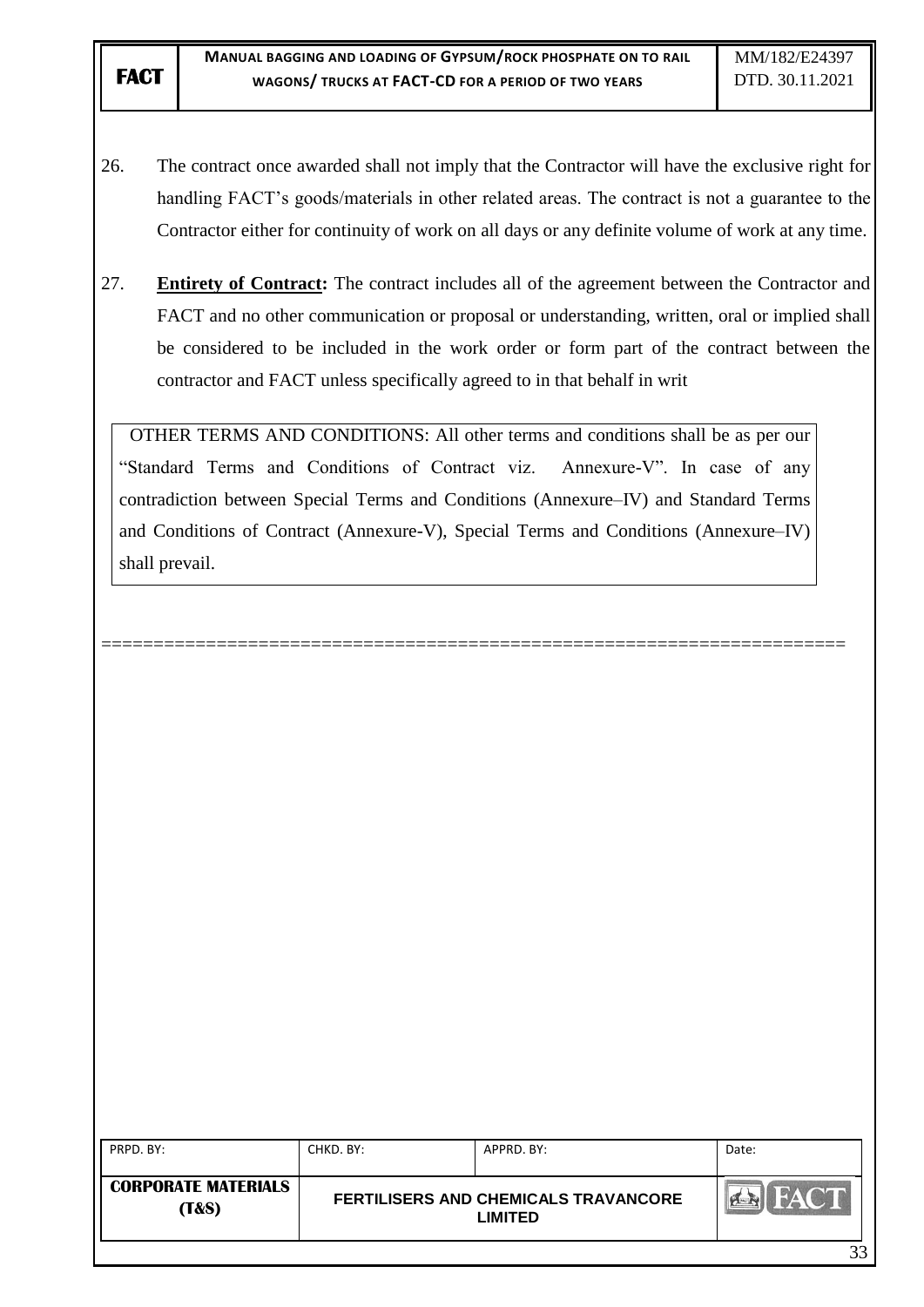# **ANNEXURE -V**

# **STANDARD TERMS AND CONDITIONS OF CONTRACT**

- **00. CONTENTS :**
- 01. GENERAL:
- 02. SECURITY DEPOSIT:
- 03. RATES:
- 04. PAYMENT:
- 05. QUANTITY:
- 06. CONTINUITY OF WORK:
- 07. RESPONSIBILITY FOR MATERIAL:
- 08. SECURITY & SAFETY REGULATIONS:
- 09. STATUTORY OBLIGATIONS:
- 10. CONTRACTOR's WORKMEN:
- 11. DEFAULT:
- 12. TERMINATION:
- 13. FORCE MAJEURE:
- 14. ASSIGNMENT:
- 15. APPLICABLE LAW & SETTLEMENT OF BILLS:
- 16. ENVIRONMENT MANAGEMENT SYSTEM:
- 17. FRAUD PREVENTION POLICY OF FACT:
- 18. ENTIRETY OF CONTRACT:

# *01. GENERAL:*

**"FACT"** shall mean the Fertilisers and Chemicals Travancore Limited, with registered office at Udyogamandal and its operating Divisions at Udyogamandal and Ambalamedu.

**"Contractor"** shall mean the firm/company/individual, who has been awarded the work order (Contract) against their bid in response to the enquiry issued by FACT.

| PRPD. BY:                           | CHKD. BY: | APPRD. BY:                                                    | Date:        |
|-------------------------------------|-----------|---------------------------------------------------------------|--------------|
| <b>CORPORATE MATERIALS</b><br>(T&S) |           | <b>FERTILISERS AND CHEMICALS TRAVANCORE</b><br><b>LIMITED</b> | <b>FACTL</b> |
|                                     |           |                                                               | 34           |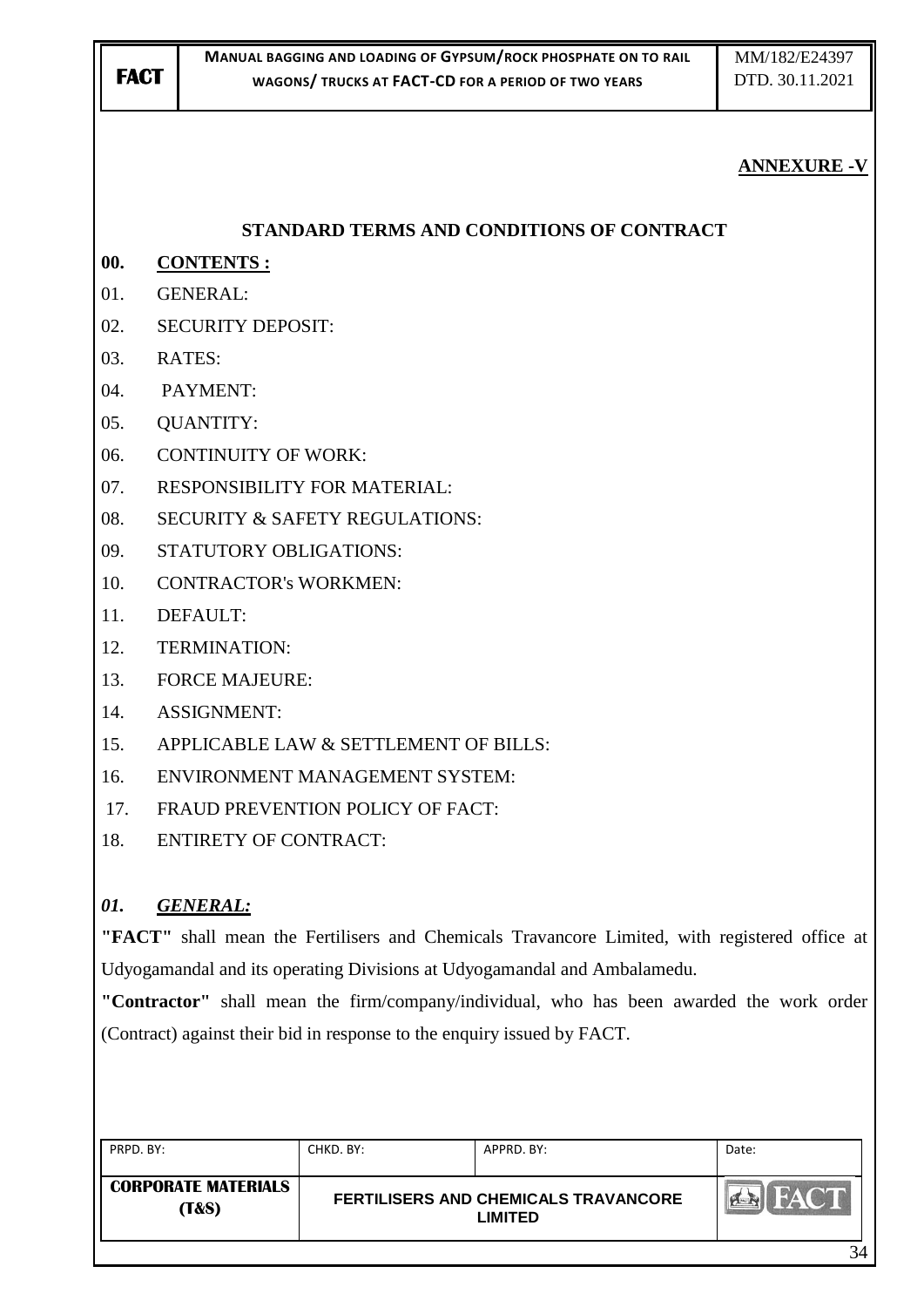The Contractor shall return to FACT the duplicate copy of the work order with terms and conditions duly acknowledged and signed in confirmation of having accepted the order as per terms and conditions mentioned.

The Contractor shall execute within 15days from the date of receipt of FACT's Letter of Intent, an agreement in stamp paper in the form prescribed by FACT and shall bear all expenses incidental thereto.

The contract once awarded will not imply that the Contractor has exclusive right for the particular job. The Contractor is deemed to have carefully examined and satisfied himself on the nature and extent of work to be executed and no claims for any extra payment shall be admissible under any circumstances.

FACT shall not in any way be responsible to the Contractor for payment of compensation for hold up of work, if any, due to any situation beyond the control of FACT.

# *02. SECURITY DEPOSIT :*

The contractor) shall remit interest free Security Deposit (SD) equivalent to **three percent (3%) of the total contract value** by DD/NEFT/RTGS or by Bank Guarantee issued by a Nationalised / Scheduled Bank as per the Proforma prescribed within 15 days of issue of award of Letter Of Intent or contract, whichever is earlier. The Bank Guarantee shall be valid till the expiry of the contract with a claim period of six months thereafter.

The EMD (if applicable) remitted by the Contractor can be adjusted towards security deposit, if so desired by him. Such EMD shall be returned only on remittance of requisite Security Deposit. The Security Deposit shall not be released until the work as per the Contract is satisfactorily completed and accepted and final bills paid. Any amount due from the Contractor to FACT shall be deducted from the Security Deposit without prejudice to FACT's right to claim balance amount, if any, from the Contractor.

The violation of any of the terms and conditions of Contract by the Contractor shall be liable to forfeiture of the Security Deposit and disqualification from further work with FACT without prejudice to FACT's right to avail other remedies.

# *03. RATES:*

| PRPD, BY:                                      | CHKD, BY: | APPRD. BY:                                      | Date: |
|------------------------------------------------|-----------|-------------------------------------------------|-------|
| <b>CORPORATE MATERIALS</b><br><b>(T&amp;S)</b> |           | FERTILISERS AND CHEMICALS TRAVANCORE<br>LIMITED |       |
|                                                |           |                                                 | つく    |

35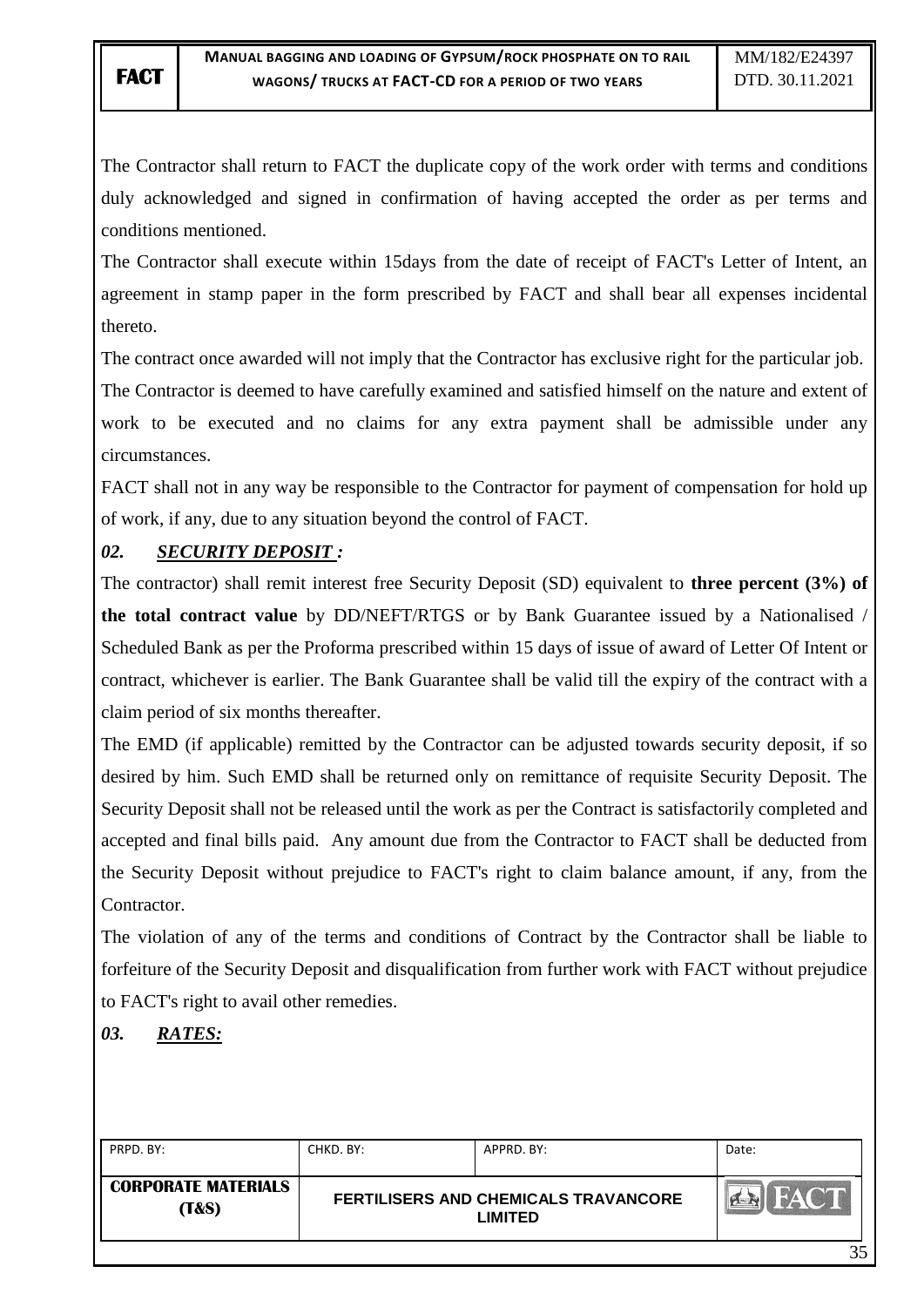The rates shall be inclusive of all incidental and other charges excluding GST which may have to be incurred by the Contractor in execution of the work as per this contract. The rates shall be firm for the period of contract.

Rate revision on account of changes in the price of High Speed Diesel (HSD) oil shall be effected only if specified in the Special Terms and conditions.

# *04***.** *PAYMENT* **:**

Payment shall be effected, on presentation of the bills to the Chief Manager(Fin)-Bills duly certified by the authorised person specified in the special conditions attached. Final settlement of contractors bill shall be made after deduction of (1) amounts due from them to FACT on account of shortage / damages / loss to the goods entrusted to them, (2) statutory levies such as PF liability, Income Tax, TDS on GST etc. if any and (3) any other amount due from the contractor for any other reason. If the amount due from the contractor is more than the amount due to the contractor, the contractor shall arrange to pay FACT the difference without delay.

# *05 QUANTITY :*

Quantity given in the contract is only an approximate indication and FACT does not guarantee the total quantity to be transported. FACT reserves the right to reduce or increase the quantity at any time without assigning any reason whatsoever and does not give any guarantee regarding the quantity. The Contractor has no right to claim loss / loss of profit on account of reduction in revenue arising out of variation in quantity made available for transport.

# *06. CONTINUITY OF WORK :*

The contract shall not mean continuity of work for the Contractor. The Contractor shall contact the authorised representatives of FACT for obtaining instructions. The instructions given over telephone have also to be complied with.

# *07. RESPONSIBILITY FOR MATERIAL:*

The Contractor shall be responsible for the material entrusted to him and shall compensate FACT for any shortage or damage while the goods are in his custody.

# *08. SECURITY & SAFETY REGULATIONS :*

The Contractor shall strictly observe the Security and Safety Regulations of FACT. Any loss or damage incurred by FACT, on account of the neglect or failure of the Contractor or the Contractor's

| PRPD. BY:                                      | CHKD. BY: | APPRD. BY:                                             | Date:                        |
|------------------------------------------------|-----------|--------------------------------------------------------|------------------------------|
| <b>CORPORATE MATERIALS</b><br><b>(T&amp;S)</b> |           | FERTILISERS AND CHEMICALS TRAVANCORE<br><b>LIMITED</b> | <b>FACT</b><br><b>Pine R</b> |
|                                                |           |                                                        | 36                           |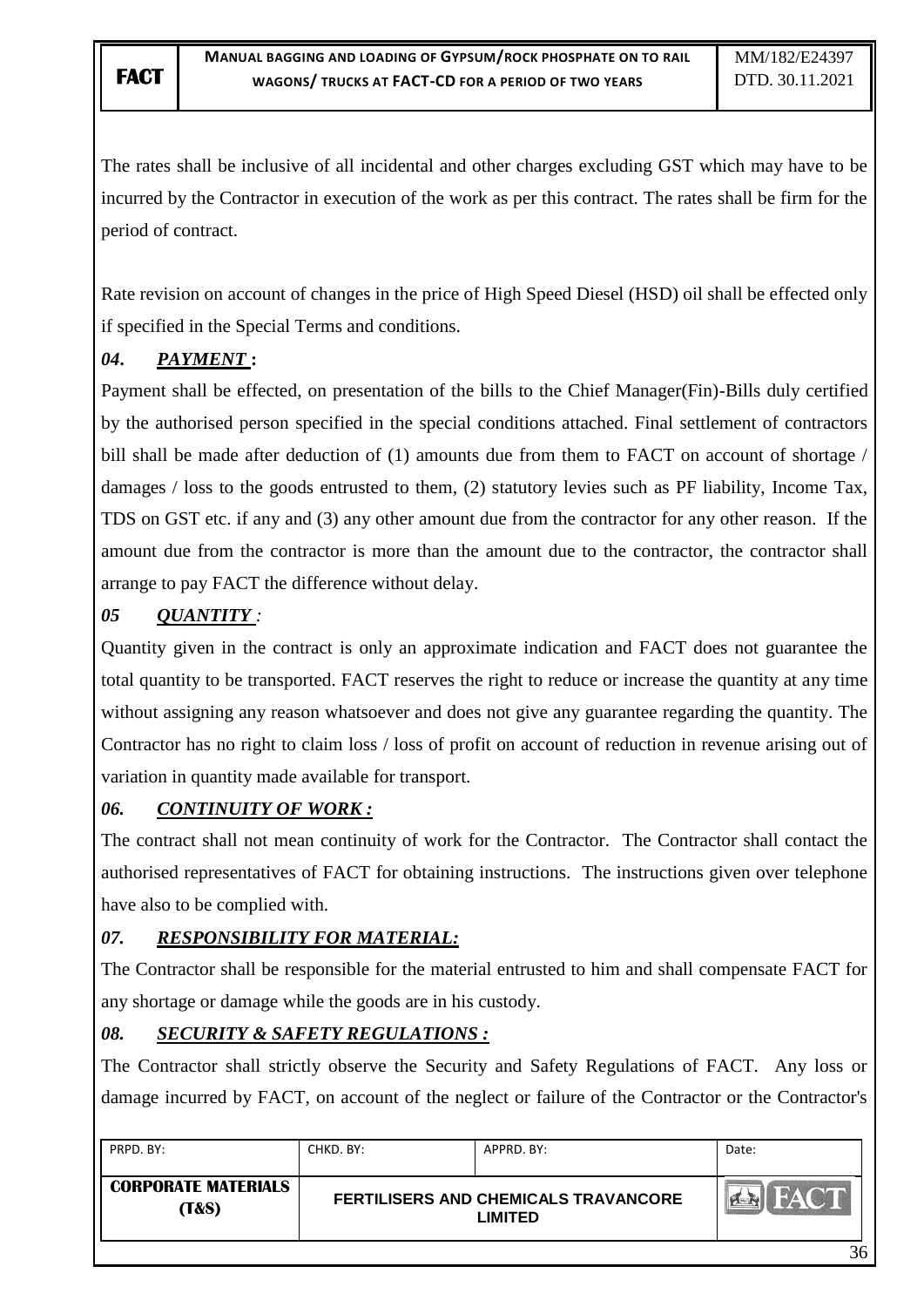employees, representatives including the crew of the vehicles/tankers to observe the security and safety regulations shall be to the Contractor's account.

Smoking and carrying smoking material (including matches) inside FACT premises is prohibited due to safety reasons and the Contractor shall ensure that his employees, representatives and crew comply with this.

Any damage caused to any of FACT's buildings, equipment, vehicles, crafts etc. and that of any other contractor/s due to the negligence of the Contractor, his employees, his representatives and crew shall be to the account of the Contractor and FACT shall be indemnified and compensated in all such respects by the Contractor.

All precautions in transporting and handling whether stipulated or not shall be adhered to by the Contractor. The Contractor shall exercise care, diligence and promptness in the work and adhere to transport Rules and regulations, statutory obligations and all other Rules and Laws that have a bearing on the work. Any damages/shortages/penalties or any action legal or otherwise arising out of the Contractor's delay or failure or negligence or breach of statutory obligations shall be to the Contractor's account. If any loss/expenditure arising from the breach thereof is not met satisfactorily by the Contractor, FACT reserves the right to withhold payment of bills/Security Deposit and discharge the obligations of the Contractor without prejudice to FACT claiming from the Contractor full value of damages/compensation. The account rendered by FACT in this connection shall be treated as final.

The vehicles/tankers, if any, employed during the course of the execution of the Contract, shall have valid permits for carrying out the intended task.

Due safety requirements in handling and transporting hazardous chemicals like liquid Sulphuric Acid, Sulphuric Acid etc. filled in tankers, as provided vide Motor Vehicles Act 1988 and the Central Motor Vehicle Rules 1989 and regulations formulated from time to time by the proper authority, shall be adhered to by the Contractor at his own expense. The vehicles shall be legibly and conspicuously marked with an emergency information panel, as applicable, in each of the three places as per Rule 134 of the Central Motor Vehicle Rules 1989. Further any person driving the vehicle employed in the work as per the Contract shall have the ability to read and write at least one Indian language as per rule 9 of the Central Motor Vehicle Rules 1989 and Rules 4 of the Central Motor Vehicles (amended) Rules 1993.

| PRPD, BY:                                      | CHKD, BY: | APPRD, BY:                                             | Date: |
|------------------------------------------------|-----------|--------------------------------------------------------|-------|
| <b>CORPORATE MATERIALS</b><br><b>(T&amp;S)</b> |           | FERTILISERS AND CHEMICALS TRAVANCORE<br><b>LIMITED</b> |       |
|                                                |           |                                                        | 27    |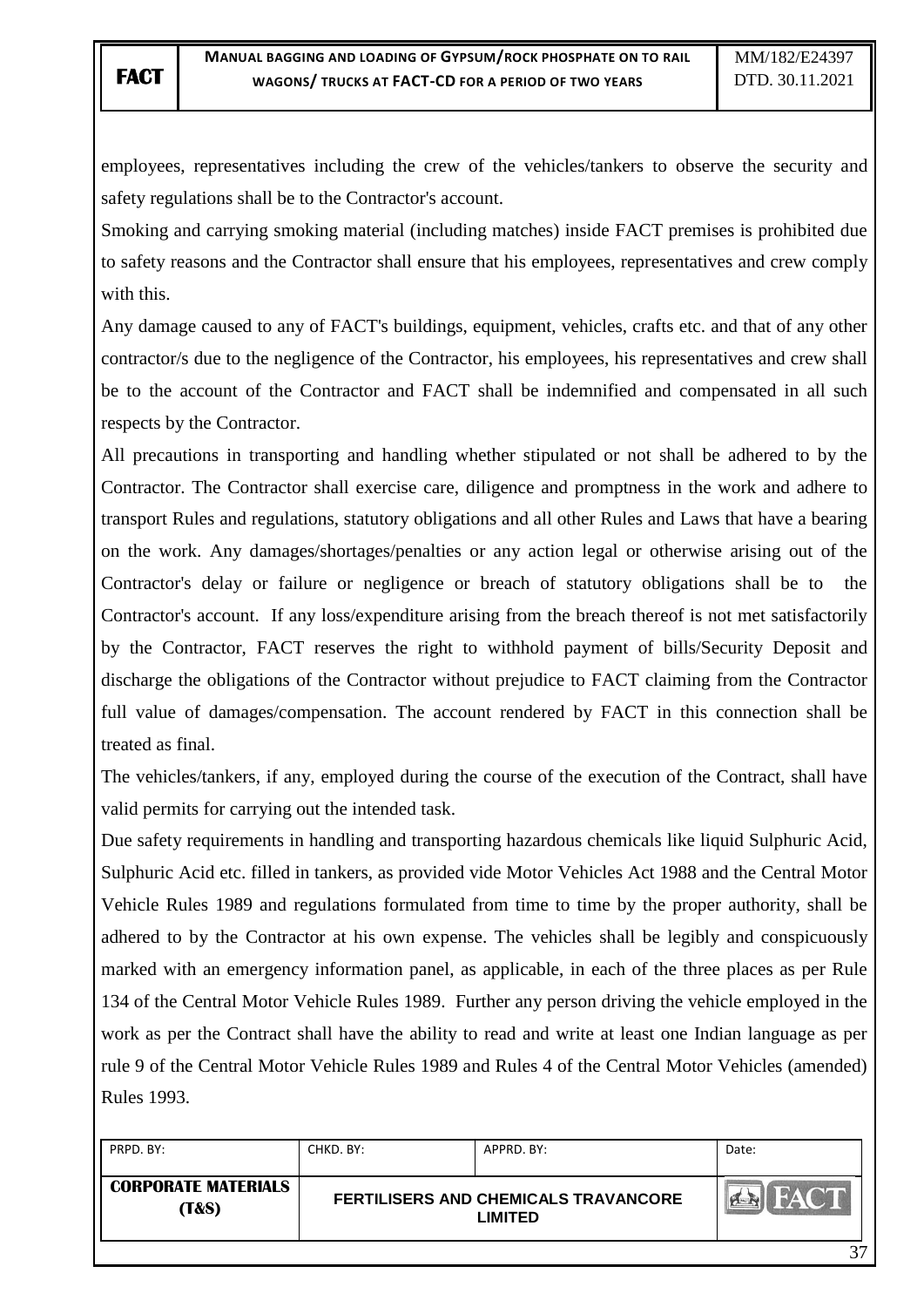The vehicles shall be equipped with all the necessary safety appliances/equipment for emergency and rescue purpose as stipulated in Motor Vehicles Act 1988 and rules thereto.

# *09. STATUTORY OBLIGATIONS*

The Contractor shall comply with the requirements of all Local, State and Central Govt. Acts, Rules Regulations, By-Laws, Orders etc, in force from time to time and in particular Indian Factories Act, Workmen's Compensations Act, Contract Labour (regulations and abolition) Act 1970, Minimum Wages Act 1936, The Mines Act 1952, The Explosives Act 1884 and all other relevant Acts and Laws as amended from time to time in so far as they are or may be applicable to the execution of works as per this contract.

The Contractor shall obtain at his cost all permits, license and other authorisation, as required for his work, from Govt. authorities. The Contractor shall maintain proper records & registers as required by the concerned statutes and submit them to FACT as and when required.

Proper records of payment of wages to workers/labourers/crew etc. engaged in the work shall be maintained by the Contractor and produced for inspection when required by FACT.

The Contractor shall be responsible for all payments to his workmen including Employees State Insurance and Provident Fund benefits etc., if any, i.e. FACT shall not make any payments to the Contractor other than the rates agreed for the work. All extra payments, if any, to be made to the Contractor's workmen during the course of contract period shall be borne entirely by the Contractor.

In case the Contractor fails to discharge his statutory obligations leading to a situation wherein FACT is to incur any expenditure/loss in their capacity as the Principal Employer such expenditure/loss shall be realised from the Contractor.

## *10. CONTRACTOR's WORKMEN*

FACT shall have no dealing with the Contractor's workmen or their Union. FACT reserves the right to debar any of the contractor's employees/workmen/crew from entering FACT premises for whatever reason FACT deems fit.

# *11. DEFAULT:*

In the event of failure on the part of the Contractor to execute the Contract to FACT's satisfaction, FACT may, at their option, either recover from the Contractor liquidated damages as prescribed in the "Special Conditions", if any, or at the risk and cost of the Contractor and without prejudice to FACT's

| PRPD. BY:                                      | CHKD. BY:                                                     | APPRD. BY: | Date:                                 |
|------------------------------------------------|---------------------------------------------------------------|------------|---------------------------------------|
| <b>CORPORATE MATERIALS</b><br><b>(T&amp;S)</b> | <b>FERTILISERS AND CHEMICALS TRAVANCORE</b><br><b>LIMITED</b> |            | $\frac{1}{2}$<br><b>Principal Age</b> |
|                                                |                                                               |            | 38                                    |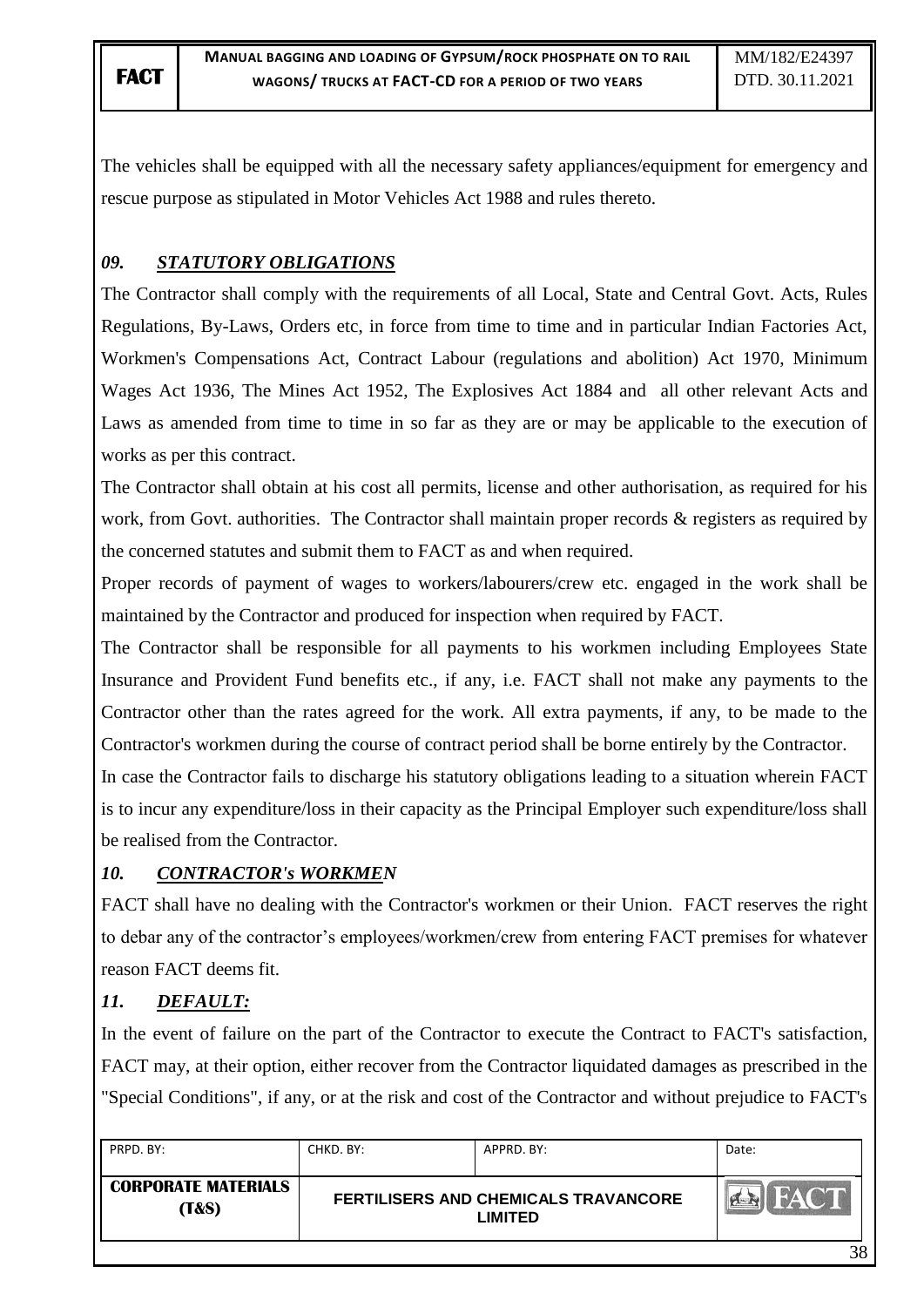other rights as per the Contract, terminate the Contract wholly or partially and carry out the work through other contractors or by themselves.

# *12. TERMINATION :*

If any work entrusted with other contractors by FACT is obstructed by, interfered with or caused to be interfered with by the Contractor, his employees, his representatives or crew, the contract shall be terminated without notice and the remaining work for the unexpired portion of the contract arranged by FACT through others at the Contractor's risk and cost.

The contract can be terminated by FACT with one month's notice at any time during the pendency of the contract.

# *13. FORCE MAJEURE:*

Neither the Contractor nor FACT shall be considered in default in the performance of their obligations under the Work Order so long as the performance is prevented or delayed because of Force Majeure conditions like war or hostilities, riots or civil commotion, earth quake, flood or tempest, drought, accident, fire or explosion, labour strike or lock-out or Act-of-God or because of any law and order proclamation, regulation or ordinance of Government or subdivision there of and situation arising out of our plant break downs. Notice of a Force Majeure situation shall be given by the affected party to the other party with in one week of its occurrence. Should such a delay be for more than three months, FACT shall have the right to cancel the Work Order at no charge to FACT and FACT shall be entitled to reimbursement of any amount due from the Contractor.

# *14. ASSIGNMENT :*

The Contractor shall not assign, transfer or sub-let this work order without the prior written approval of FACT.

# *15. APPLICABLE LAW & SETTLEMENT OF DISPUTES:*

This contract shall be subject to and shall in all respects be governed by Indian law.

If any dispute arises out of or relating to or in connection with this contract, between the contractor and the owner/FACT, the same shall be amicably settled through mutual discussions, failing which, the unresolved dispute (s) shall be referred to arbitration in accordance with the provisions of the

| PRPD, BY:                                      | CHKD. BY:                                                     | APPRD. BY: | Date:       |
|------------------------------------------------|---------------------------------------------------------------|------------|-------------|
| <b>CORPORATE MATERIALS</b><br><b>(T&amp;S)</b> | <b>FERTILISERS AND CHEMICALS TRAVANCORE</b><br><b>LIMITED</b> |            | <b>FACT</b> |
|                                                |                                                               |            | 39          |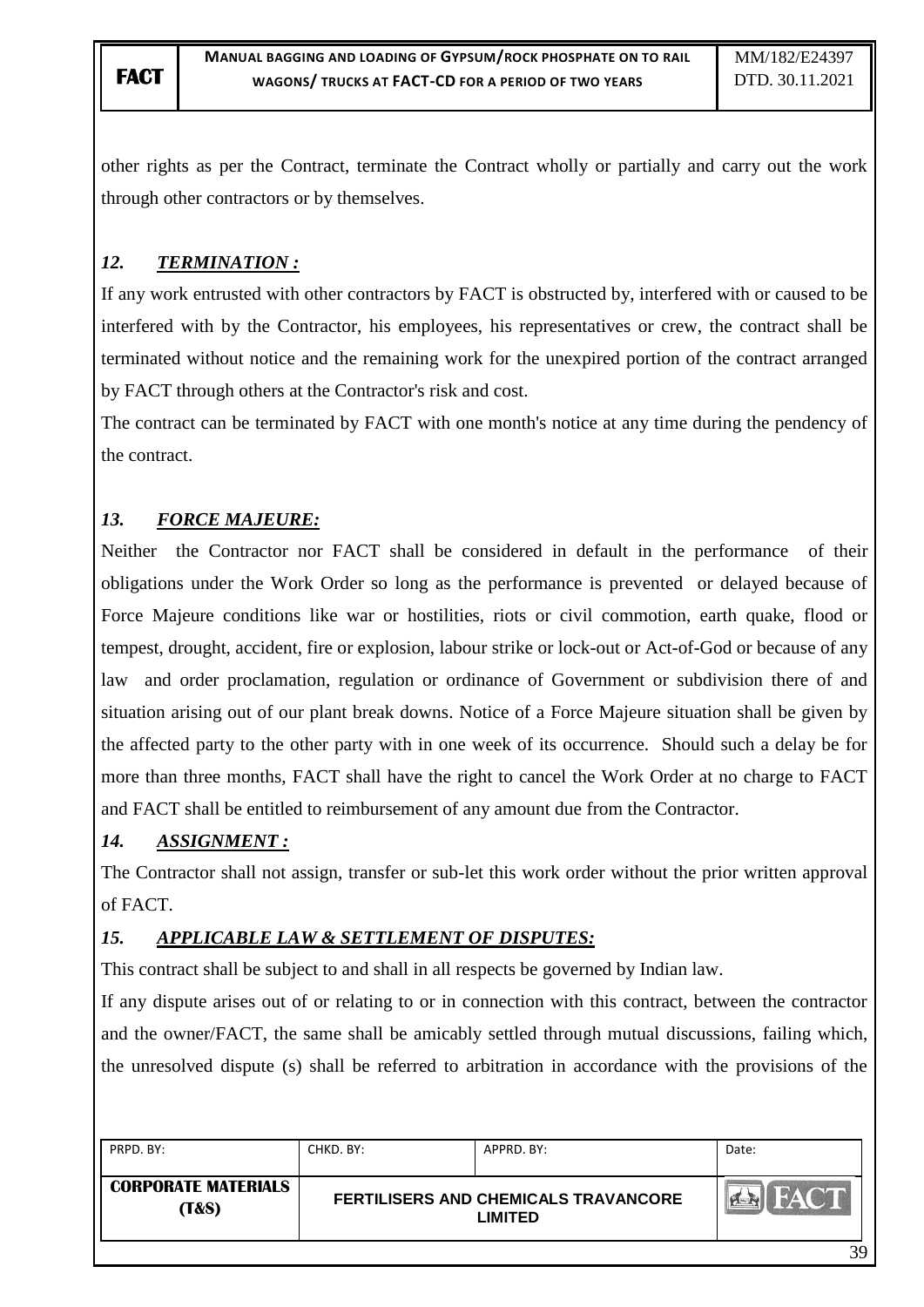Arbitration and Conciliation Act, 1996, as amended from time to time and number of Arbitrator shall be one. The Venue of the Arbitration shall be at Ernakulam and the proceeding shall be in English. Any legal proceedings relating to or in connection with this contract shall be limited to the exclusive

jurisdiction of the High Court of Kerala.

# *16. ENVIRONMENT MANAGEMENT SYSTEM :*

FACT is a company having Environmental Management System according to ISO 14001 standard. The Contractor shall ensure that none of their activities cause damage to the environment.

# *17. FRAUD PREVENTION POLICY OF FACT:*

FACT a Central Public Sector Undertaking (PSU) follows Corporate Governance principles proactively and has formulated a Fraud Prevention Policy. Details of Fraud Prevention Policy of FACT-2012 can be viewed in FACT"s Website *[www.fact.co.in](http://www.fact.co.in/)*. Contractors shall make themselves aware and also ensure compliance of the same.

# *18. ENTIRETY OF CONTRACT :*

All of the terms agreed to between the Contractor and FACT are included in the Work Order and no other communication, written, oral, or implied shall be considered to be included in the Work Order or form part of the Work Order, unless specifically agreed to in writing by FACT.

=======================================================================

| PRPD. BY:                                      | CHKD. BY: | APPRD, BY:                                             | Date: |
|------------------------------------------------|-----------|--------------------------------------------------------|-------|
| <b>CORPORATE MATERIALS</b><br><b>(T&amp;S)</b> |           | FERTILISERS AND CHEMICALS TRAVANCORE<br><b>LIMITED</b> | FACT. |
|                                                |           |                                                        | 40    |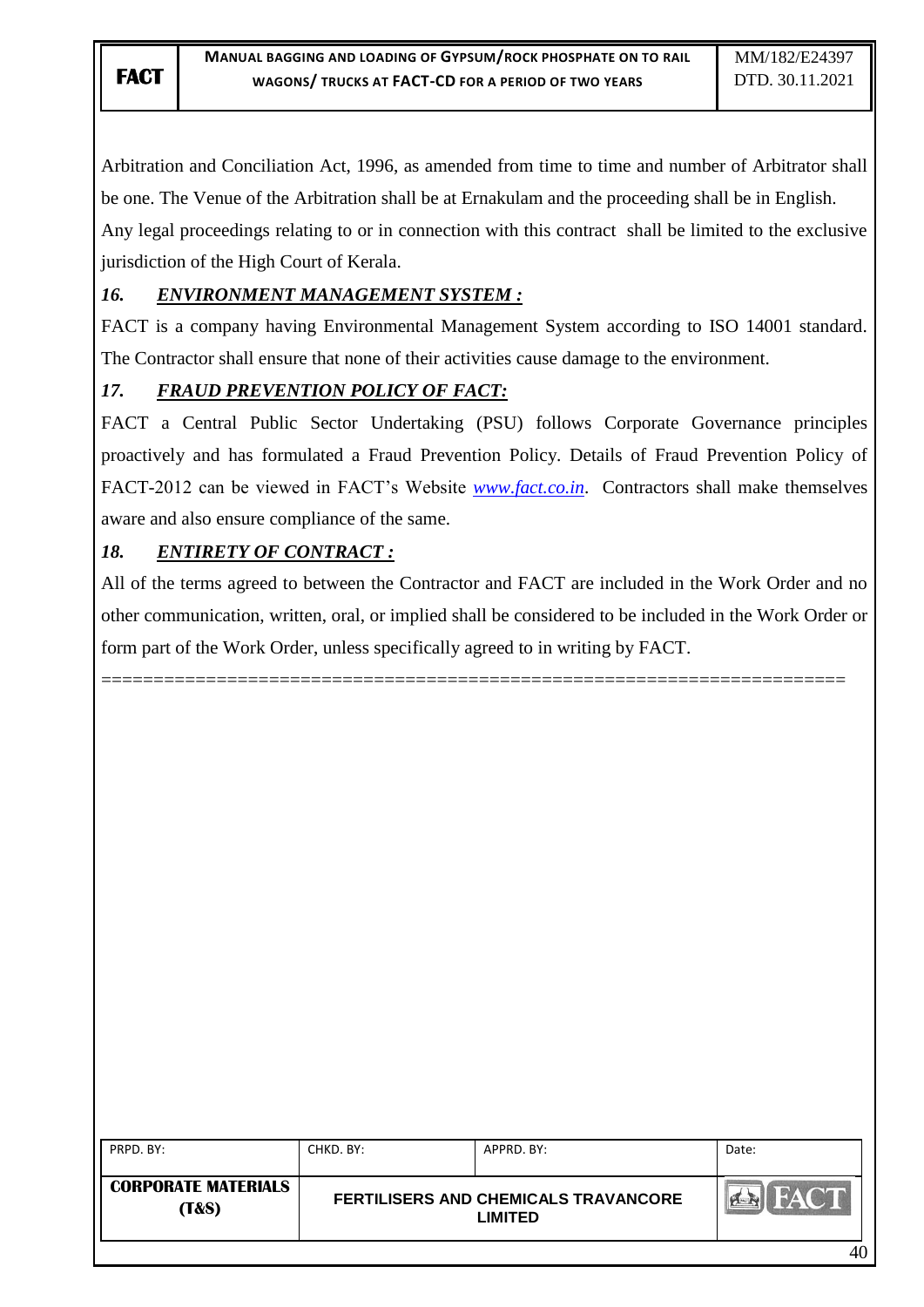# **ANNEXURE: VI**

#### **UNPRICED COPY OF PRICE BID**

(To be submitted with Part-A Bid)

Sub: Manual bagging and loading of Gypsum/rock phosphate on to rail wagons/ trucks at FACT-CD for a period of **two years**

Ref: Tender No. MM/182/E24397 dated 30.11.2021

Note: Please **do not fill in Rates in this format**. Please fill in **"Quoted"** in the blank column provided against each. **GST shall be extra** as applicable based on statutory notifications.

| Sl.<br>N <sub>0</sub> | Description of work                                                                                                                                                                                                   | Estimated<br>Quantity for<br>two years (in<br>MT) | <b>Indicate</b><br>'Quoted' |
|-----------------------|-----------------------------------------------------------------------------------------------------------------------------------------------------------------------------------------------------------------------|---------------------------------------------------|-----------------------------|
| $\mathbf{1}$          | Bagging of Gypsum/ Rock Phosphate, including filling,<br>Standardizing to 50 kg net, weighing, stitching and<br>stacking at the Urea silo/ Asiad godown / Railway<br>platform adjacent to Asiad godown / Bulk godown. | 30,000                                            |                             |
| $\overline{2}$        | Loading of bagged Gypsum / Rock Phosphate on to<br>trucks placed by FACT, from Urea silo / Asiad godown /<br>Bulk godown.                                                                                             | 25,000                                            |                             |
| 3                     | Loading bagged Gypsum / Rock Phosphate on to Rail<br>wagons from Asiad godown and from platforms of<br>Railway Siding adjacent to the Asiad godown.                                                                   | 5,000                                             |                             |

We here by quote our competitive rate as above for all the items of work cited above in compliance with the enquiry documents without any deviation. This bid is submitted in compliance with the enquiry documents and accepting all the requirements, instructions, terms and conditions, proforma of bank guarantee and proforma of agreement etc. without any deviation.

*(Signed by)*

Name and address of the Bidder:.................

Place: . . . . . . . . . . . . . . . . . . . .

Date: . . . . . . . . . . . . . . . . . . . (Stamp)

PRPD. BY: CHKD. BY: APPRD. BY: APPRD. BY: Date: **CORPORATE MATERIALS FERTILISERS AND CHEMICALS TRAVANCORE**   $7 - 1$ **(T&S) LIMITED** 41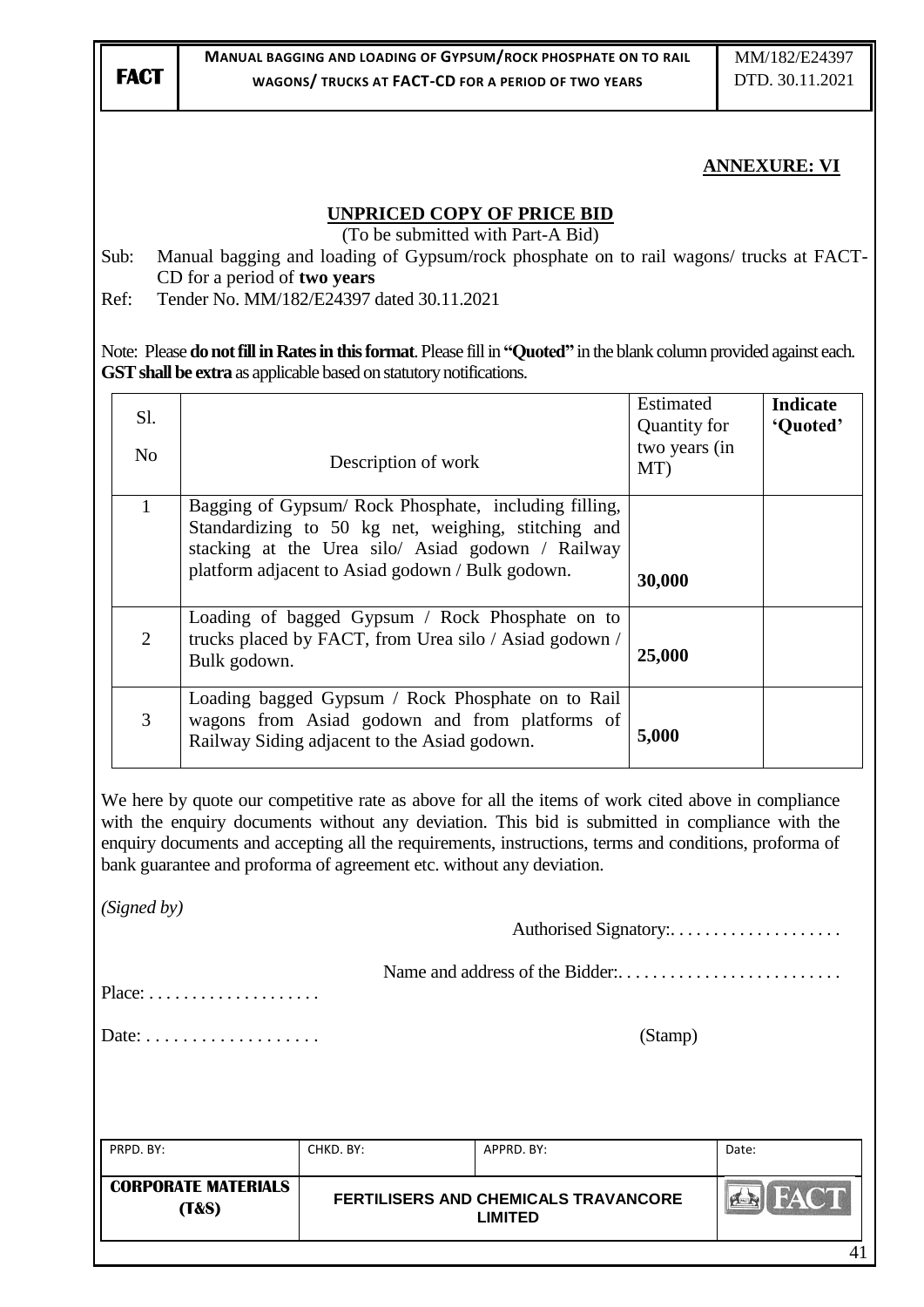| <b>FACT</b> |                            |           | MANUAL BAGGING AND LOADING OF GYPSUM/ROCK PHOSPHATE ON TO RAIL<br>WAGONS/ TRUCKS AT FACT-CD FOR A PERIOD OF TWO YEARS | MM/182/E24397<br>DTD. 30.11.2021 |  |
|-------------|----------------------------|-----------|-----------------------------------------------------------------------------------------------------------------------|----------------------------------|--|
|             |                            |           |                                                                                                                       |                                  |  |
|             | <b>ANNEXURE: VII</b>       |           |                                                                                                                       |                                  |  |
|             |                            |           |                                                                                                                       |                                  |  |
|             |                            |           |                                                                                                                       |                                  |  |
|             |                            |           |                                                                                                                       |                                  |  |
|             |                            |           |                                                                                                                       |                                  |  |
|             |                            |           |                                                                                                                       |                                  |  |
|             |                            |           |                                                                                                                       |                                  |  |
|             |                            |           | $Part-B$                                                                                                              |                                  |  |
|             |                            |           |                                                                                                                       |                                  |  |
|             |                            |           | <b>PROFORMA OF PRICE BID</b>                                                                                          |                                  |  |
|             |                            |           | Please visit <b>https://eprocure.gov.in</b> and search using the tender <b>ID</b> under FACT Tenders to see the       |                                  |  |
|             |                            |           | price Bid (BOQ-EXCEL SHEET)                                                                                           |                                  |  |
|             |                            |           |                                                                                                                       |                                  |  |
|             |                            |           |                                                                                                                       |                                  |  |
|             |                            |           |                                                                                                                       |                                  |  |
|             |                            |           |                                                                                                                       |                                  |  |
|             |                            |           |                                                                                                                       |                                  |  |
|             |                            |           |                                                                                                                       |                                  |  |
|             |                            |           |                                                                                                                       |                                  |  |
|             |                            |           |                                                                                                                       |                                  |  |
|             |                            |           |                                                                                                                       |                                  |  |
|             |                            |           |                                                                                                                       |                                  |  |
|             |                            |           |                                                                                                                       |                                  |  |
| PRPD. BY:   |                            | CHKD. BY: | APPRD. BY:                                                                                                            | Date:                            |  |
|             | <b>CORPORATE MATERIALS</b> |           | FERTILISERS AND CHEMICALS TRAVANCORE                                                                                  | <b>EN FACT</b>                   |  |
|             | (T&S)                      |           | <b>LIMITED</b>                                                                                                        | 42                               |  |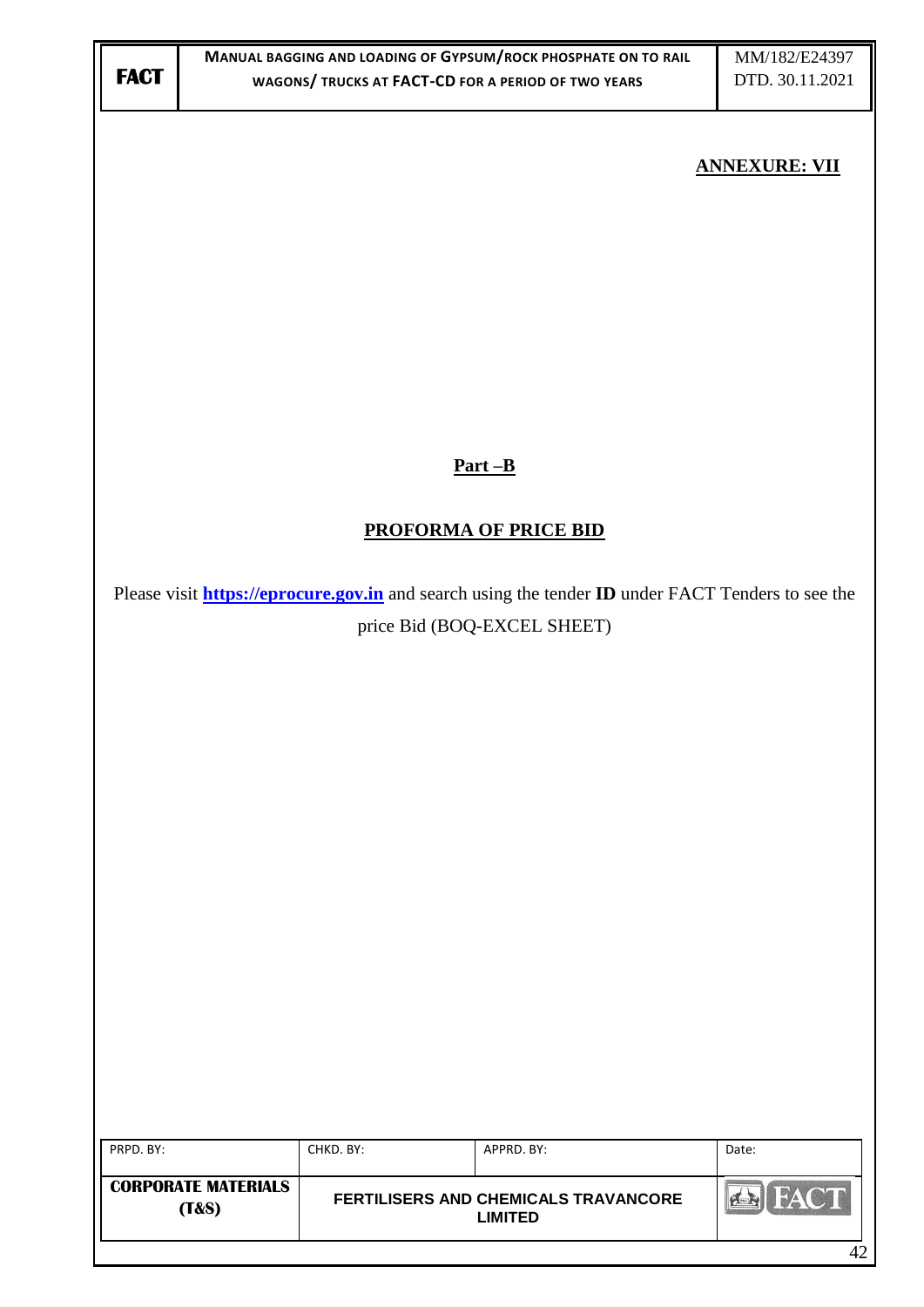|                                                                                                             |                                                                                                                                                    |                                                        | MANUAL BAGGING AND LOADING OF GYPSUM/ROCK PHOSPHATE ON TO RAIL                                                                                                                                | MM/182/E24397        |  |  |  |
|-------------------------------------------------------------------------------------------------------------|----------------------------------------------------------------------------------------------------------------------------------------------------|--------------------------------------------------------|-----------------------------------------------------------------------------------------------------------------------------------------------------------------------------------------------|----------------------|--|--|--|
| <b>FACT</b>                                                                                                 |                                                                                                                                                    |                                                        | WAGONS/ TRUCKS AT FACT-CD FOR A PERIOD OF TWO YEARS                                                                                                                                           | DTD. 30.11.2021      |  |  |  |
|                                                                                                             |                                                                                                                                                    |                                                        |                                                                                                                                                                                               |                      |  |  |  |
|                                                                                                             |                                                                                                                                                    |                                                        |                                                                                                                                                                                               | <b>ANNEXURE-VIII</b> |  |  |  |
|                                                                                                             |                                                                                                                                                    |                                                        |                                                                                                                                                                                               |                      |  |  |  |
|                                                                                                             |                                                                                                                                                    |                                                        | <b>Bid-Security Declaration</b>                                                                                                                                                               |                      |  |  |  |
|                                                                                                             | To: AGM(Mat)T&S<br>FACT-PD Admin building-                                                                                                         |                                                        |                                                                                                                                                                                               |                      |  |  |  |
|                                                                                                             | UDYOGAMANDAL-683501                                                                                                                                |                                                        |                                                                                                                                                                                               |                      |  |  |  |
| Reference:                                                                                                  |                                                                                                                                                    |                                                        |                                                                                                                                                                                               |                      |  |  |  |
|                                                                                                             |                                                                                                                                                    |                                                        |                                                                                                                                                                                               |                      |  |  |  |
|                                                                                                             |                                                                                                                                                    |                                                        |                                                                                                                                                                                               |                      |  |  |  |
|                                                                                                             |                                                                                                                                                    |                                                        |                                                                                                                                                                                               |                      |  |  |  |
| under:                                                                                                      |                                                                                                                                                    |                                                        |                                                                                                                                                                                               |                      |  |  |  |
|                                                                                                             |                                                                                                                                                    |                                                        |                                                                                                                                                                                               |                      |  |  |  |
|                                                                                                             |                                                                                                                                                    |                                                        | I/We understand that, as per Clause of Tender/bid conditions, bids must be supported by a Bid                                                                                                 |                      |  |  |  |
|                                                                                                             |                                                                                                                                                    | Security Declaration in lieu of Earnest Money Deposit. |                                                                                                                                                                                               |                      |  |  |  |
|                                                                                                             |                                                                                                                                                    |                                                        | I/We hereby accept that I/We may be disqualified from bidding for any contract with you for a period                                                                                          |                      |  |  |  |
|                                                                                                             |                                                                                                                                                    |                                                        |                                                                                                                                                                                               |                      |  |  |  |
|                                                                                                             |                                                                                                                                                    |                                                        | of Three years from the date of disqualification as may be notified by you (without prejudice to                                                                                              |                      |  |  |  |
|                                                                                                             | FACT's rights to claim damages or any other legal recourse) if,<br>1) I am /We are in a breach of any of the obligations under the bid conditions, |                                                        |                                                                                                                                                                                               |                      |  |  |  |
|                                                                                                             |                                                                                                                                                    |                                                        | 2) I/We have withdrawn or unilaterally modified/amended/revised, my/our Bid during the bid                                                                                                    |                      |  |  |  |
|                                                                                                             |                                                                                                                                                    |                                                        | validity period specified in the form of Bid or extended period, if any.                                                                                                                      |                      |  |  |  |
|                                                                                                             |                                                                                                                                                    |                                                        |                                                                                                                                                                                               |                      |  |  |  |
|                                                                                                             |                                                                                                                                                    |                                                        | 3) On acceptance of our bid by FACT, I/we failed to deposit the prescribed Security Deposit or<br>fails to execute the agreement or fails to commence the execution of the work in accordance |                      |  |  |  |
|                                                                                                             |                                                                                                                                                    |                                                        | with the terms and conditions and within the specified time.                                                                                                                                  |                      |  |  |  |
| Signature:                                                                                                  |                                                                                                                                                    |                                                        |                                                                                                                                                                                               |                      |  |  |  |
|                                                                                                             |                                                                                                                                                    |                                                        | Name & designation of the authorized person signing the Bid-Securing Declaration Form:                                                                                                        |                      |  |  |  |
|                                                                                                             |                                                                                                                                                    |                                                        |                                                                                                                                                                                               |                      |  |  |  |
|                                                                                                             |                                                                                                                                                    |                                                        |                                                                                                                                                                                               |                      |  |  |  |
| Duly authorized to sign the bid for and on behalf of: _________________________(complete name of<br>Bidder) |                                                                                                                                                    |                                                        |                                                                                                                                                                                               |                      |  |  |  |
|                                                                                                             |                                                                                                                                                    |                                                        |                                                                                                                                                                                               |                      |  |  |  |
|                                                                                                             |                                                                                                                                                    |                                                        | Dated on ______________ day of ___________________ month, _________ year.                                                                                                                     |                      |  |  |  |
|                                                                                                             |                                                                                                                                                    |                                                        |                                                                                                                                                                                               |                      |  |  |  |
| PRPD. BY:                                                                                                   |                                                                                                                                                    | CHKD. BY:                                              | APPRD. BY:                                                                                                                                                                                    | Date:                |  |  |  |
|                                                                                                             | <b>CORPORATE MATERIALS</b>                                                                                                                         |                                                        |                                                                                                                                                                                               |                      |  |  |  |
|                                                                                                             | (T&S)                                                                                                                                              |                                                        | FERTILISERS AND CHEMICALS TRAVANCORE<br><b>LIMITED</b>                                                                                                                                        |                      |  |  |  |
|                                                                                                             |                                                                                                                                                    |                                                        |                                                                                                                                                                                               | 43                   |  |  |  |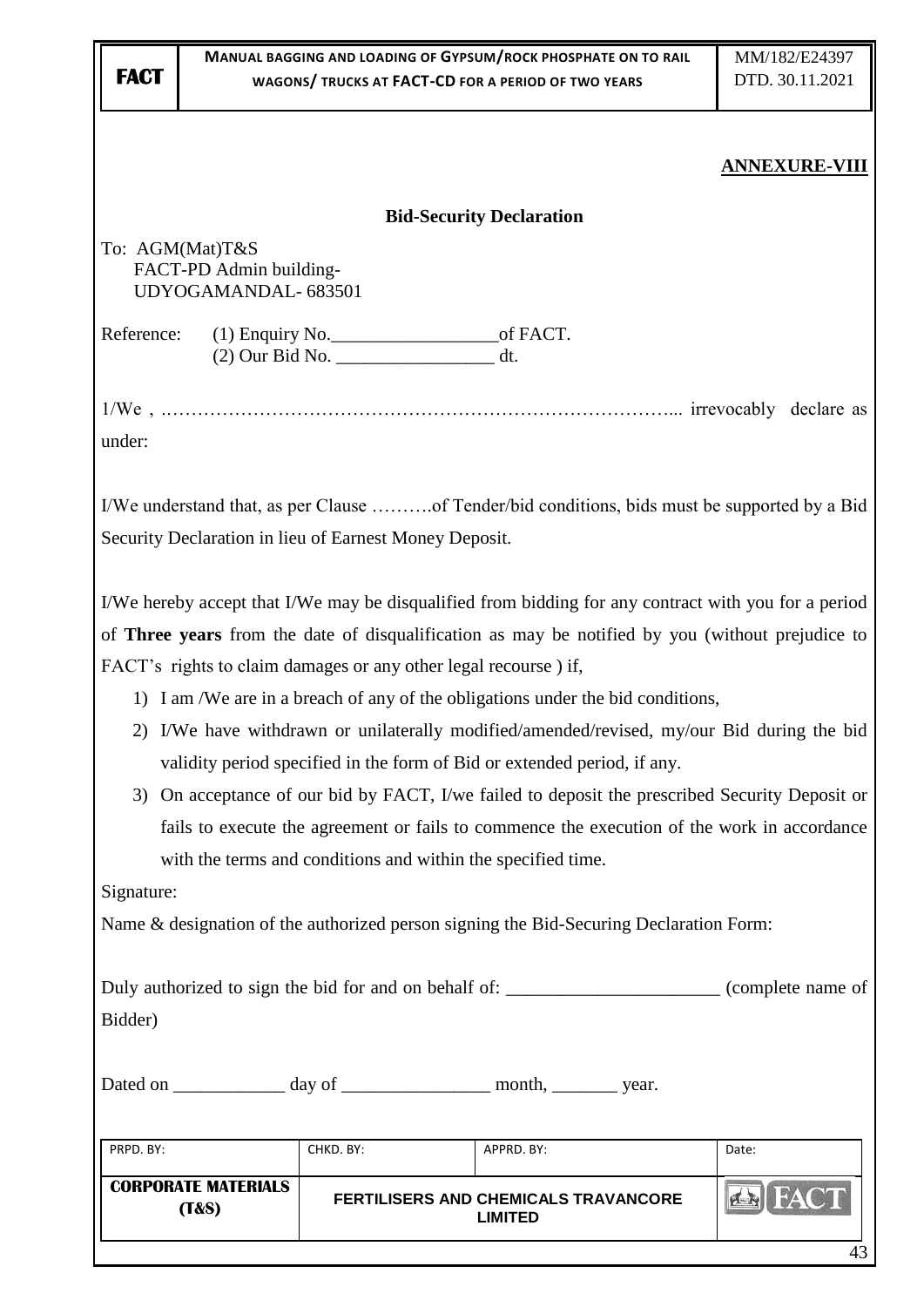#### **ANNEXURE-IX**

## **PROFORMA OF BANK GUARANTEE FOR FURNISHING SECURITY DEPOSIT**

#### (TO BE OBTAINED FROM A INDIAN NATIONALISED/SCHEDULED BANK ON

#### STAMP PAPER WORTH ₹ 500/-)

To

The Fertilisers and Chemicals Travancore Ltd.,

Udyogamandal, Cochin-683 501.

Whereas FACT, Udyogamandal P.O., Kerala (hereinafter called referred to as the Company) has placed a work order no. ............... dated ............ with M/S.........................(hereinafter called the Contractor) for the work of .......................and whereas it is one of the conditions of the said work order that the Contractor shall either remit a sum of Rs.............. (Rupees..........................only) or furnish a Bank Guarantee for Rs............ (Rupees...........................only) as security deposit for the due fulfilment of the said work order by the said Contractor.

In consideration of the Company having agreed to accept a Bank Guarantee from us towards such security deposit in lieu of the cash deposit in accordance with the terms and conditions of the above work order, we................. The Bank (hereinafter referred to as the Bank) do hereby undertake to pay the Company merely on demand any sum or sums from time to time demanded by the Company up to a maximum of Rs................. (Rupees.......................only) being the amount of the security deposit against any loss or damage caused to or suffered by or would be caused to or suffered by the Company by reason of any breach by the said Contractor of any of the terms and conditions contained in the said work order.

We, the said Bank, do hereby undertake to pay the amount so demanded by the Company without any demur merely on a demand from the Company stating that the amount claimed is due by way of loss or damage caused to or suffered or would be caused to or suffered by the Company by reason of breach by the said Contractor of any of the terms and conditions contained in the said contract. Any

| PRPD, BY:                                      | CHKD. BY:                                       | APPRD, BY: | Date:       |
|------------------------------------------------|-------------------------------------------------|------------|-------------|
| <b>CORPORATE MATERIALS</b><br><b>(T&amp;S)</b> | FERTILISERS AND CHEMICALS TRAVANCORE<br>LIMITED |            | <b>HACT</b> |
|                                                |                                                 |            | 44          |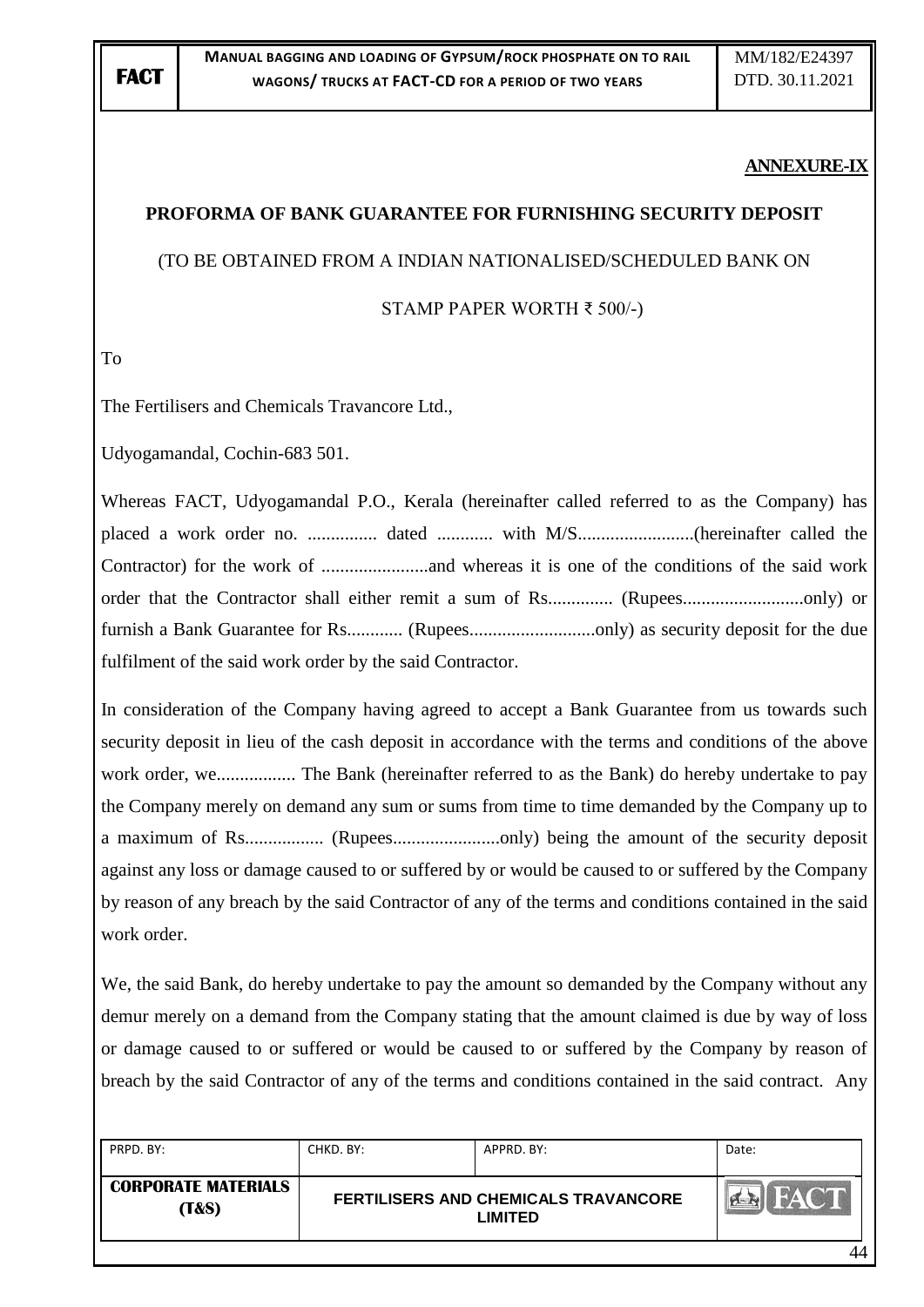such demand made on the Bank shall be conclusive as regards the amount due and payable by the Bank under this guarantee.

We undertake to pay to the Company any money so demanded notwithstanding any dispute or disputes raised by the said Contractor in any suit or proceeding pending before any court or Tribunal relating thereto our liability under this present being absolute and unequivocal.

The payment so made by us under this Guarantee shall be a valid discharge of our liability for payment there under and the said Contractor shall have no claim against us for making such payment.

We.......................... further agree that the guarantee herein contained shall remain in full force and effect during the period that would be taken for the performance of the said contract and that it shall continue to be enforceable till all the dues of the Company under or by virtue of the said contract have been fully paid and its claim satisfied or discharged or till the Company certifies that the terms and conditions of the said contract have been fully and properly carried out by the said contractor and accordingly discharges this guarantee.

We............................. further agree with the said company that they shall have the fullest liberty without our consent and without affecting in any manner our obligations hereunder to vary any of the terms and conditions of the said contract or to extend time of performance by the said Contractor or to postpone for any time and from time to time any of the powers exercisable by it against the said Contractor and either to enforce or forebear from enforcing any of the terms and conditions governing the said contract or securities available to the Company and the said Bank shall not be released from its liability under these presents by any exercise by the Company of the liberty with reference to the matters aforesaid or by reason of time being given to the said Contractor or any other forbearance, act or omission on the part of the Company or any indulgence by the Company to the said Contractor or any other matter of thing whatsoever which under the law relating to sureties, but for this provision, have the effect of so relieving us.

This guarantee shall not be affected by any change in the constitution of the Bank or the Company or the said Contractor nor shall this guarantee be affected by any change in the constitution of the Company or the said Contractor by absorption with any other body or corporation and this guarantee shall be available to or enforceable by such body or corporation.

| PRPD, BY:                                      | CHKD. BY: | APPRD, BY:                                      | Date: |
|------------------------------------------------|-----------|-------------------------------------------------|-------|
| <b>CORPORATE MATERIALS</b><br><b>(T&amp;S)</b> |           | FERTILISERS AND CHEMICALS TRAVANCORE<br>LIMITED |       |
|                                                |           |                                                 |       |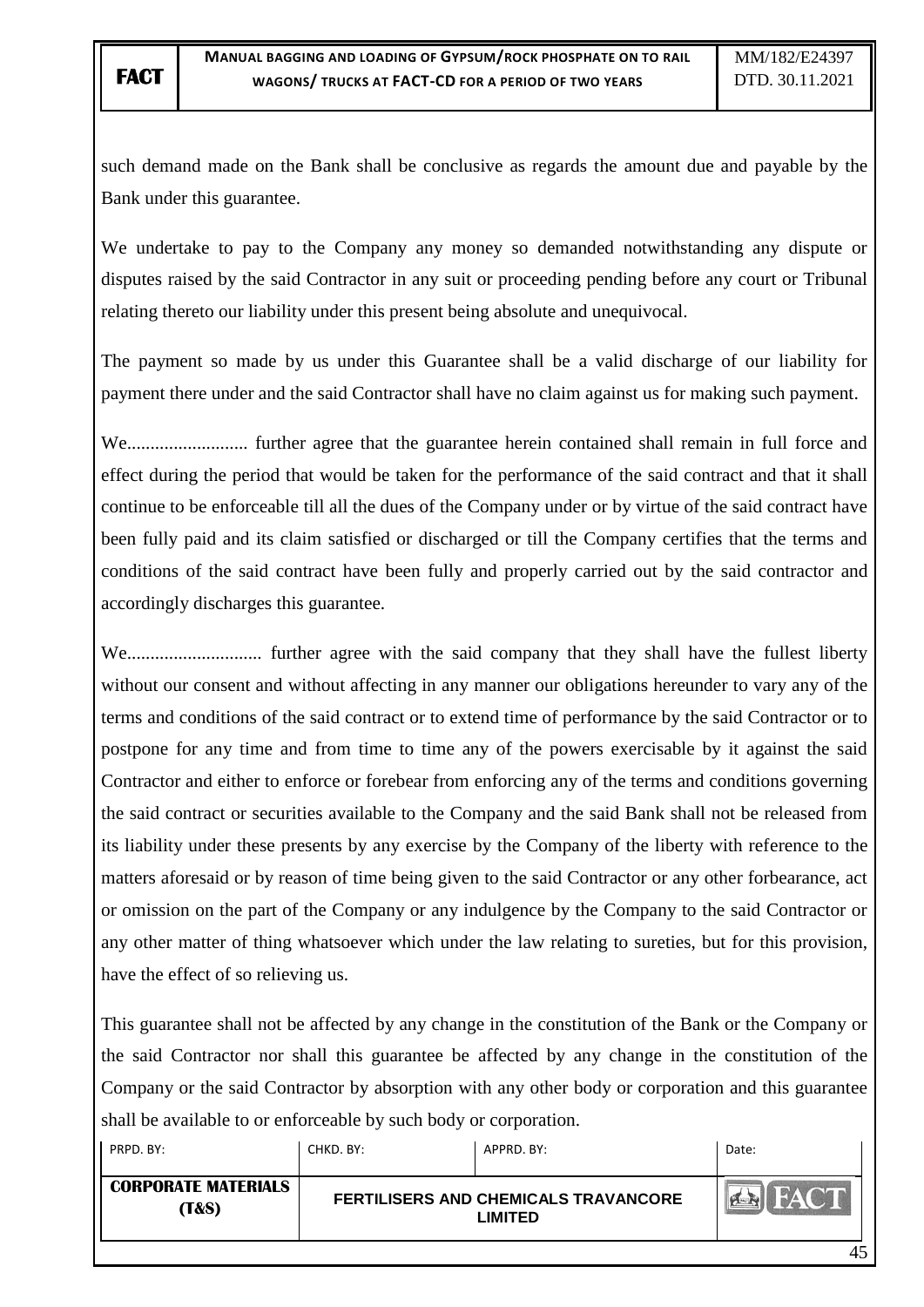Our guarantee shall remain in force until................. Unless a claim or demand is made within six months after the expiry of the above date, all the Company"s rights under the guarantee shall be deemed as waived/forfeited and we shall be relieved and discharged from all liabilities there under. Notwithstanding anything contained hereinbefore, our liability under this guarantee shall be limited to an amount not exceeding Rs.................... (Rupees.............................. only).

Any notice by way of request, demand or otherwise hereunder may be sent by post to the Bank addressed as aforesaid and if sent by post, it shall be deemed to have been given at the time when it would be delivered in due course of post and in proving such notice when given by post, it shall be sufficient to prove that the envelope containing the notice was posted and certificate signed by an officer of the Company that the envelope was so posted shall be conclusive.

Disputes/differences, if any, relating to or arising out of this Bank Guarantee, shall be settled by courts having jurisdiction over Udyogamandal, in Kerala State, where the registered office of the company is situated and no other court shall have jurisdiction in the matter.

We........................................ Bank lastly undertakes not to revoke this guarantee during its currency except with the previous consent of the Company in writing.

Dated this..................... day of ................................Two thousand and Twenty one.

For (Name of Bank) :

Authorised Official :

Name :

Designation :

Place:

Full address of the Branch issuing this guarantee:

| PRPD, BY:                                      | CHKD. BY: | APPRD. BY:                                      | Date:       |
|------------------------------------------------|-----------|-------------------------------------------------|-------------|
| <b>CORPORATE MATERIALS</b><br><b>(T&amp;S)</b> |           | FERTILISERS AND CHEMICALS TRAVANCORE<br>LIMITED | <b>FACT</b> |
|                                                |           |                                                 |             |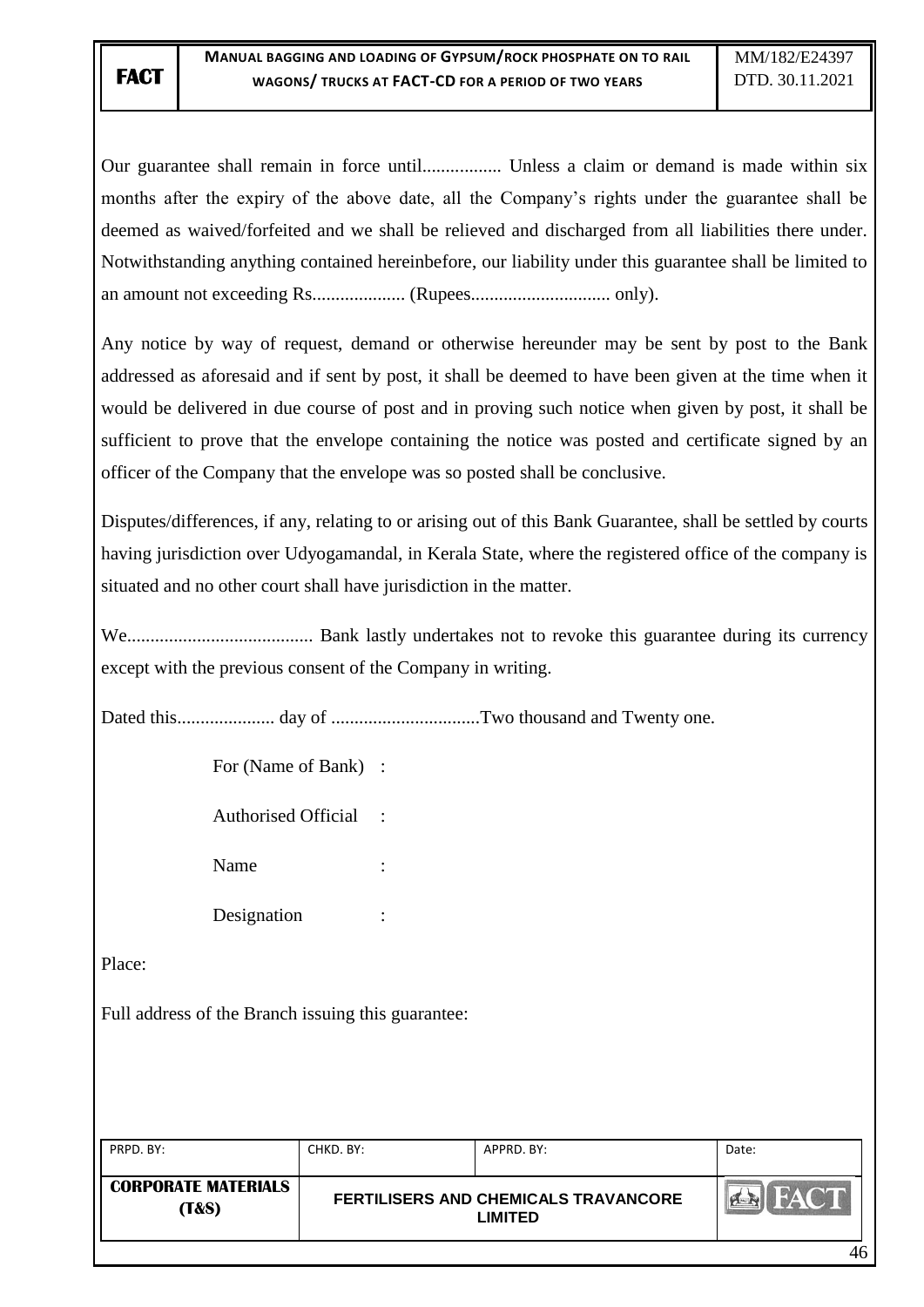## **ANNEXURE-X**

#### **AGREEMENT**

(Proforma of Agreement to be executed in  $\bar{\tau}$  200/- Non Judicial stamp paper)

ARTICLES OF AGREEMENT made this day the …. Between THE FERTILISERS AND CHEMICALS TRAVANCORE LIMITED, a Company registered under the Travancore Companies ACT IV of 1114(Malayalam Era) and having its registered office at Eloor, Udyogamandal P O Ernakulam District, Kerala State(hereinafter called the FACT) on the one part and M/s…. (hereinafter called the Contractor) which expression shall where the context so admits or applies be deemed to include their heirs, executors, administrators, successors interest and legal representatives as well) on the other part.

WHEREAS the Contractor has agreed with M/s FACT for the due performance of work as set forth in the Work Order No. dt… and accompaniments upon the terms and conditions therein mentioned as accepted vide their endorsements in the aforesaid work order.

NOW THESE PRESENT WITNESS THAT in consideration of the payments to be made by M/s FACT mentioned in the aforesaid Work Order no...dt... and accompaniments thereunto the Contractor shall duly perform the said works, fulfill and keep all conditions in the work order which will be deemed and taken to be part of this contracts as if the same had been fully set-out herein and FACT hereby agree that if the Contractor shall duly perform the said works in the manner aforesaid and observe and keep the said terms and conditions, FACT will pay to the Contractor at the time and in the manner set forth in the aforesaid work order and in the Annexure thereunto as accepted by Contractor vide his endorsement in the aforesaid work order, the amount or amounts calculated at the rate mentioned and as per terms stipulated therein as payment for the work. This agreement shall be in force up to …..

THE SAID CONDITIONS shall be read and construed as forming part of this Agreement and the parties thereto will respectively abide by and submit themselves to the conditions and stipulations and perform the agreement on their parts respectively.

| PRPD, BY:                                      | CHKD. BY: | APPRD. BY:                                             | Date:    |
|------------------------------------------------|-----------|--------------------------------------------------------|----------|
| <b>CORPORATE MATERIALS</b><br><b>(T&amp;S)</b> |           | FERTILISERS AND CHEMICALS TRAVANCORE<br><b>LIMITED</b> | EACT     |
|                                                |           |                                                        | $\Delta$ |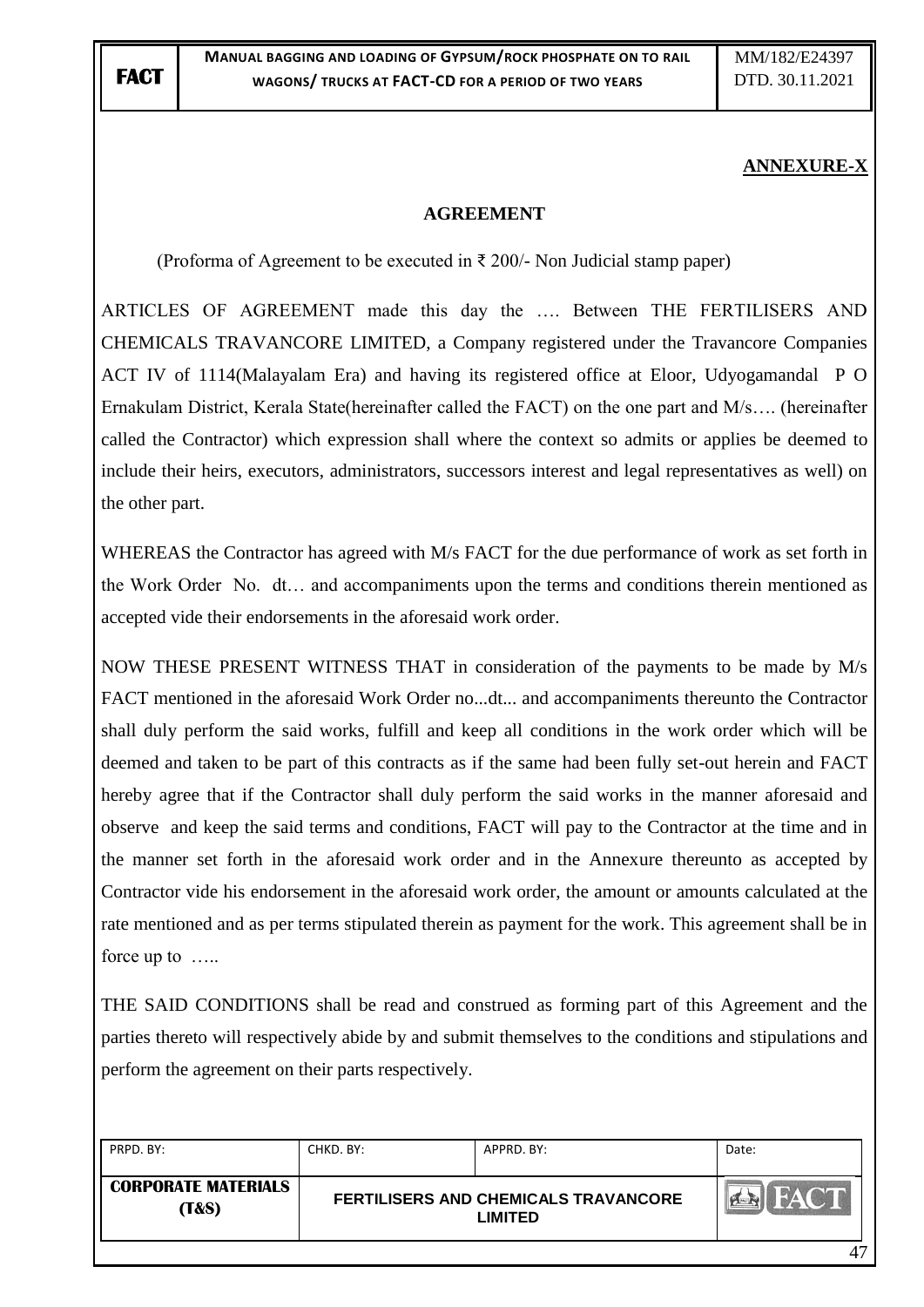UPON THE TERMS AND CONDITIONS of this Agreements being fulfilled and performed to the satisfaction of Officer of the Company empowered by the Company in this behalf, the Security Deposit remitted by the Contractor or such position thereof as he may be entitled to under the said condition shall be returned to the contractor.

IN WITNESS thereof the Contractor, M/s…. and The Manager Purchase(TS) of M/s The Fertilisers and Chemicals Travancore Ltd, For and on behalf of the Company have hereunto set their hands this day and year first above written.

For

In the presence of witnesses:

- 1.
- 2.

In the presence of witnesses: for and on behalf of the Company.

| $\sim$ |  |
|--------|--|

2.

| PRPD. BY:                                      | CHKD. BY: | APPRD, BY:                                                    | Date:       |
|------------------------------------------------|-----------|---------------------------------------------------------------|-------------|
| <b>CORPORATE MATERIALS</b><br><b>(T&amp;S)</b> |           | <b>FERTILISERS AND CHEMICALS TRAVANCORE</b><br><b>LIMITED</b> | <b>FACT</b> |
|                                                |           |                                                               | 48          |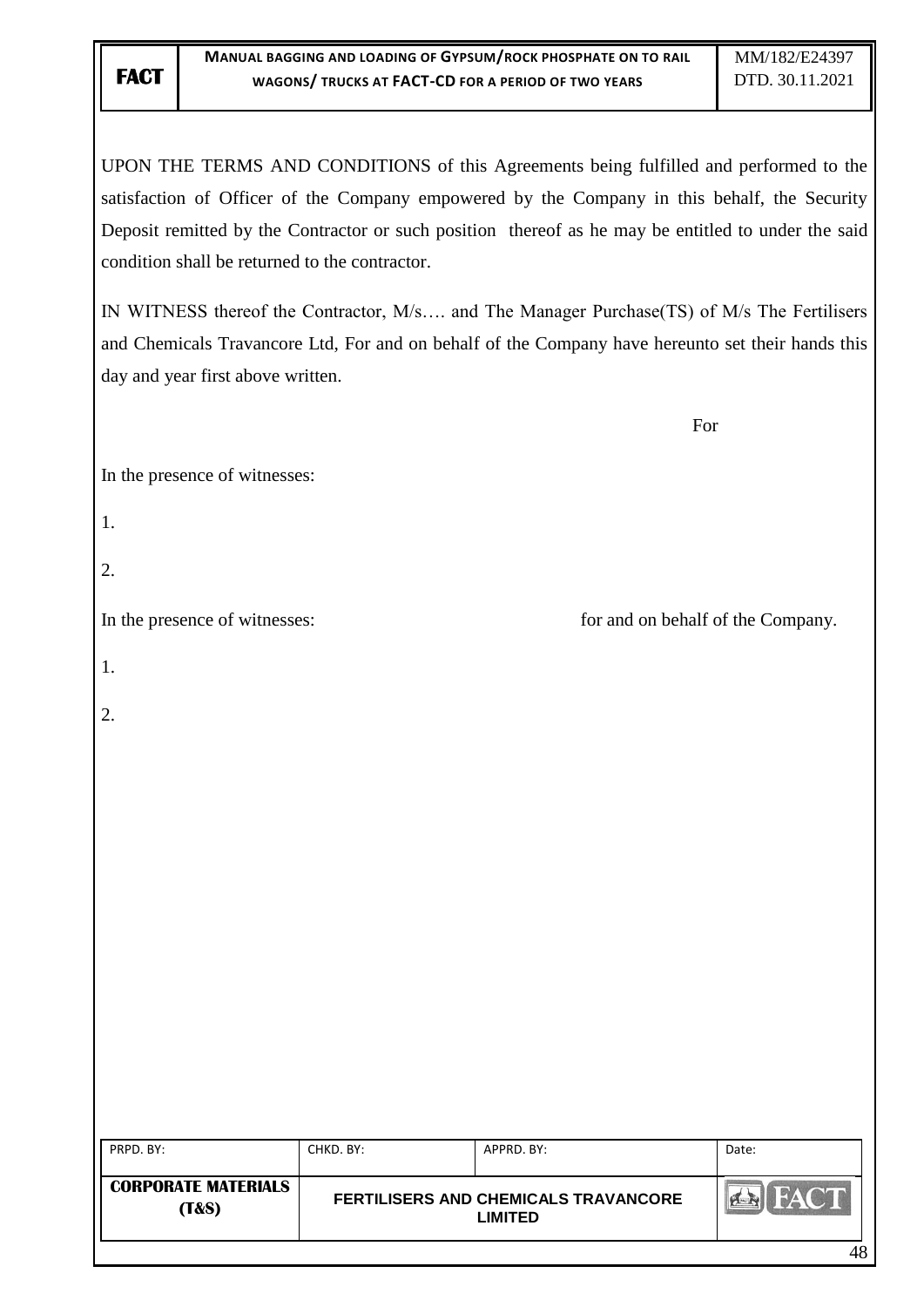#### **ANNEXURE-XI**

# **(To be executed on ₹ 500/- Non-judicial Stamp Paper) INTEGRITY PACT**

#### **Between**

The Fetilizers and Chemicals Travancore Limited (FACT), a company formed and registered under the Travancore Companies Act IX to 1114 (Companies Act, 2013) and having its registered office at Eloor, Udyogamandal-683501, Kochi, Ernakulam District, Kerala, hereinafter referred to as "The Principal".

#### **And**

.................................. hereinafter referredtoas "The Bidder/ Contractor".

#### **Preamble**

The Principal intends to award, under laid down organization procedures, contract/s for .......................... The Principal values full compliance with all relevant laws and regulations, and the principles of economic use of resources, and of fairness / transparency in its relations with its Bidder(s) and or/Contractor(s).

In order to achieve these goals, the Principal will appoint an Internal External Monitor (EIM), who will monitor the tender process and execution of the contact for compliance with the principle mentioned above.

#### **Section 1 - Commitments of the Principal**

(1) The Principal commits itself to take all measures necessary to prevent corruption and to observe the following principles:

a) No employee of the Principal, personally or through family members, will in connection with the tender, or the execution of the contract, demand, take a promise for or

| PRPD. BY:                                      | CHKD. BY: | APPRD. BY:                                                    | Date: |
|------------------------------------------------|-----------|---------------------------------------------------------------|-------|
| <b>CORPORATE MATERIALS</b><br><b>(T&amp;S)</b> |           | <b>FERTILISERS AND CHEMICALS TRAVANCORE</b><br><b>LIMITED</b> | HACT  |
|                                                |           |                                                               | 49    |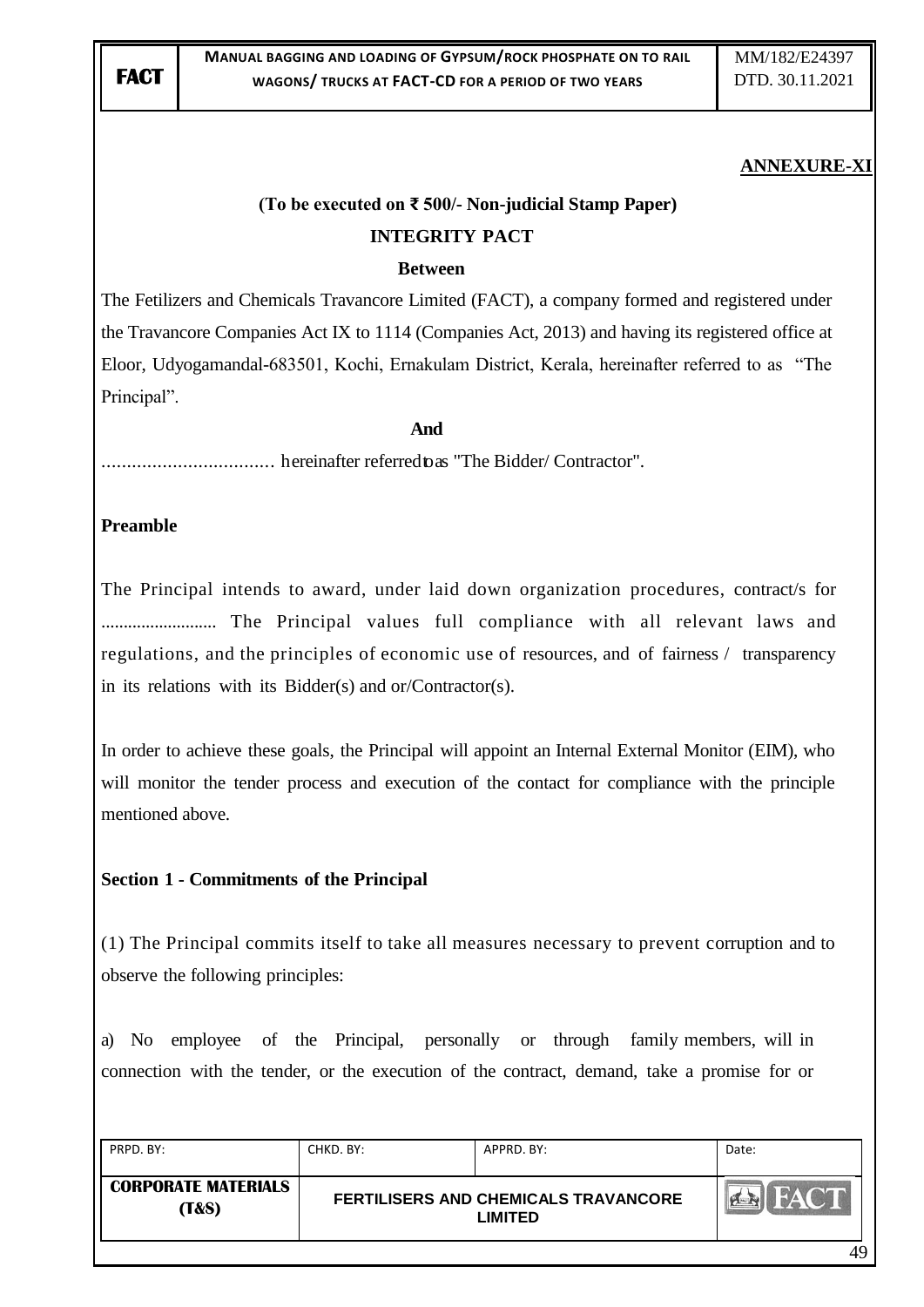accept, for self or third person, any material or immaterial benefit which the person is not legally entitled to.

b) The Principal will, during the tender process, treat all Bidder(s) with equity and reason. The Principal will in particular, before and during the tender process, provide to all Bidder(s) the same information and will not provide to any Bidder(s) confidential / additional information through which the Bidder(s) could obtain an advantage in relation to the tender process or the contract execution.

c) The Principal will exclude from the process all known prejudiced/interested persons.

(2) If the Principal obtains information on the conduct of any of its employees which is a criminal offence under the India Penal Code / Prevention of Corruption Act, or if there be a substantive suspicion in this regard, the Principal will inform the Vigilance Officer and in addition can initiate disciplinary actions.

## **Section 2 - Commitments of the Bidder(s) / Contractor(s)**

(1)The Bidder(s) / Contractor(s) commits themselves to take all measures necessary to prevent corruption. He commits himself to observe the following principles during his participation in the tender process and during the contract execution.

a) The Bidder(s) / Contractor(s) will not, directly or through any other person or firm, offer, promise or give to any of the Principal's employees involved in the tender process or the execution of the contract or to any third person, any material or immaterial benefit which he/she is not legally entitled to, i n order to obtain in exchange, any advantage of any kind whatsoever during the tender process or during the execution of the contract.

b) The Bidder(s) / Contractor(s) will not enter with other Bidders into any undisclosed agreement or understanding, whether formal or informal. This applies in particular to prices,

| PRPD. BY:                                      | CHKD. BY: | APPRD. BY:                                             | Date: |
|------------------------------------------------|-----------|--------------------------------------------------------|-------|
| <b>CORPORATE MATERIALS</b><br><b>(T&amp;S)</b> |           | FERTILISERS AND CHEMICALS TRAVANCORE<br><b>LIMITED</b> |       |
|                                                |           |                                                        | 50    |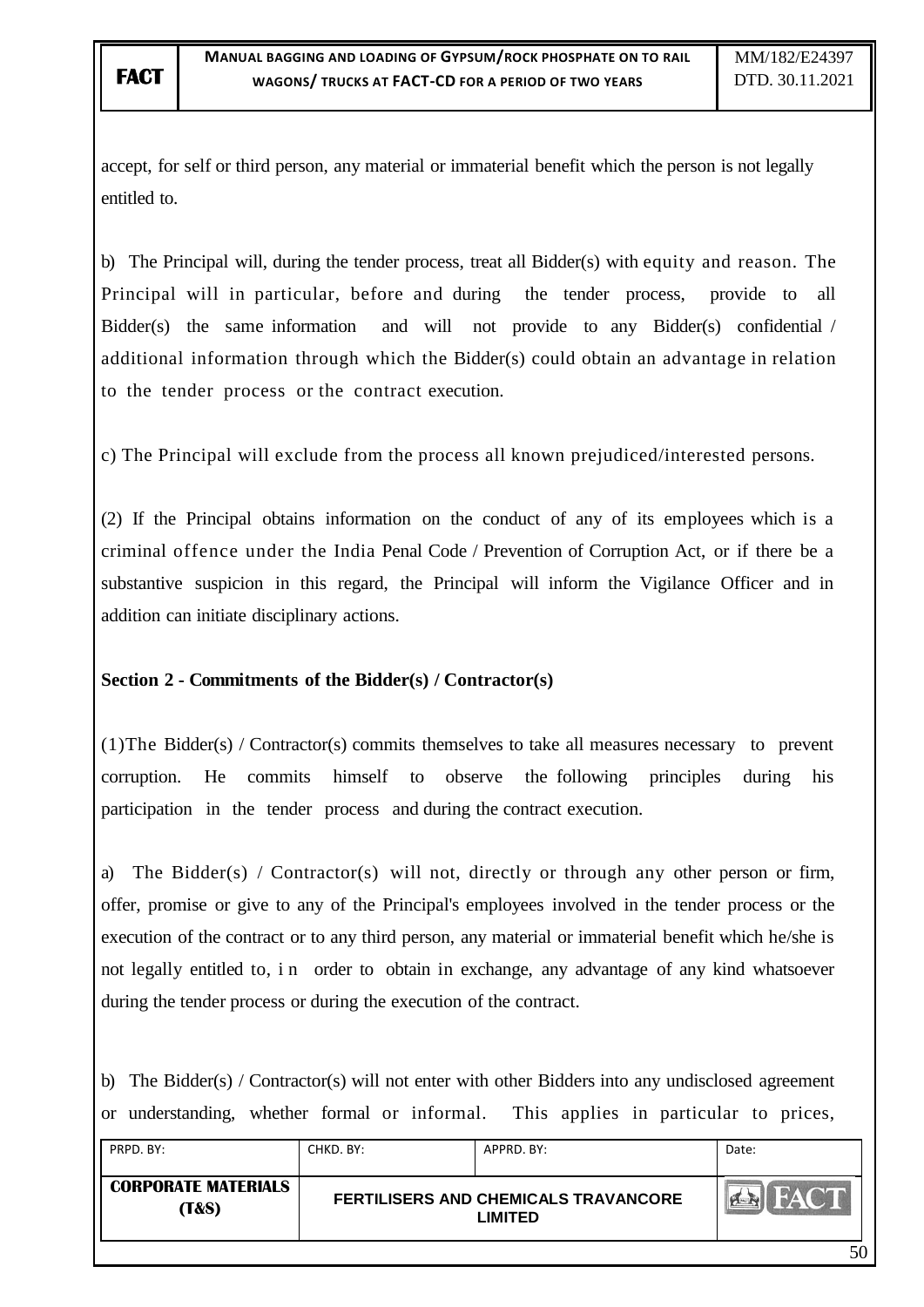specifications, certifications, subsidiary contracts, submission or non-submission of bids or any other actions to restrict competitiveness or to introduce cartelisation in the bidding process.

c) The Bidder(s) / Contractor(s) will not commit any offence under the relevant IPC/PC Act; further the Bidder(s)/Contractor(s) will not use improperly, for purposes of competition or personal gain, or pass on to others, any information or document provided by the Principal as part of the business relationship, regarding plans, technical proposals and business details, including information contained or transmitted electronically.

d) The Bidder(s) / Contractor(s) of foreign origin shall disclose the name and address of the Agents / Representatives in India, if any. Similarly, The Bidder(s) / Contractor(s) of Indian Nationality shall furnish the name and address of the foreign principals, if any. All the payments made to the India agent/representative have to be in Indian rupees only.

e) The Bidder(s) / Contractor(s) will, when presenting his bid, disclose any and all payments he has made, is committed to, or intends to make to agents, brokers or any other intermediaries in connection with the award of the contract.

(2) The Bidder(s) / Contractor(s) will not instigate third persons to commit offences outlined above or be an accessory to such offences.

**Section 3 - Disqualification from tender process and exclusion from future contracts**

If the Bidder(s)/Contractor(s), before award or during the execution of has committed a transgression through a violation of Section 2 above or in any other form such as to put his reliability or credibility in question, the Principal is entitled to disqualify the Bidder(s)/ Contractor(s) from the tender process or to terminate the contract, if already signed, for such reason.

## **Section 4 - Compensation for Damages**

| PRPD. BY:                                      | CHKD. BY:                                              | APPRD, BY: | Date: |
|------------------------------------------------|--------------------------------------------------------|------------|-------|
| <b>CORPORATE MATERIALS</b><br><b>(T&amp;S)</b> | FERTILISERS AND CHEMICALS TRAVANCORE<br><b>LIMITED</b> |            | FACT  |
|                                                |                                                        |            |       |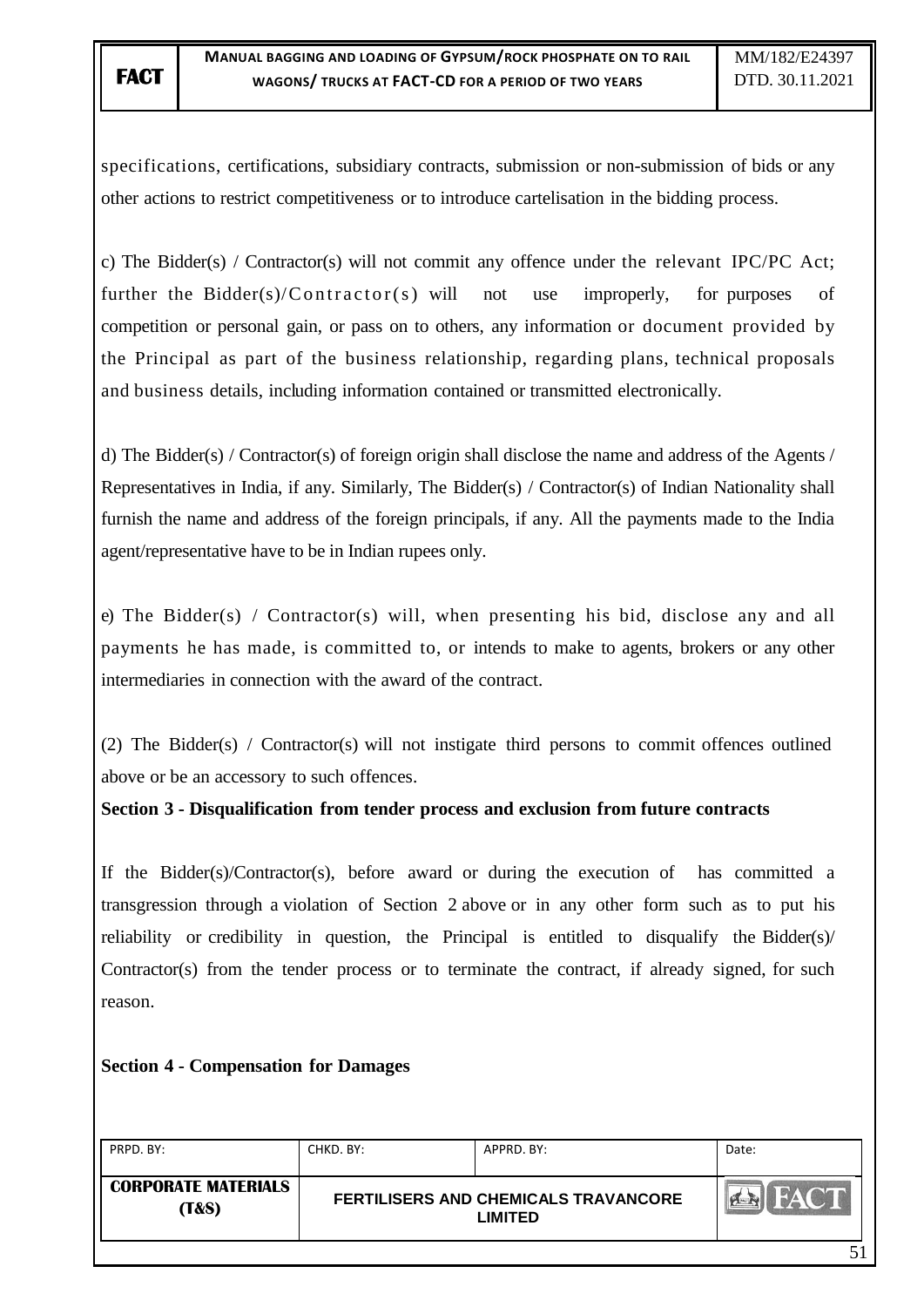(1) If the Principal has disqualified the Bidder(s) from the tender process prior to the award according to Section 3, the Principal is entitled to demand and recover the damages equivalent to Earnest Money Deposit/Bid Security.

(2) If the Principal has terminated the contract according to Section 3, or if the Principal is entitled to terminate the contract according to Section 3, the Principal shall be entitled to demand and recover from the Contractor liquidated damages of the contract value or the amount equivalent to Performance Bank Guarantee.

#### **Section 5 - Previous Transgression**

(1) The Bidder declares that no previous transgression occurred in the last 3 years with any other Company in India conforming to the anti-corruption approach including Public Sector Enterprise in India that could justify his exclusion from the tender process.

(2) If the Bidder makes incorrect statement on this subject, he can be disqualified from the tender process and appropriate action can be taken including termination of contract, if already awarded, for such reason.

## **Section 6 - Equal treatment of all Bidders / Contractors / Subcontractors**

(1)The Bidder(s)/Contractor(s) undertakes(s) to demand from all subcontractors a commitment in conformity with this Integrity Pact, and to submit it to the Principal before contract signing.

(2) The Principal will enter into agreements with identical conditions as this one with all Bidders, Contractors/Suppliers and Subcontractors.

(3) The Principal will disqualify from the tender process all Bidders who do not sign this Pact or violate its provisions.

| PRPD. BY:                           | CHKD. BY: | APPRD. BY:                                                    | Date: |
|-------------------------------------|-----------|---------------------------------------------------------------|-------|
| <b>CORPORATE MATERIALS</b><br>(T&S) |           | <b>FERTILISERS AND CHEMICALS TRAVANCORE</b><br><b>LIMITED</b> |       |
|                                     |           |                                                               | ເາ    |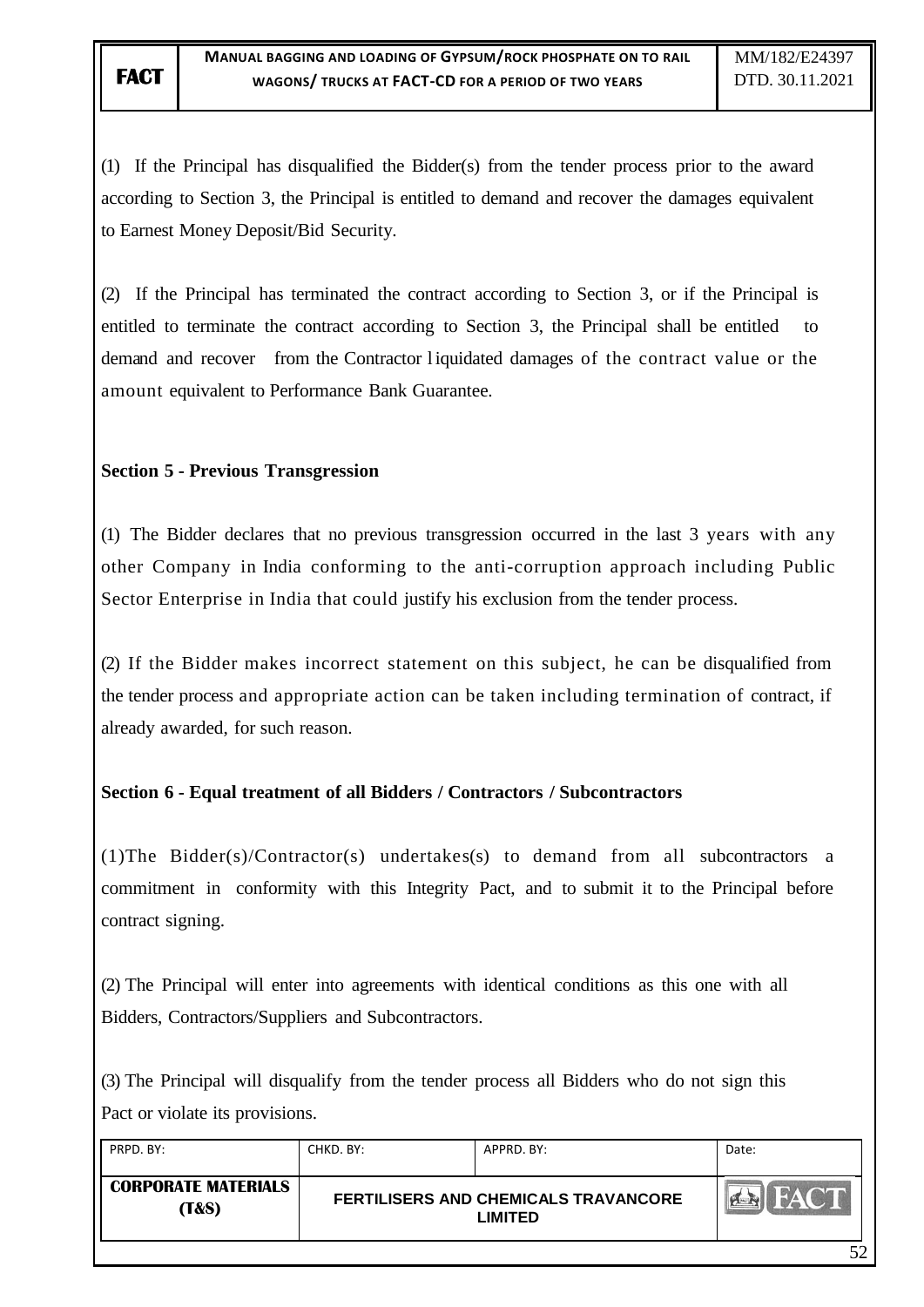# **Section 7 – Criminal charges against violating Bidder(s) / Contractor(s) /Subcontractor(s)**

If the Principal obtains knowledge of conduct of a Bidder, Contractor or Subcontractor, or of an employee or a representative or an associate of a Bidder, Contractor, or Subcontractor which constitutes corruption, or if the Principal has substantive suspicion in this regard, the Principal will inform the same to the Chief Vigilance Officer.

#### **Section 8 - Independent External Monitor/Monitors**

(1)The Principal appoints competent and credible Independent External Monitor for this Pact. The task of the Monitor is to review independently and objectively, whether and to what extent the parties comply with the obligations under this agreement.

(2) The Monitor is not subject to instructions by the representatives of the parties and performs his functions neutrally and independently. It will be obligatory for him to treat the obligations and document of the Bidder(s)/Contractor(s) as confidential. He reports to the Chairperson and managing Director, FACT.

(3) The Bidder(s)/Contractor(s) accepts that the Monitor has the right to access without restriction to all Project documentation of the Principal including that provided by the Contractor. The Contractor will also grant the Monitor, upon his request and demonstration of a valid interest, unrestricted and unconditional access to this project documentation. The same is applicable to Subcontractors. The Monitor is under contractual obligation to treat the information and documents of the Bidder(s)/Contractor(s)/ Subcontractor(s) with confidentially.

(4)The Principal will provide to the Monitor sufficient information about all meetings among the parties related to the Project provided such meetings could have an impact on the contractual relations between the Principal and the Contractor. The parties offer to the Monitor the option to participate in such meetings.

| PRPD. BY:                                      | CHKD. BY: | APPRD. BY:                                                    | Date:       |
|------------------------------------------------|-----------|---------------------------------------------------------------|-------------|
| <b>CORPORATE MATERIALS</b><br><b>(T&amp;S)</b> |           | <b>FERTILISERS AND CHEMICALS TRAVANCORE</b><br><b>LIMITED</b> | <b>FACT</b> |
|                                                |           |                                                               | 53          |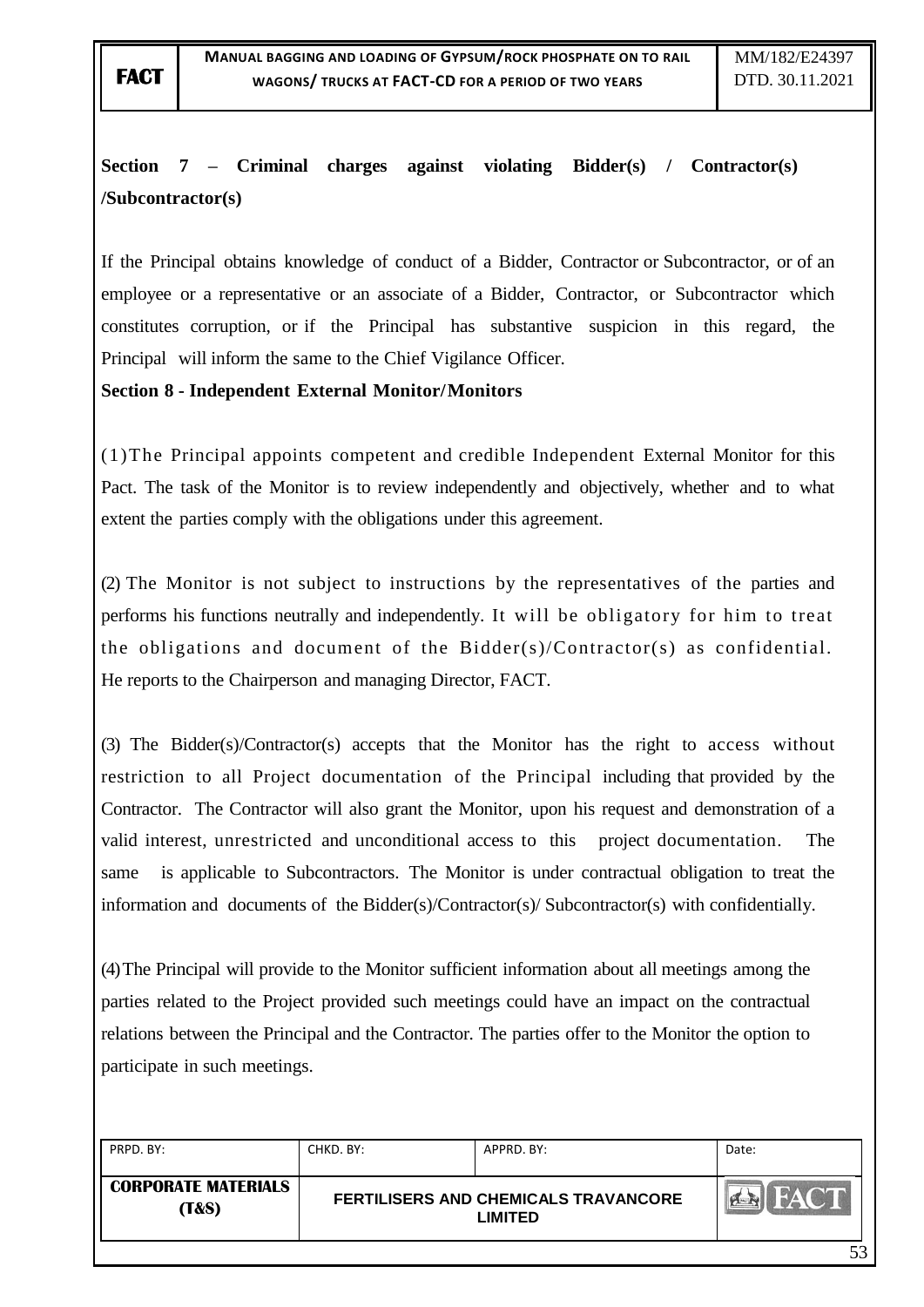(5)As soon as the Monitor notices, or believes to notice, a violation of this agreement, he will so inform the Management of the Principal and request the Management to discontinue or to take corrective action, or to take other relevant action. The Monitor can in this regard submit non-binding recommendation. Beyond this, the Monitor has no right to demand from the parties that they act in a specific manner, refrain from action or tolerate action.

(6) The Monitor will submit a written report to the Chairman and Managing Director, FACT within 8 to 10 weeks from the date of reference or intimation to him by the Principal and, should the occasion arise, submit proposals for correcting problematic situations.

(7) Monitor shall be entitled to compensation on the same terms as being extended to / provided to Independent Director on FACT Board.

(8) If the M o n i t o r has reported to the Chairman and Managing Director, FACT, a substantiated suspicion of an offence under relevant IPC/PC Act, and the Chairman and Managing Director, FACT has not, within reasonable time, taken visible action to proceed against such offence or reported it to the Chief Vigilance Officer, the Monitor may also transmit this information directly to the Central Vigilance Commissioner.

(9)The word 'Monitor' would include both singular and plural.

#### **Section 9 - Pact Duration**

This Pact begins when both parties have legally signed it. It expires for the Contractor 12 months after the last payment under the contract, and for all other Bidders 6 months after the contract has been awarded.

If any claim is made / lodged during this time, the same shall be binding and continue to be valid despite the lapse of this pact as specified above, unless it is discharged / determined by the Chairman and Managing Director, FACT

| PRPD, BY:                                      | CHKD, BY: | APPRD, BY:                                                    | Date: |
|------------------------------------------------|-----------|---------------------------------------------------------------|-------|
| <b>CORPORATE MATERIALS</b><br><b>(T&amp;S)</b> |           | <b>FERTILISERS AND CHEMICALS TRAVANCORE</b><br><b>LIMITED</b> | FACT  |
|                                                |           |                                                               | 54    |